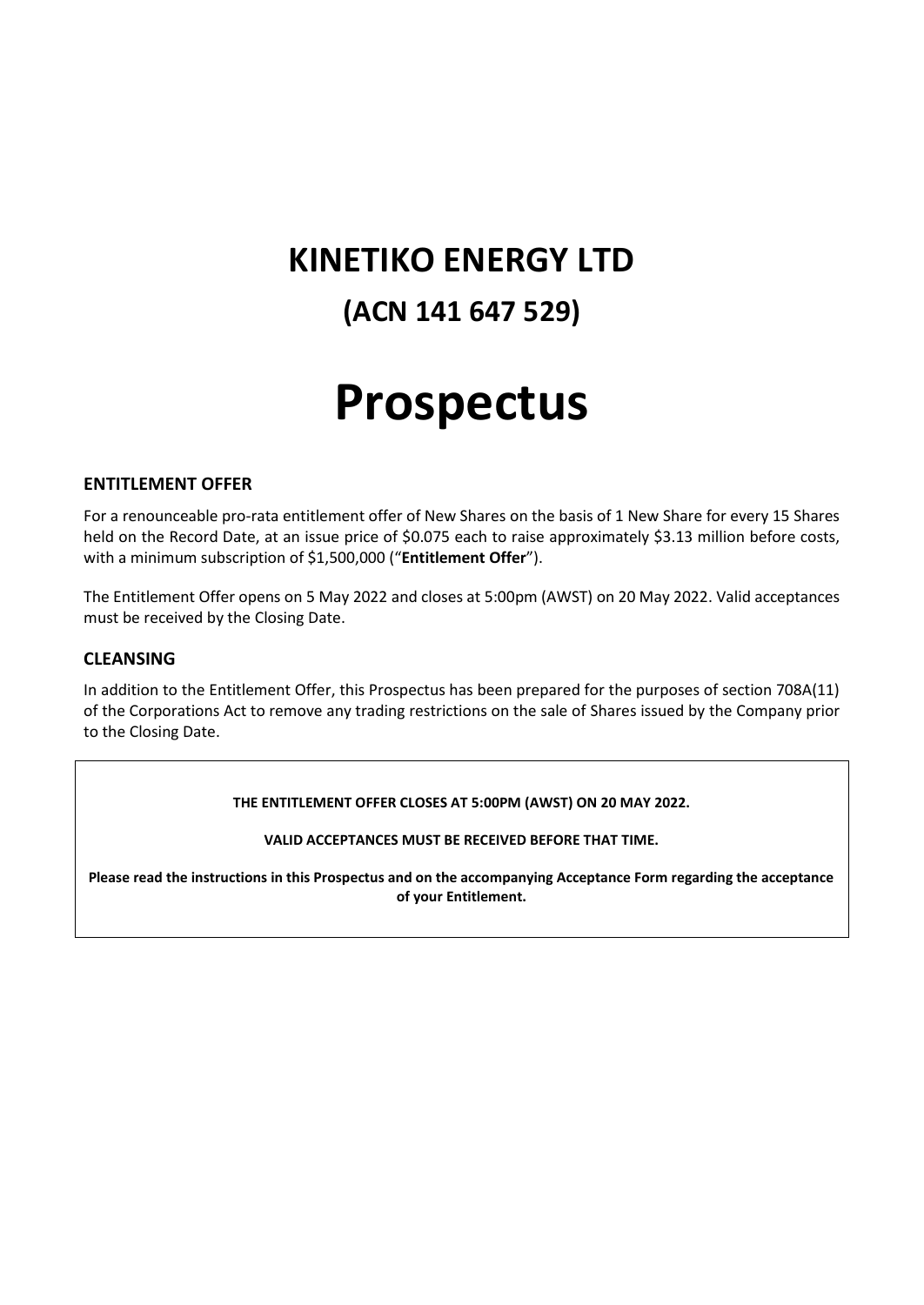## **TABLE OF CONTENTS**

|                  | <b>IMPORTANT INFORMATION</b>                | 3              |
|------------------|---------------------------------------------|----------------|
|                  | <b>CORPORATE DIRECTORY</b>                  | 5              |
| <b>TIMETABLE</b> |                                             | 6              |
|                  | LETTER FROM THE EXECUTIVE CHAIRMAN          | $\overline{7}$ |
| $\mathbf{1}$     | <b>DETAILS OF THE OFFER</b>                 | 8              |
| $\overline{2}$   | <b>HOW TO APPLY</b>                         | 13             |
| 3                | PURPOSE AND EFFECT OF THE ENTITLEMENT OFFER | 18             |
| 4                | <b>RISK FACTORS</b>                         | 23             |
| 5                | <b>MATERIAL CONTRACTS</b>                   | 31             |
| 6                | ADDITIONAL INFORMATION                      | 33             |
| $\overline{7}$   | DIRECTORS' AUTHORISATION                    | 42             |
| 8                | <b>DEFINITIONS</b>                          | 43             |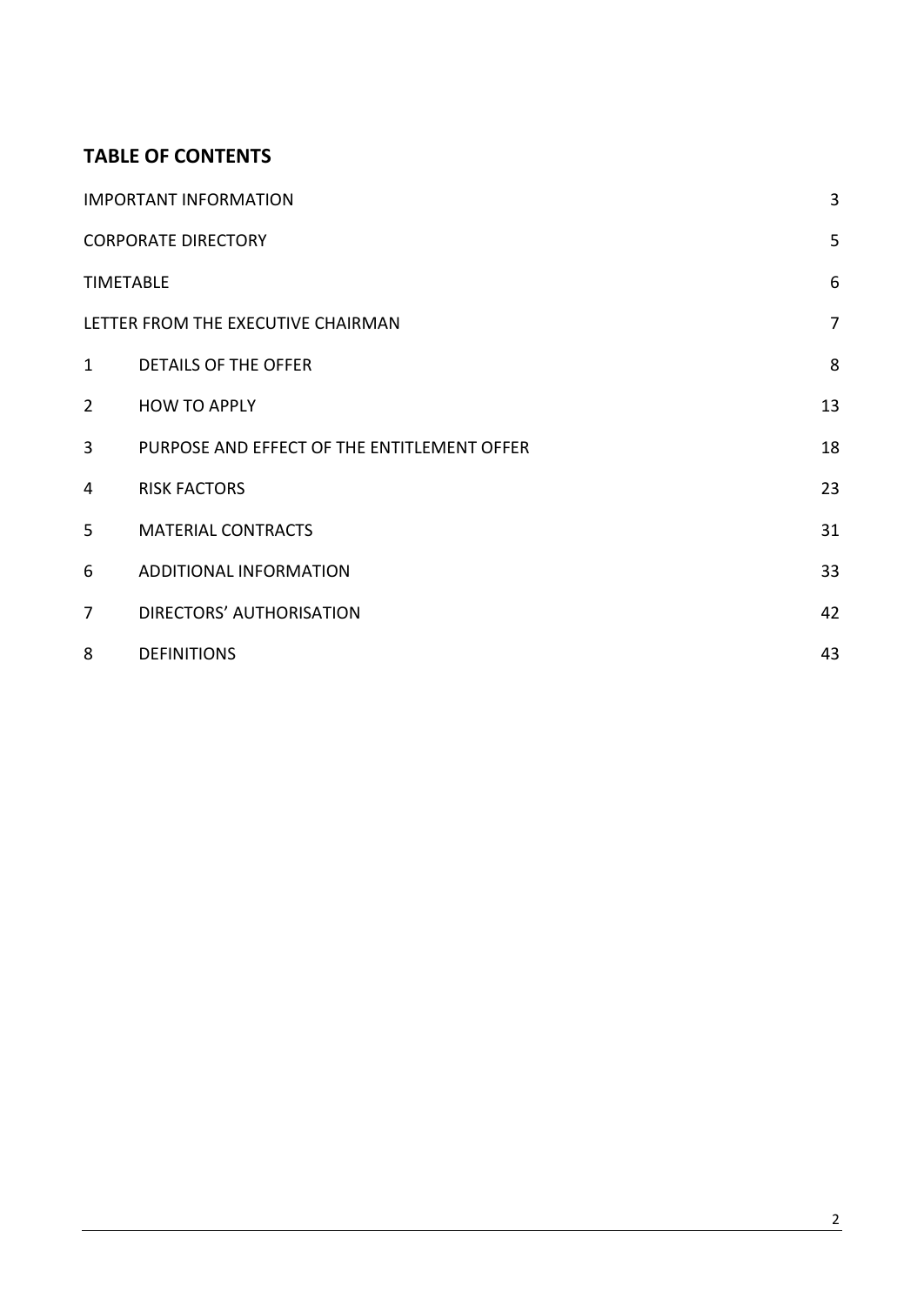## <span id="page-2-0"></span>**IMPORTANT INFORMATION**

### **GENERAL**

This Prospectus is issued by Kinetiko Energy Ltd (ACN 141 647 529) ("**Company**").

The Prospectus is dated 27 April 2022 and a copy of this Prospectus was lodged with ASIC on that date. Neither ASIC or ASX take any responsibility for the contents of this Prospectus or the merits of the investment to which this Prospectus relates.

This Prospectus is a transaction specific prospectus for an offer of continuously quoted securities (as defined in the Corporations Act) and has been prepared in accordance with section 713 of the Corporations Act.

Within seven (7) days of the date of this Prospectus, the Company will make an application to ASX for the New Shares offered pursuant to this Prospectus to be admitted for quotation on ASX. No securities will be issued pursuant to this Prospectus later than thirteen (13) months after the date of this Prospectus.

### **ELECTRONIC PROSPECTUS**

In addition to issuing the Prospectus in printed form, a read-only version of the Prospectus is also available on the Company's website at [www.kinetiko.com.au.](http://www.kinetiko.com.au/) Any person accessing the electronic version of this Prospectus for the purpose of making an investment in the Company must be an Australian resident and must only access the Prospectus from within Australia. The Corporations Act prohibits any person passing onto another person an Acceptance Form unless it is attached to a hard copy of this Prospectus or it accompanies the complete and unaltered electronic version of this Prospectus.

### **APPLICATIONS FOR NEW SHARES**

Please read the instructions in Section [2](#page-12-0) and on the accompanying Acceptance Forms regarding acceptance of the Entitlement Offer.

By returning a completed Acceptance Form, making a payment for New Shares by BPAY®, or otherwise applying for New Shares in accordance

with the instructions on the Acceptance Form, the applicant acknowledges that it has received and read this Prospectus, has acted in accordance with the terms of the Entitlement Offer, agrees to all of the terms and conditions set out in this Prospectus and makes the statements set out in the Acceptance Form.

### **RISK FACTORS**

Before deciding to invest in the Company, Eligible Shareholders should read the entire Prospectus. In considering the prospects for the Company, Eligible Shareholders should consider the assumptions underlying the prospective financial information and the risk factors set out in Section [4](#page-22-0) that could affect the performance of the Company. Eligible Shareholders should carefully consider these factors in light of personal circumstances (including financial and taxation issues) and seek professional advice from a stockbroker, accountant or other independent financial adviser before deciding to invest.

### **PUBLICLY AVAILABLE INFORMATION**

Information about the Company is publicly available and can be obtained from ASIC and ASX (including ASX's website at [www.asx.com.au\)](http://www.asx.com.au/). The contents of any website or ASIC or ASX filing by the Company are not incorporated into this Prospectus and do not constitute part of the Entitlement Offer. This Prospectus is intended to be read in conjunction with the publicly available information in relation to the Company which has been notified to ASX. Eligible Shareholders should therefore have regard to the other publicly available information in relation to the Company before making a decision on whether or not to invest in the Company.

### **OFFER RESTRICTIONS**

The Entitlement Offer of New Shares made pursuant to this Prospectus are not made to persons to which, or in places in which, it would not be lawful to make such an offer of New Shares. No action has been taken to register the Entitlement Offer under this Prospectus or otherwise permit the Entitlement Offer to be made in any jurisdiction outside Australia. The distribution of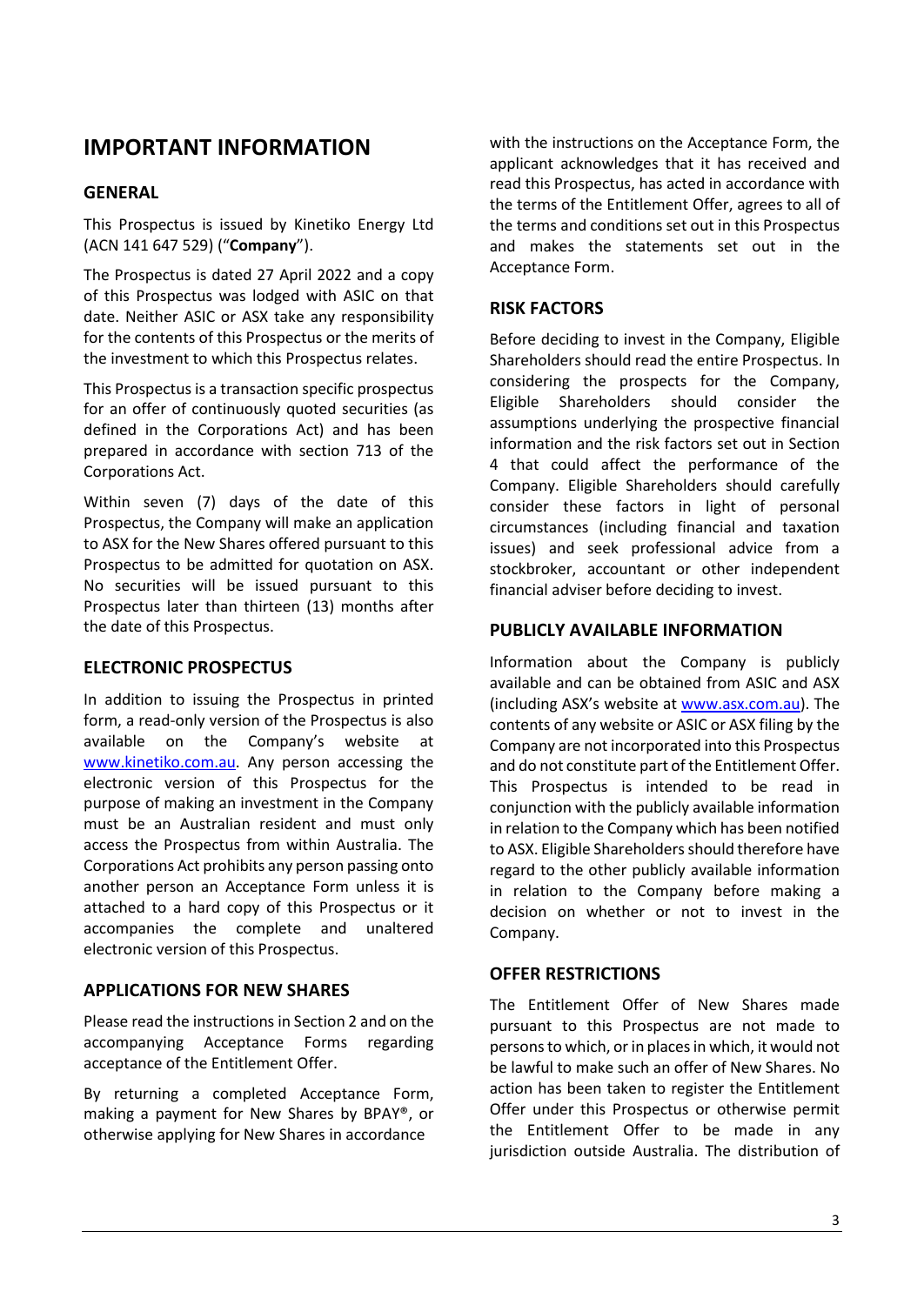this Prospectus in jurisdictions outside Australia may be restricted by law in those jurisdictions and therefore persons who come into possession of this Prospectus should seek advice on and observe any of these restrictions. Failure to comply with these restrictions may violate securities laws.

#### **REPRESENTATIONS**

No person is authorised to give any information or to make any representation in relation to the Entitlement Offer which is not contained in this Prospectus. Any information or representation not so contained may not be relied upon as having been authorised by the Company or the Directors in relation to the Entitlement Offer.

#### **FORWARD-LOOKING STATEMENTS**

This Prospectus contains forward-looking statements which incorporate an element of uncertainty or risk, such as 'intents', 'may', 'could', 'believes', 'estimates', 'targets' or 'expects'. These statements are based on an evaluation of current economic and operating conditions, as well as assumptions regarding future events. These events, as at the date of this Prospectus, are

expected to take place, but there is no guarantee that such will occur as anticipated or at all given that many of the events are outside the Company's control.

Accordingly, the Company cannot and does not give any assurance that the results, performance or achievements expressed or implied by the forward-looking statements contained in this Prospectus will actually occur. Further, the Company may not update or revise any forwardlooking statement if events subsequently occur or information subsequently becomes available that affects the original forward-looking statement.

#### **INTERPRETATION**

A number of terms and abbreviations used in this Prospectus have defined meanings which are set out in Section [8.](#page-42-0)

All references in this Prospectus to **\$**, **AUD** or **dollars** are references to Australian currency, unless otherwise stated.

All references to time in this Prospectus relate to the time in Perth, Western Australia.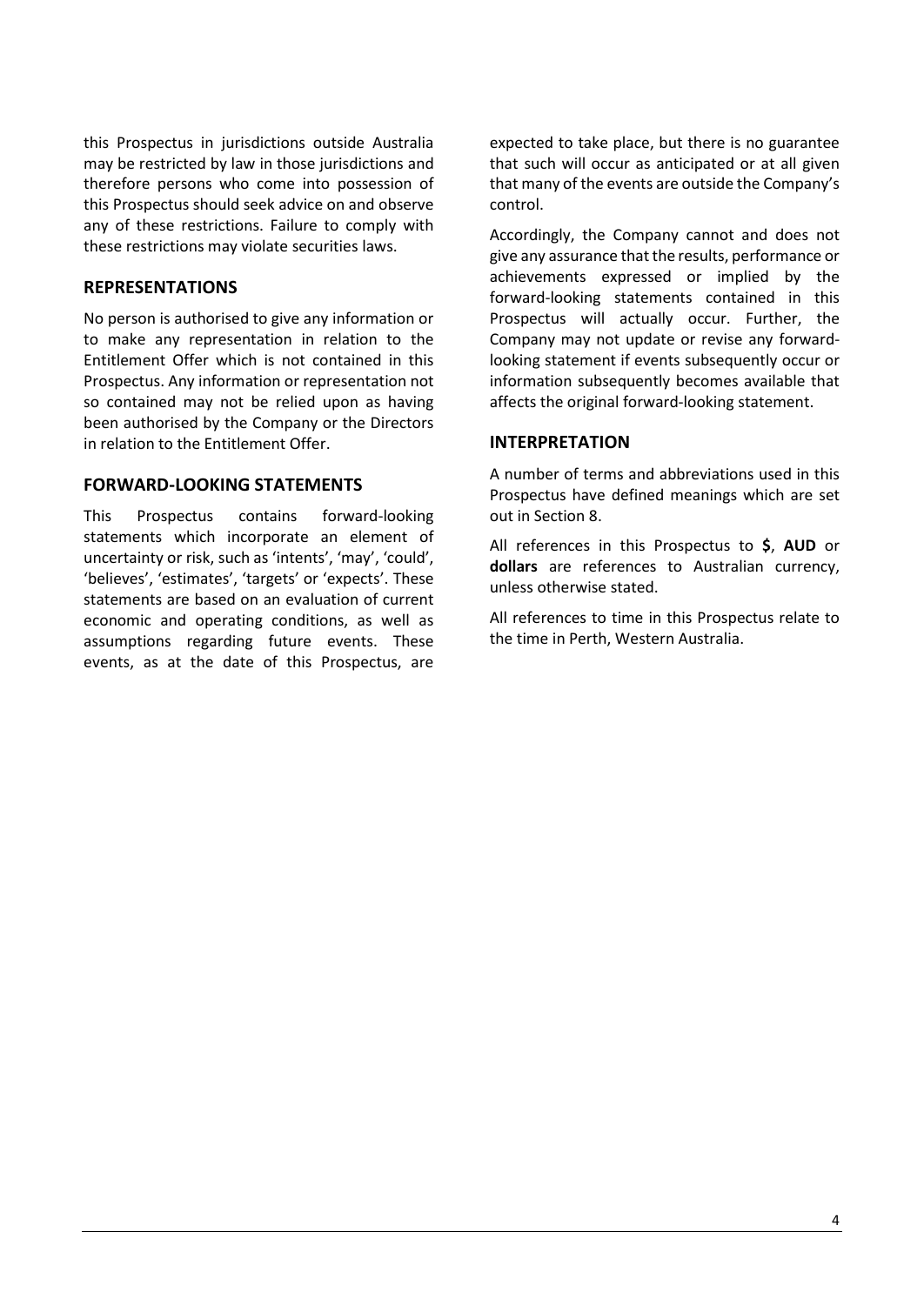## <span id="page-4-0"></span>**CORPORATE DIRECTORY**

### **DIRECTORS**

Adam Sierakowski Executive Chairman

Thomas Fontaine Non-Executive Director

Agapitos Marcus Geoffrey Michael Non-Executive Director

### **COMPANY SECRETARY**

Simon Whybrow

### **REGISTERED OFFICE**

283 Rokeby Road SUBIACO WA 6008

| Telephone: | $(+618) 63153500$ |
|------------|-------------------|
| Facsimile: | $(+618)84811947$  |

### **SHARE REGISTRY \***

Automic Registry Services Pty Ltd Level 5, 191 St Georges Terrace PERTH WA 6000

Telephone: (+61) 1300 288 664

Facsimile: (+61 2) 9698 5414

### **LEGAL ADVISER**

Palisade Corporate Law Level 24, 44 St Georges Terrace PERTH WA 6000

Telephone: (+61 8) [6211 5000](tel:(08)%209486%201100) Facsimile: (+61 8) 6211 5055

### **AUDITOR\***

BDO Audit (WA) Pty Ltd 38 Station Street SUBIACO WA 6008

### **LEAD MANAGER**

Mahe Capital Pty Ltd Level 8, 99 St Georges Terrace PERTH WA 6000

### **WEBSITE**

[www.kinetiko.com.au](http://www.kinetiko.com.au/)

#### **ASX CODE**

KKO

\* This party is named for informational purposes only and was not involved in the preparation of this Prospectus.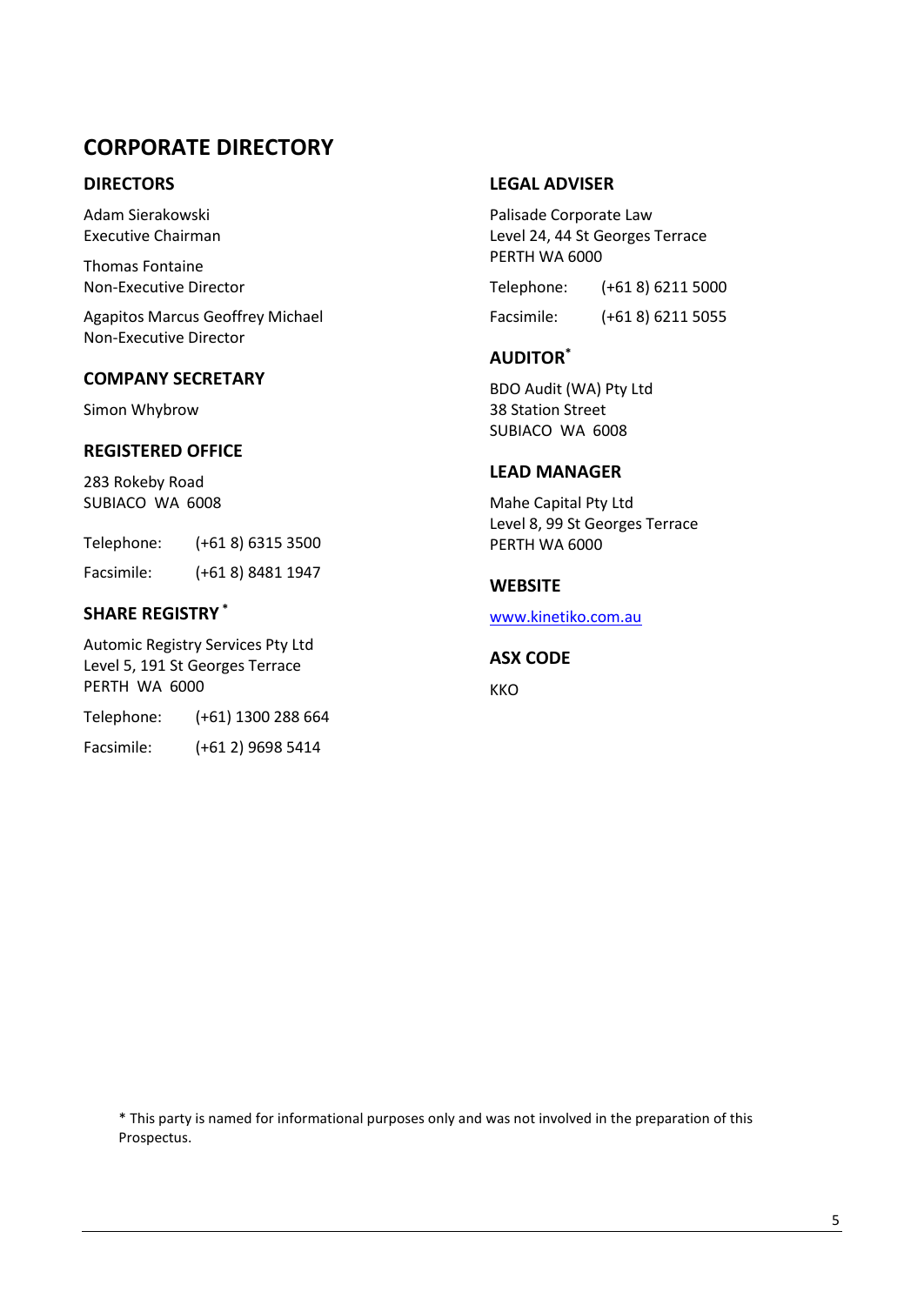## <span id="page-5-0"></span>**TIMETABLE**

The timetable for the Entitlement Offer is as follows:

| <b>Event</b>                                                                                               | Date <sup>2</sup>        |
|------------------------------------------------------------------------------------------------------------|--------------------------|
| Announcement of Entitlement Offer                                                                          | Wednesday, 20 April 2022 |
| Release of Prospectus and Appendix 3B with ASX (after market<br>close)                                     | Wednesday, 27 April 2022 |
| Ex-date<br>Rights trading commences on a deferred settlement basis                                         | Monday, 2 May 2022       |
| Record Date (date for determining Eligible Shareholders to<br>participate in the Entitlement Offer)        | Tuesday, 3 May 2022      |
| <b>Opening Date</b><br>Prospectus and personalised Acceptance Forms sent to<br>Shareholders                | Thursday, 5 May 2022     |
| Rights trading ends at close of trading                                                                    | Friday, 13 May 2022      |
| New Shares quoted on a deferred settlement basis                                                           | Monday, 16 May 2022      |
| Last day to extend the Closing Date <sup>1</sup>                                                           | Tuesday, 17 May 2022     |
| Closing Date (Entitlement Offer closes 5:00pm (AWST))                                                      | Friday, 20 May 2022      |
| Announcement of results of issue                                                                           | Wednesday, 25 May 2022   |
| Issue date of New Shares and lodgement of Appendix 2A with ASX<br>applying for quotation of the securities | Friday, 27 May 2022      |

**Notes:**

- 1. Subject to the Listing Rules, the Directors reserve the right to extend the Closing Date at their discretion. Should this occur, the extension will have a consequential effect on the anticipated date of issue for the New Shares.
- 2. These dates are indicative only and are subject to change.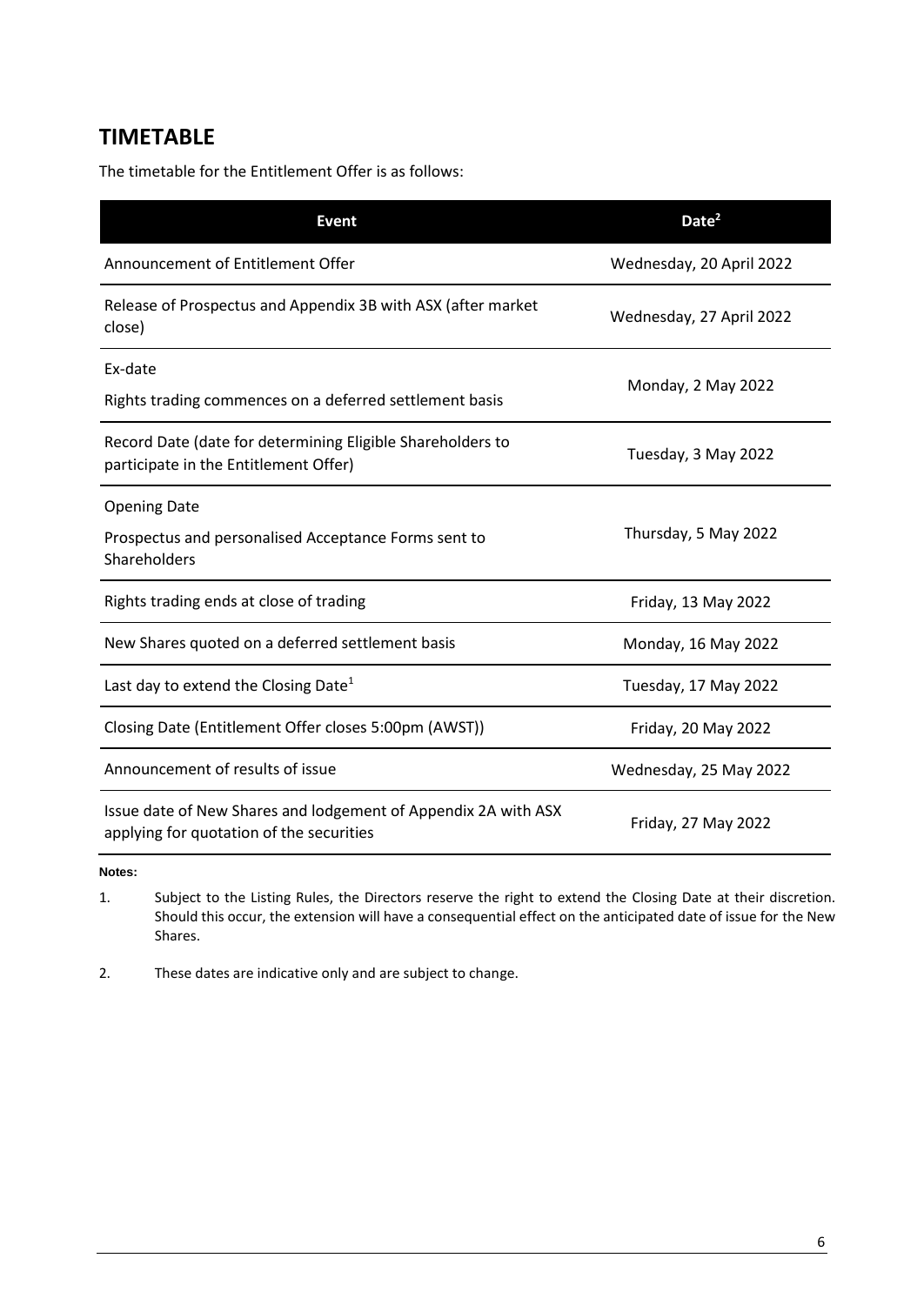## <span id="page-6-0"></span>**LETTER FROM THE EXECUTIVE CHAIRMAN**

#### Dear Shareholders

On behalf of Kinetiko Energy Ltd, I am pleased to invite you to participate in a renounceable pro rata offer available to Eligible Shareholders on the basis of one New Share for every fifteen (15) Shares held at an issue price of \$0.075 per new Share, to raise approximately \$3.13 million, with a minimum subscription of \$1,500,000 ("**Entitlement Offer**").

As a result of strong indications of support by many of the Company's Shareholders the Board has determined to apply a minimum subscription threshold of \$1.5 million but holds expectations for greater Shareholder rights participation. To assist in managing the Shortfall Shares and act as nominee to arrange for the sale of the Entitlements that would have been given to Ineligible Shareholders, the Company has appointed MaHe Capital to act as Lead Manager.

Funds raised will be used to aggressively advance the Company's onshore gas exploration activities including the drilling of further wells to compliment the three wells recently completed at the Korhaan project. In addition, the funding will provide the Company with capacity to undertake more sophisticated completions on wells drilled to optimise gas production outcomes as part of completing its first stage gas production ambitions. New funding will also complement the first South African institutional investment recently secured from the Industrial Development Corporation of South Africa as part of the announced joint venture to develop of a pilot production field of up to 20 wells in the Amersfoort region.

Each of the Company's Directors intend to participate in the Entitlement Offer in full or in part. The Entitlement Offer is open to all Eligible Shareholders, being those who have a registered address in Australia or New Zealand and who hold Shares on the Record Date. Notwithstanding the above, the Company may (in its absolute discretion) extend the Entitlement to certain Shareholders who have registered addresses outside the eligible countries in accordance with applicable law.

The Company is subject to a range of risks, both those relating to the success of its gas exploration operations in South Africa, as well as those which apply to the gas and energy sector such as a loss of key personnel and commodity price fluctuations. These risks and others are discussed in more detail in Section 4.

Eligible Shareholders may apply for some or all of their Entitlement under the Entitlement Offer and may also apply for additional New Shares in excess of their Entitlement pursuant to the Shortfall Offer (for further details see Section [1.3\)](#page-7-1). The Entitlement Offer is scheduled to close at 5:00pm (AEWT) on 20 May 2022.

Details of how to accept the Entitlement Offer are provided on the Acceptance Form accompanying this Prospectus and to participate you will need to ensure that you have completed and unless paying by BPAY or EFT, return the Acceptance Form and paid all Application Monies before the scheduled Closing Date.

The Directors are very appreciative of the long-term support and loyalty of the Company's Shareholders and invite you to consider this opportunity to further support the Company's ambitions and vision to become a major on shore gas producer in energy starved South Africa.

Yours sincerely

Adam Sierakowski Executive Chairman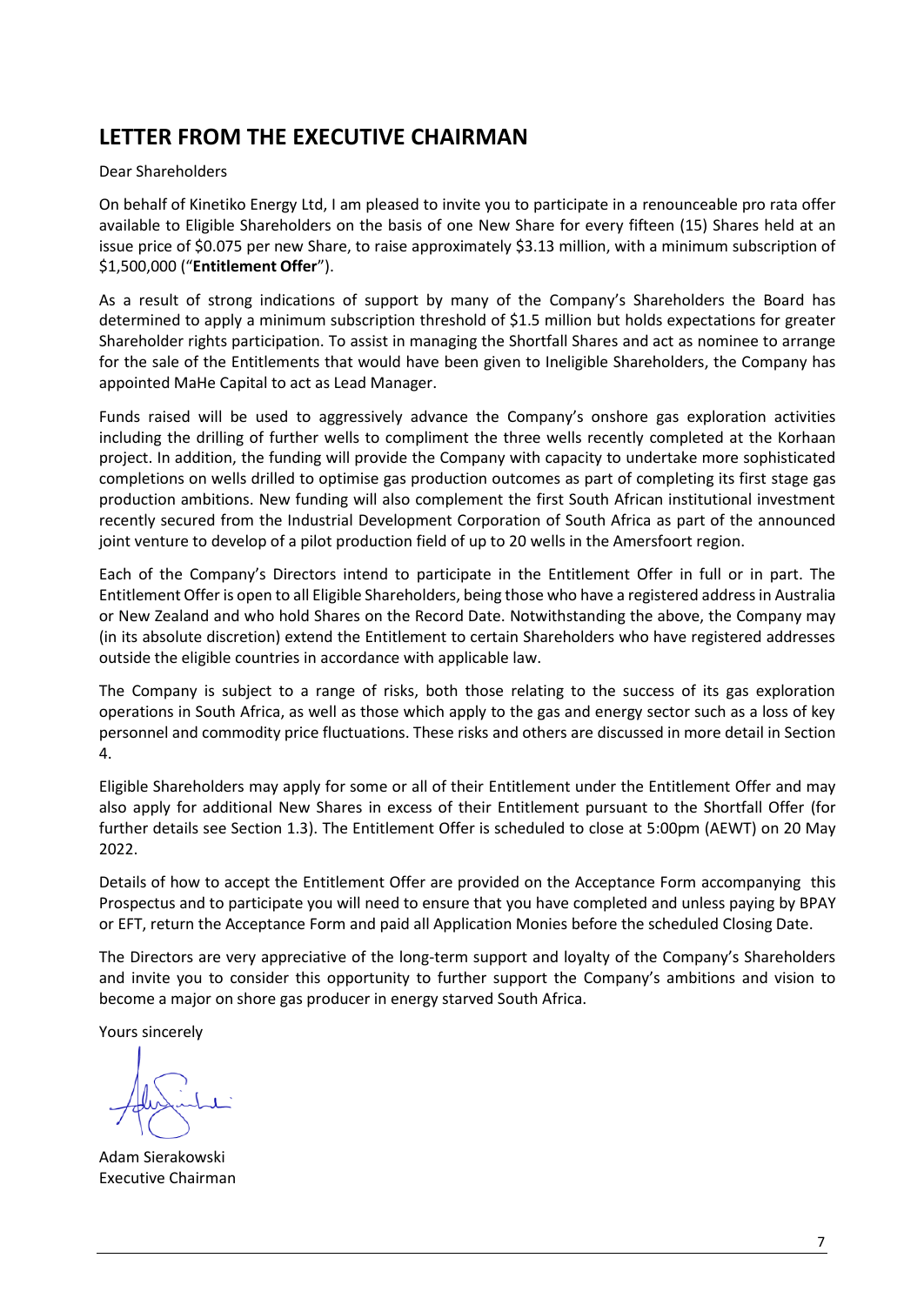## <span id="page-7-0"></span>**1 DETAILS OF THE OFFER**

#### $1.1.$ **ENTITLEMENT OFFER**

The Company is making a renounceable pro-rata offer to Eligible Shareholders of one (1) New Share ("**New Share**") for every 15 Shares held on the Record Date at an issue price of \$0.075 to raise approximately \$3.13 million before costs, with a minimum subscription of \$1,500,000 ("**Entitlement Offer**").

Any New Shares not taken up by Eligible Shareholders will form the Shortfall Shares and will be placed by the Lead Manager in pursuant to the Lead Manager Mandate (refer to Section [5.1](#page-30-1) for a summary of the terms of the Lead Manager Mandate).

Eligible Shareholders are being sent this Prospectus together with a personalised Acceptance Form and are invited to apply for New Shares. The number of New Shares to which you are entitled is shown on your personalised Acceptance Form ("**Entitlement**"). The Entitlement Offer opens on 5 May 2022 and closes at 5:00pm (AWST) on 20 May 2022.

Entitlements under the Entitlement Offer will be rounded down to the nearest whole number. Entitlements of Shareholders that round down to zero will not have any entitlement under the Entitlement Offer.

Based on the current capital structure of the Company as at the date of this Prospectus, a maximum of 41,748,635 New Shares will be issued pursuant to this Entitlement Offer to raise approximately \$3.13 million.

#### $1.2.$ **CLEANSING**

In addition to the Entitlement Offer, this Prospectus has been prepared for the purposes of section 708A(11) of the Corporations Act to remove any trading restrictions on the sale of Shares issued by the Company prior to the Closing Date.

On 9 February 2022, the Company issued 9,578,831 Shares upon the exercise of convertible securities, raising a total of \$287,364 which was used towards general working capital expenses. By the issue of this Prospectus, the Company intends to remove any trading restrictions on the sale of these Shares issued by the Company prior to the Closing Date.

#### <span id="page-7-1"></span> $1.3.$ **SHORTFALL OFFER**

Any Shares which are offered to Eligible Shareholders as part of their Entitlement but are not taken up will form the Shortfall Shares. The Directors reserve the right, in conjunction with the Lead Manager, to issue any Shortfall Shares at their discretion within 3 months after the Closing Date ("**Shortfall Offer**").

Eligible Shareholders who have subscribed for their Entitlements in full may apply for Shortfall Shares by completing the relevant section of their Acceptance Form and returning it to the Company together with the relevant Application Monies.

Shortfall Shares will be allocated to Eligible Shareholders who apply for Shortfall Shares in accordance with the following policy (subject to availability):

• the additional Entitlements will only be issued to the extent there is a sufficient number of available Entitlements;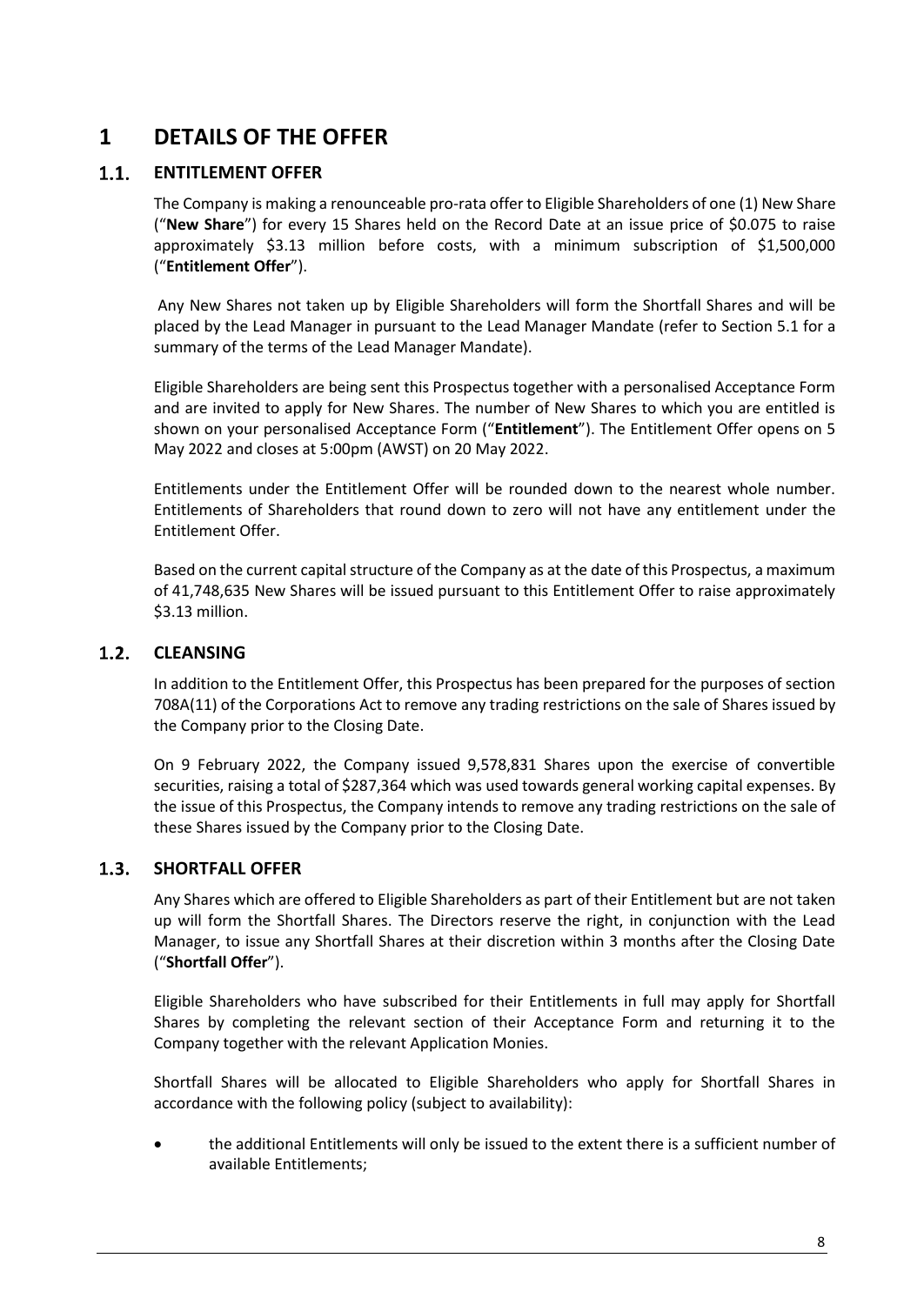- applications may be scaled back by the Company in accordance with the policy and discretions set out in this Prospectus; and
- the additional Entitlements will be issued at the Entitlement Offer price of \$0.075 per Share.

Therefore, applications under the Shortfall Offer may not be successful (whether wholly or partially) and the Company does not guarantee the allocation of Shortfall Shares to any applicant. The decision of the Company on the number of Shortfall Shares to be allocated (if any) will be final. Any Application Monies received for more than an applicant's final allocation of Shortfall Shares will be refunded (without interest) by the Company in accordance with the Corporations Act.

The Shortfall Offer is a separate offer made pursuant to this Prospectus and Shortfall Shares will be issued within three months after the Closing Date.

The Lead Manager, in conjunction with the Directors, reserve the right to issue Shortfall Shares at their absolute discretion and subject to the Corporations Act and Listing Rules to issue Shortfall Shares in a manner that is in the Company's best interests, however, no Shortfall Shares will be placed to any person if it would cause that person or any of their associates to breach the takeover prohibition in section 606 of the Corporations Act. Similarly, no New Shares will be issued via the Shortfall Offer to any related parties of the Company without prior shareholder approval.

#### <span id="page-8-0"></span> $1.4.$ **CONDITIONAL OFFER**

The Entitlement Offer under this Prospectus is conditional upon the Company raising the Minimum Subscription pursuant to the Entitlement Offer.

If this condition is not satisfied, then the Entitlement Offer will not proceed and the Company will repay all Application Monies received under the Entitlement Offer in accordance with the Corporations Act.

#### $1.5.$ **ELIGIBLE SHAREHOLDERS**

Eligible Shareholders for the purposes of the Entitlement Offer are those persons who:

- are registered as a holder of Shares as at 5:00pm (AWST) on the Record Date; and
- have a registered address in Australia or New Zealand.

The Entitlements Offer made to Eligible Shareholders with registered addresses in New Zealand is made in reliance on the *Securities Act (Overseas Companies) Exemption Notice 2002 (New Zealand)*.

Notwithstanding the above, the Company may (in its absolute discretion) extend the Entitlement to certain Shareholders who have registered addresses outside the eligible countries in accordance with applicable law.

#### **INELIGIBLE SHAREHOLDERS**  $1.6.$

Shareholders who are not Eligible Shareholders are **Ineligible Shareholders**.

The Company has determined, in reliance on ASX Listing Rule 7.7.1, that it would be unreasonable to extend the Entitlement Offer to Ineligible Shareholders, having regard to:

the small number of Ineligible Shareholders;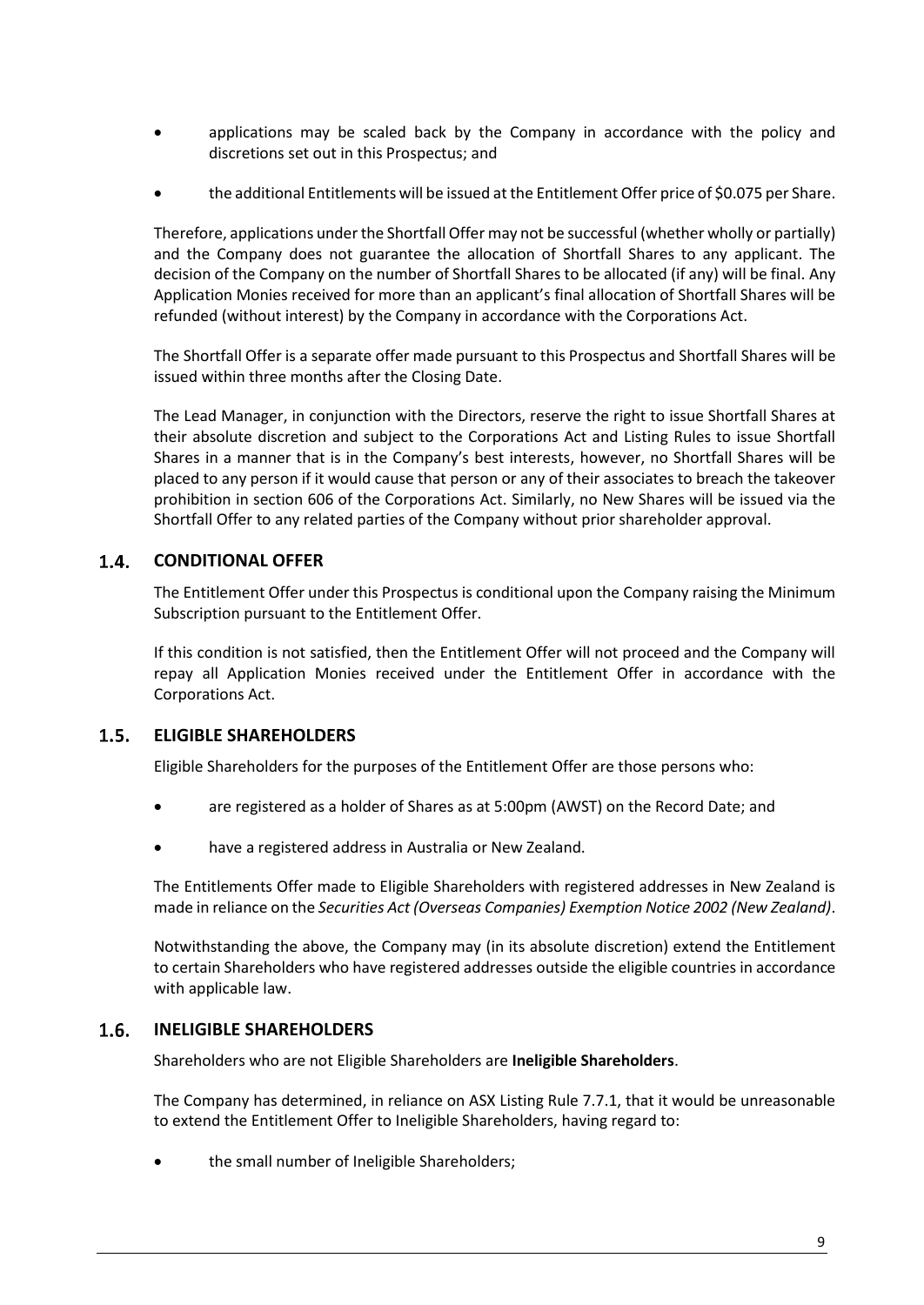- the small number and value of the New Shares which would be offered to Ineligible Shareholders if they were Eligible Shareholders; and
- the cost of complying with the legal and regulatory requirements in the respective overseas jurisdictions.

Accordingly, this Entitlement Offer is not being extended to any Shareholders outside Australia or New Zealand. The Company will notify all Ineligible Shareholders of the Entitlement Offer and advise that the Company is not extending the Entitlement Offer to those Shareholders.

For the purposes of Listing Rule 7.7.1(c), the Company has appointed the Lead Manager as nominee to arrange for the sale of the Ineligible Shareholder's Entitlements and to account to them for the net proceeds of the sale (if any). The net proceeds of sale (in Australian dollars) will be distributed to the Ineligible Shareholder for whose benefits the Entitlements have been sold in proportion to their shareholding as at the Record Date (after deducting the costs of the sale).

Ineligible Shareholders who wish to apply for Shortfall Shares and where it is lawful to do so should contact the Company Secretary on [\(+61 8](tel:(08)%209486%201100)) 6315 3500.

#### $1.7.$ **FOREIGN SHAREHOLDER RESTRICTIONS**

The Prospectus does not constitute an offer in any jurisdiction where, or to any person to whom, it would not be lawful to issue this Prospectus or make such an offer. No action has been taken to register or qualify the Shares or the Entitlements Offer or otherwise to permit an offering of the Shares in any jurisdiction outside of Australia and New Zealand.

Where the Prospectus has been dispatched to Shareholders domiciled outside Australia or New Zealand and where that country's securities code or legislation prohibits or restricts in any way the making of the Entitlements Offer contemplated by this Prospectus, then the Prospectus and accompanying Acceptance Form are provided for information purposes only. It is the responsibility of any applicant to ensure compliance with any laws of a country relevant to their application. The return of a duly completed Acceptance Form will be taken by the Company as a representation and warranty by the Applicant that there has been no breach of such laws and that the Applicant is an Eligible Shareholder.

#### $1.8.$ **MINIMUM SUBSCRIPTION**

The minimum subscription requirement for the Entitlement Offer is \$1,500,000 ("**Minimum Subscription**"), representing the issue of 20,000,000 New Shares at an issue price of \$0.075 each. No New Shares will be issued until the Entitlement Offer has reached the Minimum Subscription.

Subject to any extension, if the Minimum Subscription has not been achieved within 4 months of the date of this Prospectus, all Application Monies will be refunded without interest in accordance with the Corporations Act.

#### $1.9.$ **RANKING OF NEW SHARES**

New Shares to be issued pursuant to the Entitlement Offer will be issued on a fully paid basis and will rank equally in all respect with existing Shares.

A summary of the rights and liabilities attaching to the New Shares is set out in Section [6.3.](#page-34-0)

#### **UNDERWRITING**

The Entitlement Offer is not underwritten.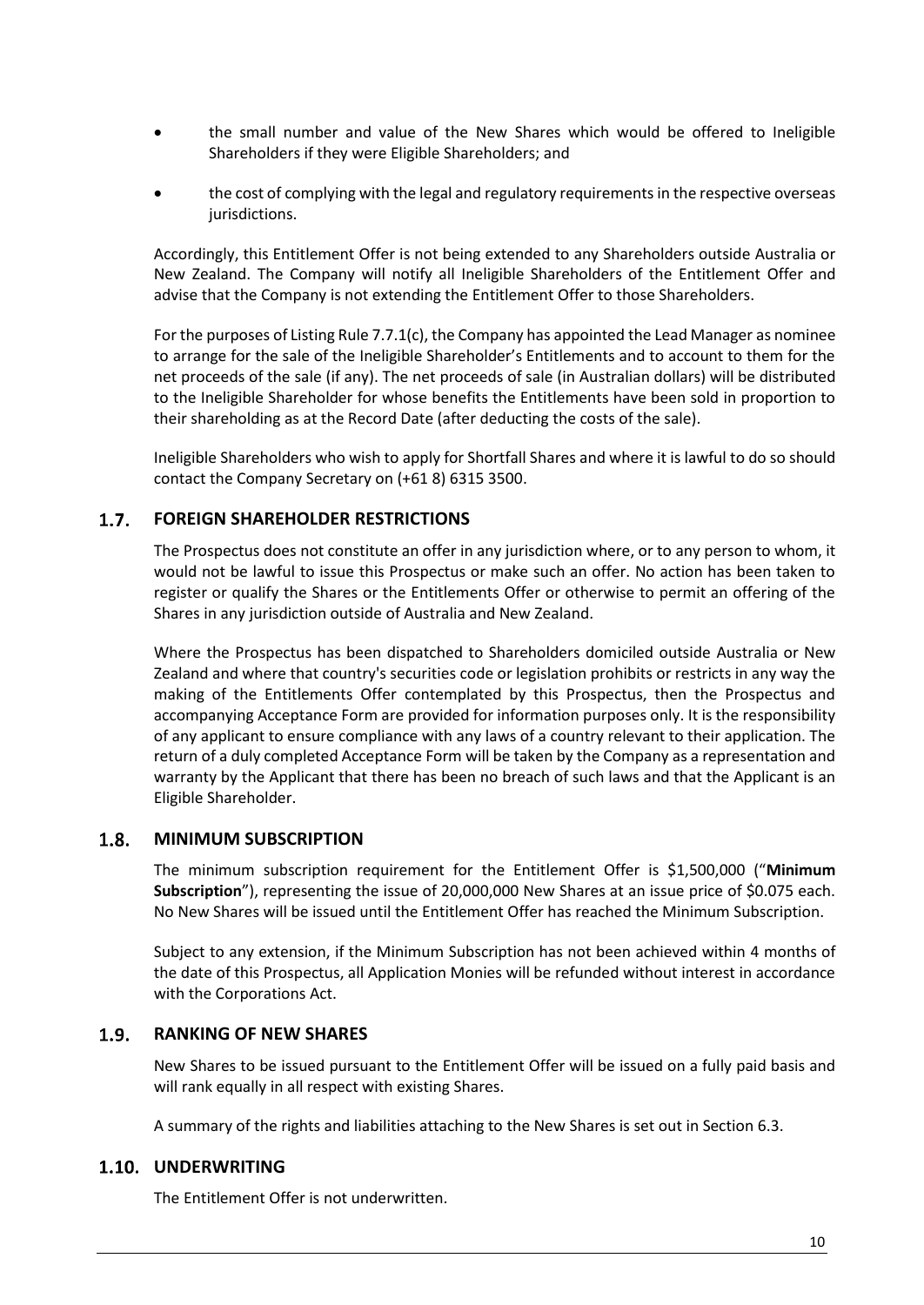### **1.11. ISSUE OF NEW SHARES**

The issue of New Shares under this Prospectus will occur in accordance with the timetable. Upon New Shares being issued under the Entitlement Offer, holding statements will be issued to applicants as required by ASX. It is the responsibility of applicants to determine their allocation prior to trading in the New Shares. Applicants who sell their New Shares before they receive their holding statement will do so at their own risk.

### **1.12. ASX QUOTATION**

The Company will apply to ASX within 7 days after the date of this Prospectus for quotation of the New Shares offered under this Prospectus.

If approval for quotation of the New Shares to be issued under the Entitlement Offer is not granted within 3 months after the date of this Prospectus, the Company will not issue any New Shares and will repay all Application Monies without interest as soon as practicable.

### **1.13. APPLICATION MONIES HELD IN TRUST**

All Application Monies will be held in a separate trust account on behalf of applicants until the New Shares are issued pursuant to the Entitlement Offer. If the Minimum Subscription is not achieved within a period of 4 months of the date of this Prospectus, all Application Monies will be refunded in full without interest, and no Shares will be issued under the Entitlement Offer. Any interest earned on Application Monies (including those which do not result in the issue of Shares) will be retained by the Company.

### **1.14. CHESS**

The Company participates in the Clearing House Electronic Subregister System ("**CHESS**"). ASX Settlement Pty Ltd ("**ASX Settlement**"), a wholly-owned subsidiary of ASX, operates CHESS in accordance with the Listing Rules and the ASX Settlement Operating Rules.

ASX Settlement will send a CHESS statement to Shareholders who are broker sponsored following the completion of each Entitlement Offer. Each CHESS statement will set out the number of New Shares issued to the Shareholder under this Prospectus, and provide details of the Shareholder's holder identification number and the participant identification number of the sponsor. CHESS allotment advices will be sent by the Share Registry.

The Share Registry will send a statement to Shareholders who are registered on the Issuer Sponsored sub-register following the completion of each Entitlement Offer. Each statement will contain the number of New Shares issued to the Shareholder under this Prospectus and the Shareholder's security holder reference number.

A CHESS statement or Issuer Sponsored statement will routinely be sent to Shareholders at the end of any calendar month during which the balance of their shareholding changes.

### **1.15. PRIVACY DISCLOSURE**

Persons who apply for New Shares under this Prospectus are asked to provide personal information to the Company, either directly or through the Share Registry. The Company and the Share Registry collect, hold and use that personal information to assess applications, to provide facilities and services to security holders and to carry out various administrative functions. Access to the information collected may be provided to the Company's agents and service providers and to ASX, ASIC and other regulatory bodies on the basis that they deal with such information in accordance with the relevant privacy laws. If the information requested is not supplied, applications may not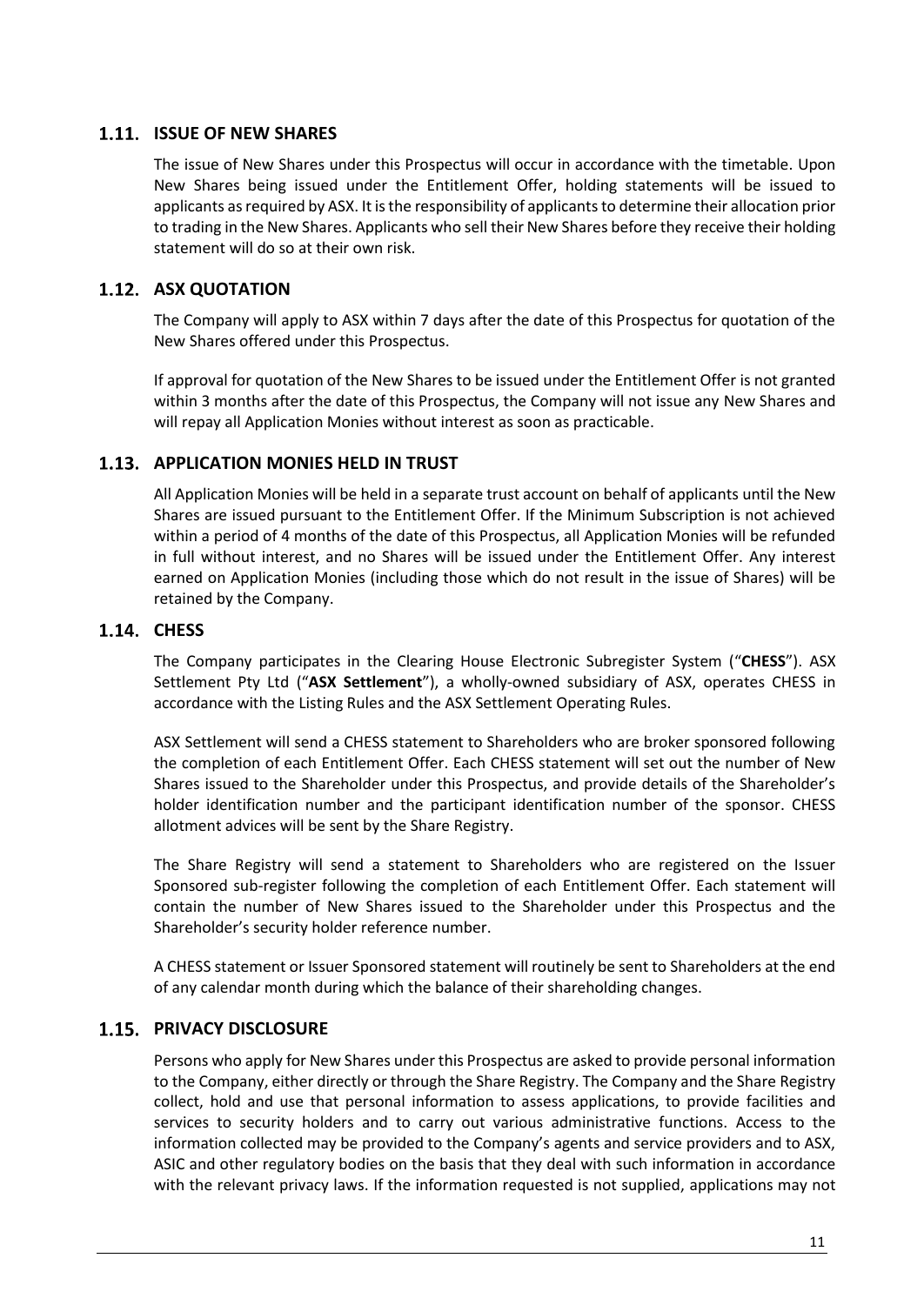be processed. In accordance with privacy laws, information collected in relation to specific Shareholders can be obtained by that Shareholder through contacting the Company or the Share Registry.

### **TAXATION**

It is the responsibility of all Shareholders to satisfy themselves of the particular taxation treatment that applies to them in relation to the Entitlement Offer by consulting their own professional tax advisers. Neither the Company nor the Directors accept any liability or responsibility in respect of the taxation consequences for Shareholders as a result of the matters referred to in this Prospectus.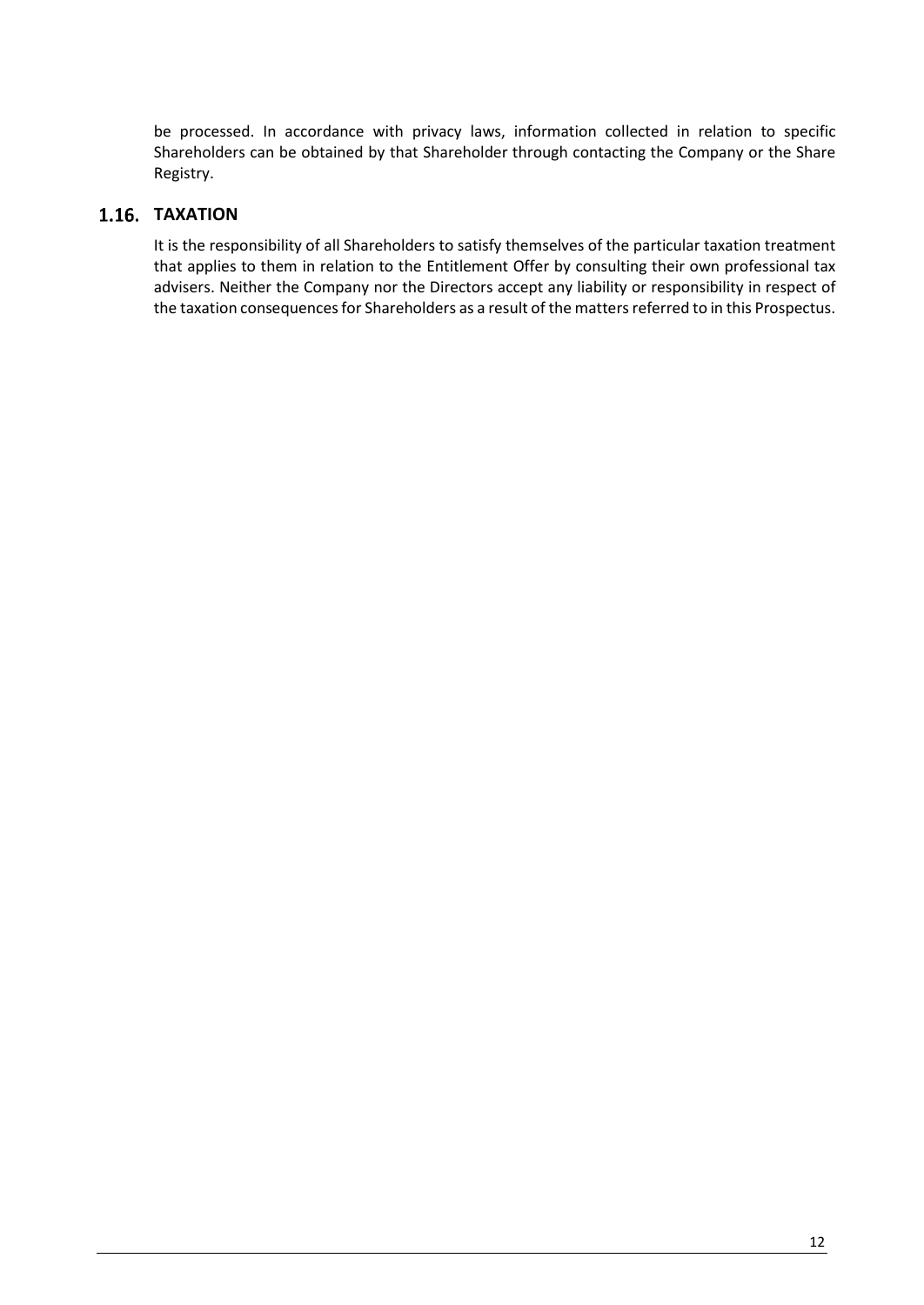## <span id="page-12-1"></span><span id="page-12-0"></span>**2 HOW TO APPLY**

This Section [2](#page-12-1) sets out the choices for an Eligible Shareholder with respect to applying for New Shares under the Entitlement Offer.

Please refer to Section [1.4](#page-8-0) to determine who is an Eligible Shareholder.

#### $2.1.$ **CHOICES AVAILABLE**

Eligible Shareholders may do any of the following:

- take up all or part of their Entitlement (refer to Section [2.1.1\)](#page-12-2);
- take up all of their Entitlement and apply for shares under the Shortfall Offer (refer to Section [2.1.2\)](#page-12-3);
- sell all of their Entitlement on ASX (refer to Sectio[n 2.1.3\)](#page-12-4);
- take up a proportion of their Entitlement and sell the balance on ASX (refer to Sectio[n 2.1.4\)](#page-13-0);
- take up a proportion of their Entitlement and allow the balance to lapse (refer to Section  $2.1.5$ );
- sell all or a proportion of their Entitlement other than on ASX (refer to Section [2.1.6\)](#page-13-2); or

<span id="page-12-4"></span><span id="page-12-3"></span><span id="page-12-2"></span>

| No.   | <b>CHOICES</b><br><b>AVAILABLE</b>                                                                            | <b>SUMMARY</b>                                                                                                                                                                                                                                                                                                                                                                                                                            |
|-------|---------------------------------------------------------------------------------------------------------------|-------------------------------------------------------------------------------------------------------------------------------------------------------------------------------------------------------------------------------------------------------------------------------------------------------------------------------------------------------------------------------------------------------------------------------------------|
| 2.1.1 | Taking up all of<br>your Entitlement                                                                          | Should you wish to accept all of your Entitlement, then<br>Applications for New Shares under this Prospectus must be<br>made on the Acceptance Form which accompanies this<br>Prospectus or by completing a BPAY® payment, in accordance<br>with the instructions referred to in this Prospectus and on the<br>Acceptance Form. Please read the instructions carefully.                                                                   |
|       |                                                                                                               | Payment can be made by the methods set out in Section 2.2. As<br>set out in Section 2.2, if you pay by BPAY® or EFT, you do not<br>need to return the Entitlement and Acceptance Form.                                                                                                                                                                                                                                                    |
| 2.1.2 | Taking up all of<br>your Entitlement<br>and applying for<br><b>Shares under the</b><br><b>Shortfall Offer</b> | Should you wish to accept all of your Entitlement and apply for<br>Shares under the Shortfall Offer, then Applications for Shares<br>under this Prospectus must be made on the personalised<br>Acceptance Form which accompanies this Prospectus or by<br>completing a BPAY® or EFT payment, in accordance with the<br>instructions referred to in this Prospectus and on the Acceptance<br>Form. Please read the instructions carefully. |
| 2.1.3 | Selling all of your<br><b>Entitlement on</b><br>the ASX                                                       | The Entitlements under the Entitlement Offer are renounceable<br>which means that all or part of an Eligible Shareholder's rights to<br>subscribe for New Shares under the Entitlement Offer may be<br>traded on ASX. If you wish to sell all of your Entitlement on ASX,                                                                                                                                                                 |

allow all or part of their Entitlement to lapse (refer to Section [2.1.7\)](#page-14-0).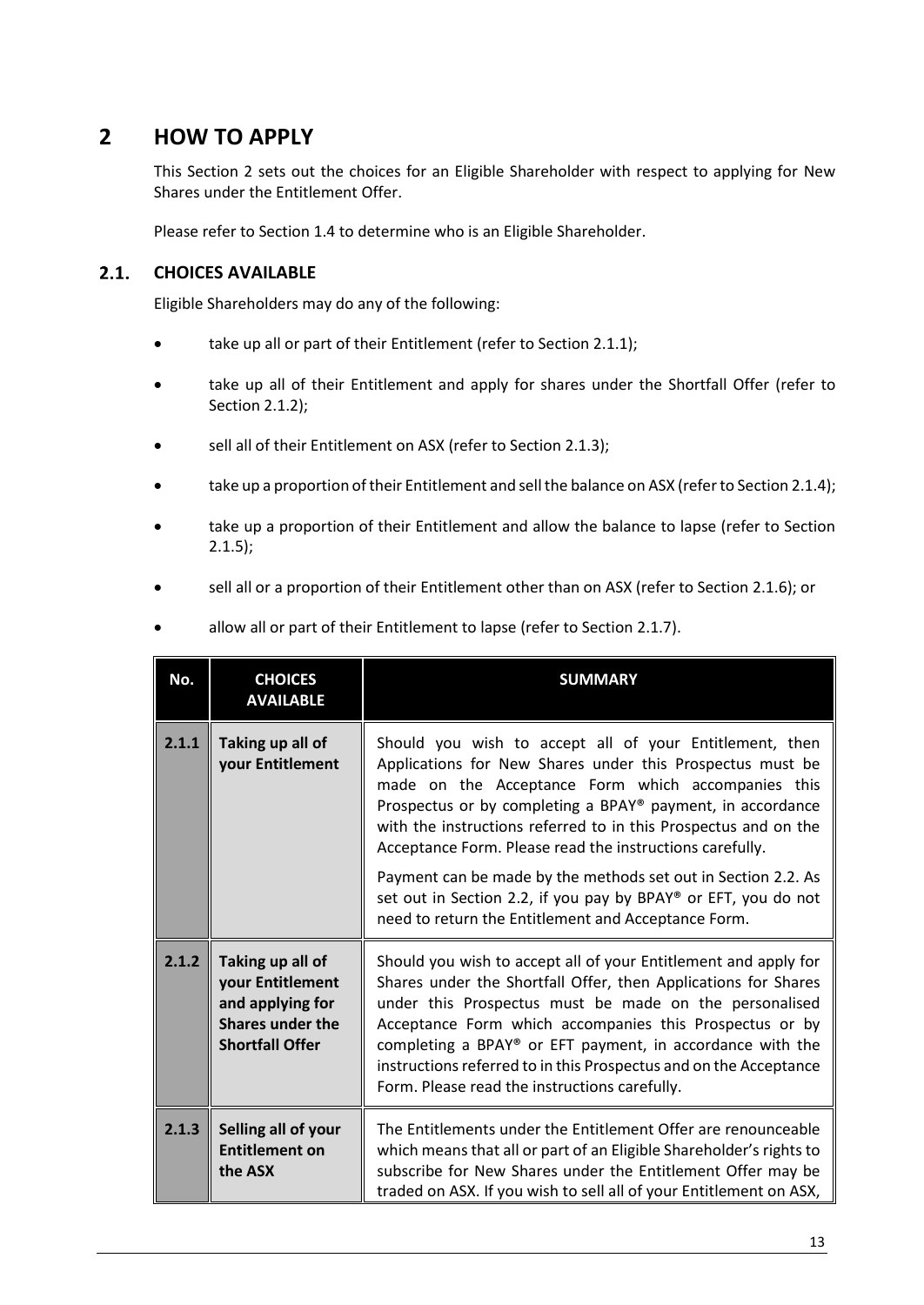<span id="page-13-2"></span><span id="page-13-1"></span><span id="page-13-0"></span>

| No.   | <b>CHOICES</b><br><b>AVAILABLE</b>                                                               | <b>SUMMARY</b>                                                                                                                                                                                                                                                                                                                                                                                                                                        |  |  |  |  |
|-------|--------------------------------------------------------------------------------------------------|-------------------------------------------------------------------------------------------------------------------------------------------------------------------------------------------------------------------------------------------------------------------------------------------------------------------------------------------------------------------------------------------------------------------------------------------------------|--|--|--|--|
|       |                                                                                                  | provide instructions to your stockbroker regarding<br>the<br>Entitlement you wish to sell on ASX. Trading of Entitlements will<br>commence on ASX on 2 May 2022 and will cease on 13 May<br>2022.                                                                                                                                                                                                                                                     |  |  |  |  |
|       |                                                                                                  | There is no guarantee that an Eligible Shareholder will be able to<br>sell all or any part of their Entitlement on ASX or that any<br>particular price will be paid for the Entitlements sold on ASX.                                                                                                                                                                                                                                                 |  |  |  |  |
| 2.1.4 | Taking up a<br>proportion of your<br><b>Entitlement and</b><br>selling the balance<br>on the ASX | If you wish to take up only part of your Entitlement, complete<br>the accompanying personalised Acceptance Form for the<br>number of New Shares you wish to take up, or make a payment<br>by BPAY® or EFT, in accordance with the instructions referred to<br>in Section 2.2 and on the Acceptance Form.                                                                                                                                              |  |  |  |  |
|       |                                                                                                  | Subsequently, provide instructions to your<br>stockbroker<br>regarding the proportion of your Entitlement you wish to sell on<br>ASX.                                                                                                                                                                                                                                                                                                                 |  |  |  |  |
| 2.1.5 | Taking up a<br>proportion of your<br><b>Entitlement and</b><br>allowing the<br>balance to lapse  | If you wish to take up only part of your Entitlement and allow the<br>balance to lapse, complete the accompanying personalised<br>Acceptance Form for the number of New Shares you wish to take<br>up and follow the steps in Section 2.2. If you take no further<br>action, the balance of your Entitlement will lapse and you will<br>have forfeited any potential benefit to be gained from taking up<br>or selling that part of your Entitlement. |  |  |  |  |
| 2.1.6 | Selling all or a<br>proportion of your<br><b>Entitlement other</b><br>than on the ASX            | You may elect to transfer all or a proportion of your Entitlement<br>to another person other than on ASX. If the purchaser of your<br>Entitlement is an Ineligible Shareholder or a person that would<br>be an Ineligible Shareholder if they were a registered holder of<br>Shares, that purchaser will not be able to take up the Entitlement<br>they have purchased.                                                                               |  |  |  |  |
|       |                                                                                                  | If you are a Shareholder on the issuer sponsored subregister and<br>you wish to transfer all or a proportion of your Entitlement to<br>another person other than on ASX, forward a completed<br>standard renunciation and transfer form (obtainable from the<br>Share Registry) and the applicable transferee's cheque for the<br>Shares they wish to subscribe for payable to:                                                                       |  |  |  |  |
|       |                                                                                                  | Kinetiko Energy Ltd<br>C/- Automic Registry Services Pty Ltd<br>Level 5, 191 St Georges Terrace,<br>PERTH WA 6000                                                                                                                                                                                                                                                                                                                                     |  |  |  |  |
|       |                                                                                                  | (by delivery or by post at any time after the issue of this<br>Prospectus and on or before the Closing Date).                                                                                                                                                                                                                                                                                                                                         |  |  |  |  |
|       |                                                                                                  | If you wish to transfer all or a proportion of your Entitlement to<br>or from another person on the CHESS subregister you must<br>engage your CHESS controlling participant (usually your                                                                                                                                                                                                                                                             |  |  |  |  |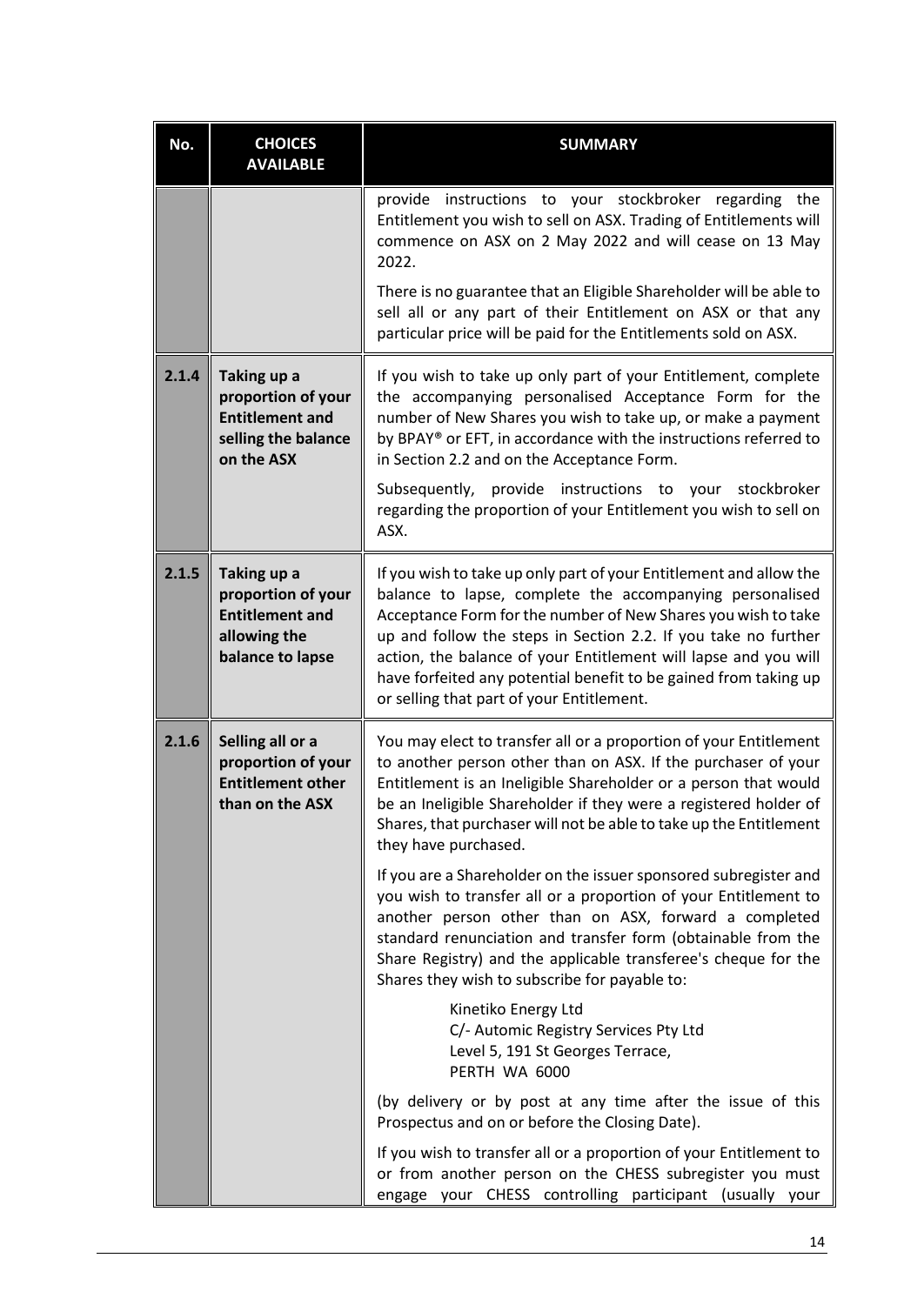<span id="page-14-0"></span>

| No.   | <b>CHOICES</b><br><b>AVAILABLE</b>                             | <b>SUMMARY</b>                                                                                                                                                                                                                                                                                                                                                                                                                                                                                                                           |
|-------|----------------------------------------------------------------|------------------------------------------------------------------------------------------------------------------------------------------------------------------------------------------------------------------------------------------------------------------------------------------------------------------------------------------------------------------------------------------------------------------------------------------------------------------------------------------------------------------------------------------|
|       |                                                                | stockbroker). If the transferee wants to exercise some or all of<br>the Entitlement, you should follow your stockbroker's<br>instructions as to the most appropriate way to take up the<br>Entitlement on their behalf. The Application Monies for New<br>Shares the transferee of the Entitlement wants to acquire must<br>be received by Share Registry in accordance with Section 2.2.                                                                                                                                                |
| 2.1.7 | Allow all or part<br>of your<br><b>Entitlement to</b><br>lapse | Shareholders should be aware that their Entitlement may have<br>value. Entitlements are renounceable, which enables Eligible<br>Shareholders who do not wish to take up part or all of their<br>Entitlement to seek to sell or trade all or some of their<br>Entitlement on ASX.<br>If you do not wish to accept or trade any part of your<br>Entitlement, you are not obliged to do anything. If you do not<br>take up your Entitlement or dispose of your Entitlement by the<br>Closing Date, the Entitlement Offer to you will lapse. |

#### <span id="page-14-1"></span> $2.2.$ **PAYMENT OPTIONS**

Eligible Shareholders have two payment options in order to take up their Entitlement under the Entitlement Offer.

### **BPAY® PAYMENT**

For payment by BPAY®, please follow the instructions on the Entitlement and Acceptance Form. You can only make a payment via BPAY® if you are the holder of an account with an Australian financial institution that supports BPAY® transactions. Please note that should you choose to pay by BPAY®:

- you do not need to submit the Entitlement and Acceptance Form but are taken to have made the declarations on that Entitlement and Acceptance Form;
- if you do not pay for your Entitlement in full, you are deemed to have taken up your Entitlement in respect of such whole number of Shares which is covered in full by your Application Monies; and
- if you pay more than is required to subscribe for your Entitlement, you will be taken to have applied for Shortfall Securities (if any) under the Shortfall Offer, to the extent of the excess.

You should be aware that your own financial institution may implement earlier cut-off times with regard to electronic payment, and you should therefore take this into consideration when making payment. **It is your responsibility to ensure that funds submitted through BPAY® are received by 5:00 pm (AWST) on the Closing Date. The Company shall not be responsible for any delay in the receipt of the BPAY® payment.**

### **Guidance where you have more than one CRN (Shareholding of Shares)**

If you have more than one shareholding of Shares and consequently receive more than one Entitlement and Acceptance Form, when taking up your Entitlement in respect of one of those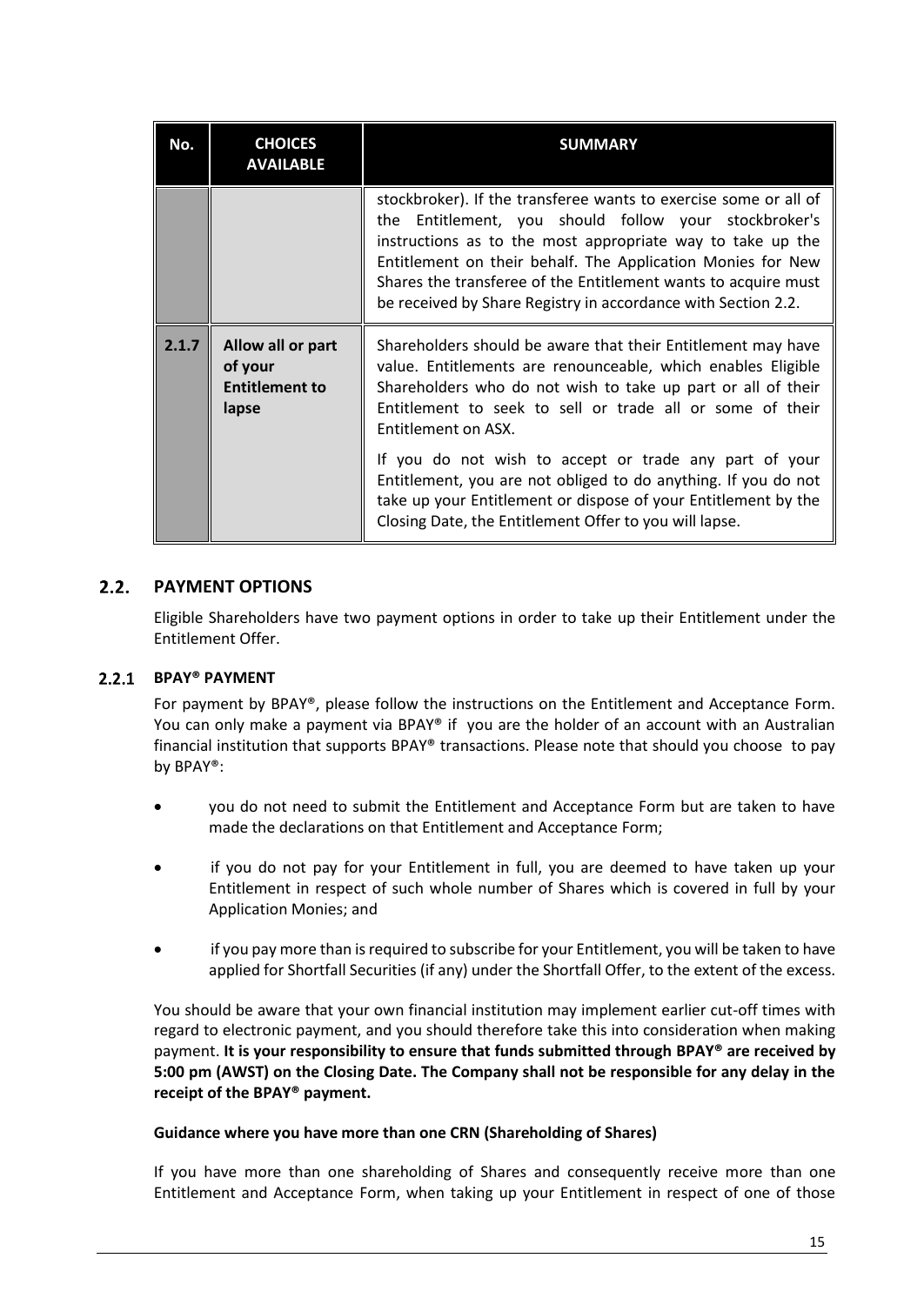Shareholdings only use the CRN specific to that Shareholding as set out in the applicable Entitlement and Acceptance Form. **Do not use the same CRN for more than one of your Shareholdings**. This can result in your Application Monies being applied to your Entitlement in respect of only one of your Shareholdings (with the result that any Application Form in respect of your remaining Shareholdings will not be valid).

### **BY ELECTRONIC FUNDS TRANSFER (EFT)**

For payment by Electronic Funds Transfer (EFT), please follow the instructions on the Entitlement and Acceptance Form. You can only make a payment via EFT if you are the holder of an account that supports EFT transactions to an Australian bank account. Please note that should you choose to pay by EFT:

- you do not need to submit the Entitlement and Acceptance Form but are taken to have made the declarations on that Entitlement and Acceptance Form;
- if you do not pay for your Entitlement in full, you are deemed to have taken up your Entitlement in respect of such whole number of Shares which is covered in full by your Application Monies; and
- if you pay more than is required to subscribe for your Entitlement, you will be taken to have applied for Shortfall Securities (if any) under the Shortfall Offer, to the extent of the excess.

#### <span id="page-15-0"></span> $2.3.$ **EFFECT OF MAKING AN APPLICATION**

Returning a completed Acceptance Form or making a BPAY® payment will be taken to constitute a representation by the applicant that it:

- has received a printed or electronic copy of this Prospectus accompanying the form and has read it in full;
- agrees to be bound by the terms of this Prospectus and the Constitution;
- makes the representations and warranties in this Section [2.3](#page-15-0) and confirms its eligibility in respect of an offer of New Shares under the Entitlement Offer;
- declares that all details and statements in the Acceptance Form are complete and accurate;
- declares that it is over 18 years of age and has full legal capacity and power to perform all of its rights and obligations under the Acceptance Form;
- acknowledges that once the Acceptance Form is returned or a BPAY® payment is made its acceptance may not be withdrawn;
- agrees to being issued the number of New Shares it applies for at the Entitlement Offer price (or a lower number issued in a way described in this Prospectus);
- authorises the Company to register it as the holder(s) of the New Shares issued to it;
- acknowledges that the information contained in this Prospectus is not investment advice or a recommendation that the New Shares are suitable for it, given its investment objectives, financial situation or particular needs; and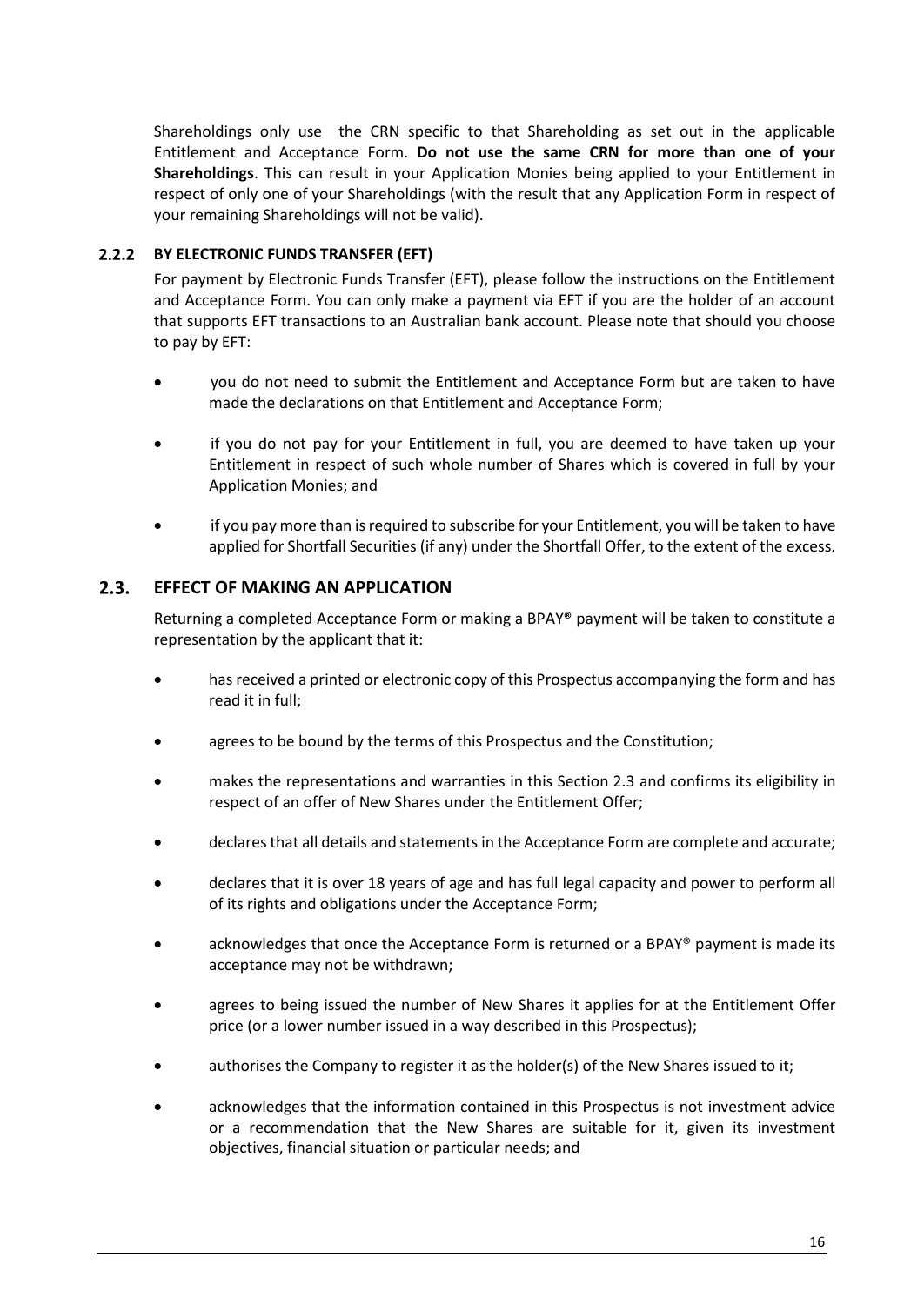• authorises the Company and its officers or agents to do anything on its behalf necessary for New Shares to be issued to it, including correcting any errors in its Acceptance Form or other form provided by it and acting on instructions received by the Share Registry using the contact details in the Acceptance Form.

#### $2.4.$ **ENQUIRIES**

This Prospectus is important and should be read in its entirety. Shareholders who are in any doubt as to the course to follow should consult their stockbroker, lawyer, accountant or other professional adviser without delay.

Questions relating to the Entitlement Offer and completion of the Acceptance Forms can be directed to the Share Registry on 1300 288 664.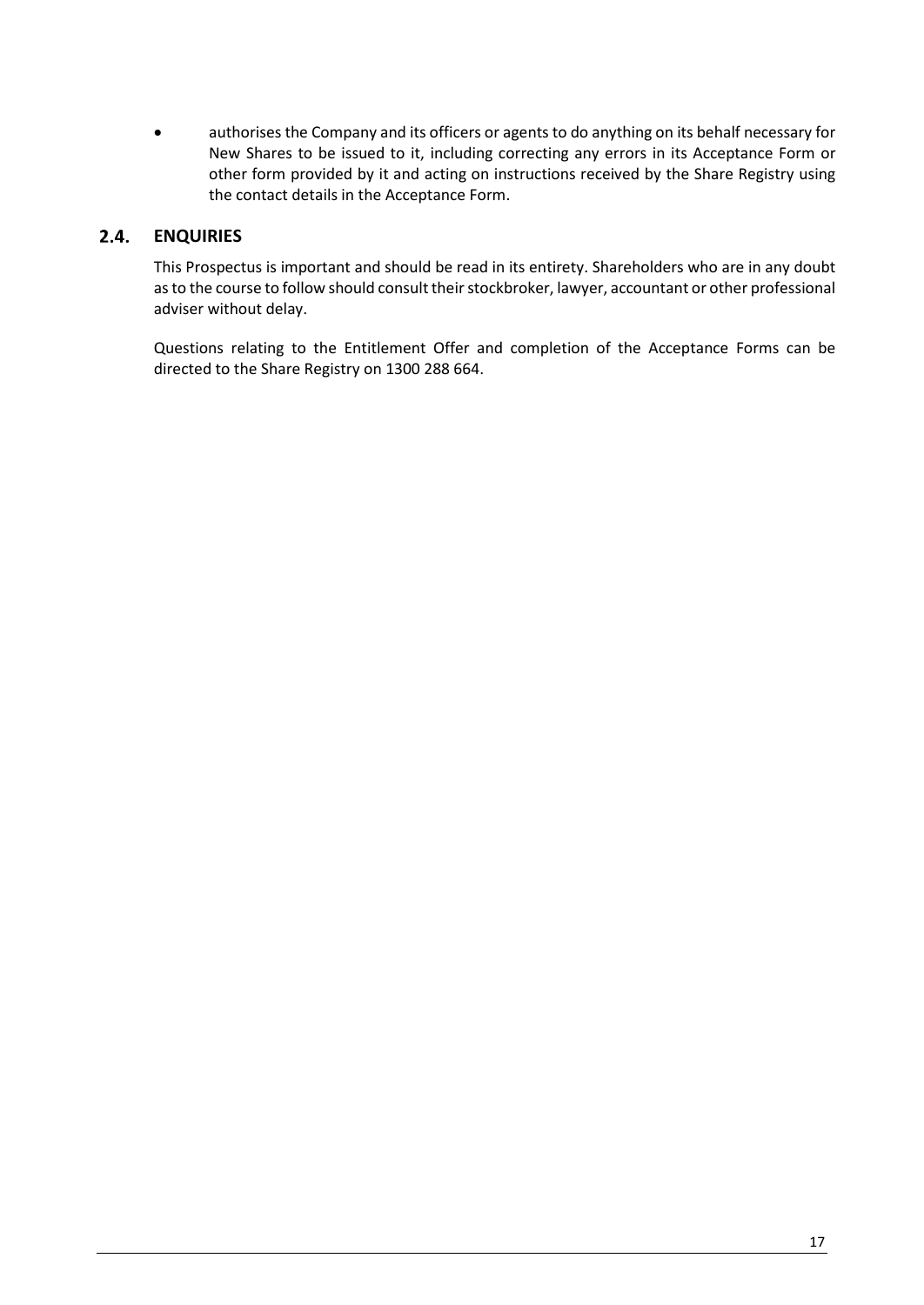## <span id="page-17-0"></span>**3 PURPOSE AND EFFECT OF THE ENTITLEMENT OFFER**

#### <span id="page-17-1"></span> $3.1.$ **PURPOSE OF THE ENTITLEMENT OFFER**

The funds raised from the Entitlement Offer are planned to be used in accordance with the table set out below:

|                                                      | Upon Completion of the Entitlement Offer |                          |  |  |
|------------------------------------------------------|------------------------------------------|--------------------------|--|--|
| <b>Allocation of funds</b>                           | <b>Minimum Subscription</b>              | <b>Full Subscription</b> |  |  |
| <b>Exploration Costs</b>                             | \$1,200,000                              | \$2,200,000              |  |  |
| M&A budget for complementary<br>assets/opportunities | \$50,000                                 | \$300,000                |  |  |
| General working capital                              | \$82,262                                 | \$427,912                |  |  |
| Costs of the Entitlement Offer                       | \$167,736                                | \$203,236                |  |  |
| <b>Total Use of Funds</b>                            | \$1,500,000                              | \$3,131,148              |  |  |

#### **Notes:**

Working capital may include wages, payments to contractors, rent and outgoings, insurance, accounting, audit, legal and listing fees, payments to creditors, interest payments, other items of a general administrative nature and cash reserves which may be used in connection with the Company's activities, as determined by the Board at the relevant time.

The above table is a statement of the Board's current intention as at the date of this Prospectus. However, Shareholders should note that, as with any budget, the allocation of funds set out in the above table may change depending on a number of factors, including the outcome of operational and development activities, regulatory developments, market and general economic conditions and environmental factors. In light of this, the Board reserves the right to alter the way the funds are applied.

If Entitlements under the Entitlement Offer are not fully taken up by the Shareholders then this may have an effect on the rate at which any plans are undertaken by the Company, such as exploration programs. Additional funding through debt or equity may be considered by the Board where it is appropriate to accelerate a specific project or transaction.

If the Company decides to make any significant acquisitions of, or significant investments in, companies or other assets that are complimentary to its business, then it is possible that such acquisitions would be funded by additional financing through debt or equity (subject to any necessary Shareholder approvals).

#### $3.2.$ **PRINCIPAL EFFECT OF THE ENTITLEMENT OFFER ON THE COMPANY**

The principal effect of the Entitlement Offer will be to increase:

- cash reserves by approximately \$3.13 million (before costs); and
- the number of Shares on issue from 626,229,536 to approximately 667,978,171.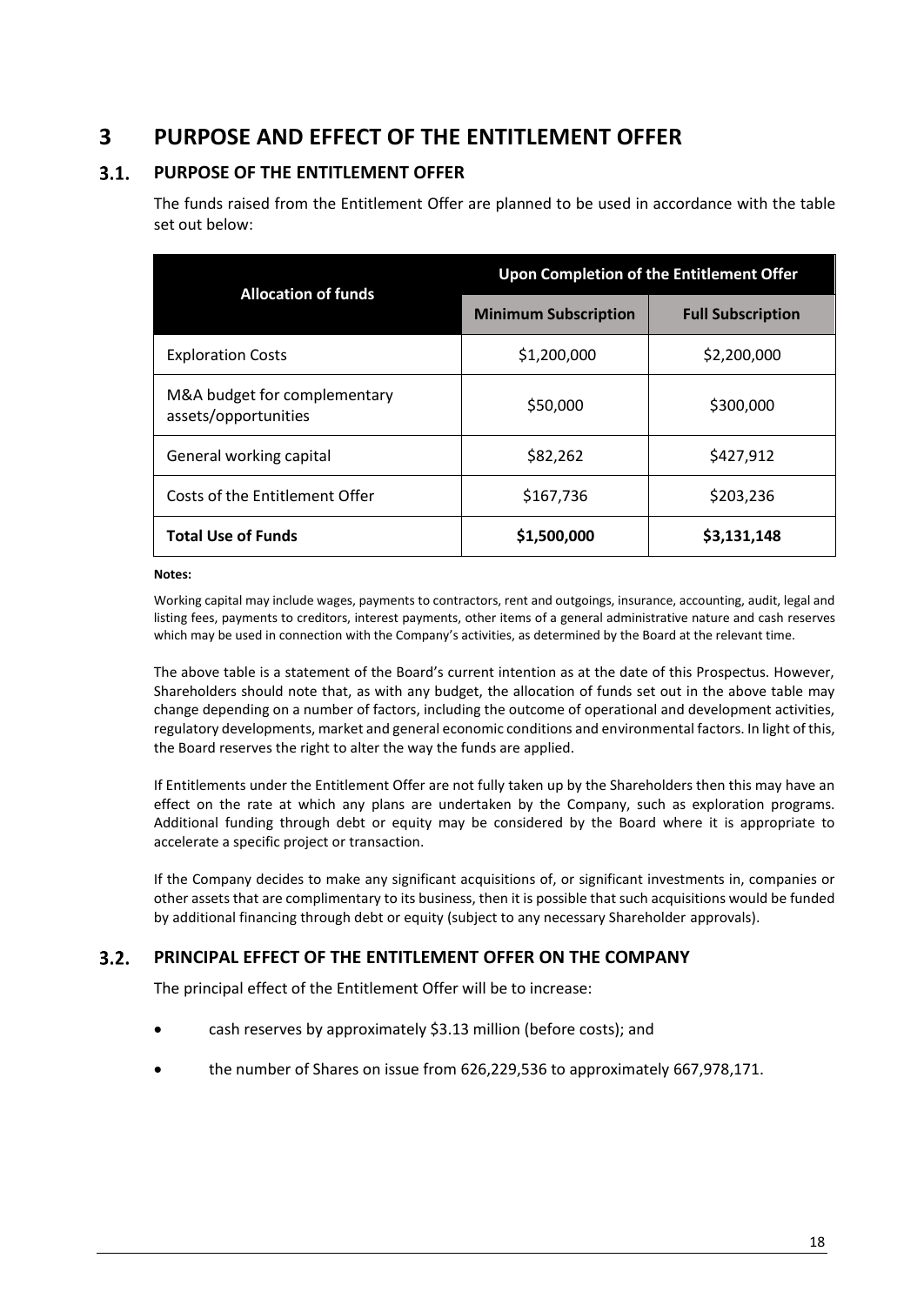#### $3.3.$ **CAPITAL STRUCTURE**

The table below provides a summary of the capital structure of the Company at the date of this Prospectus and upon completion of the Entitlement Offer.

| <b>Security</b>                                                               | <b>Minimum Subscription</b> | <b>Full Subscription</b> |
|-------------------------------------------------------------------------------|-----------------------------|--------------------------|
| <b>Existing Shares</b>                                                        | 626,229,536                 | 626,229,536              |
| Entitlement Offer                                                             | 20,000,000                  | 41,748,635               |
| Phefo Power Shares <sup>1</sup>                                               |                             | 30,000,000               |
| <b>Total Shares on issue following</b><br>completion of the Entitlement Offer | 646,342,036                 | 697,978,171              |
| Options currently on issue <sup>2</sup>                                       | 3,000,000                   | 3,000,000                |
| Lead Manager Options <sup>3</sup>                                             | 3,000,000                   | 6,262,295                |
| <b>Fully diluted capital structure</b>                                        | 632,342,036                 | 707,240,466              |

#### **Notes:**

- 1. As announced on 20 April 2022, the Company entered into a subscription agreement with Phefo Power whereby Phefo Power subscribed for 30,000,000 Shares at an issue price of \$0.03 per Share to raise ZAR10m (approximately \$900,000). As at the date of this Prospectus, no Shares have been issued to Phefo Power pursuant to the subscription agreement. However, these Shares will be issued to Phefo Power prior to completion of the Entitlement Offer. Refer to ASX Announcement dated 20 April 2022 for further information.
- 2. 3,000,000 Options currently on issue exercisable at \$0.13 per Option and an expiry date of 7 July 2023.
- 3. The Company will also issue the Lead Manager two Lead Manager Options for every \$1 raised under the Entitlement Offer. The Lead Manager Options are exercisable at \$0.15 per Lead Manager Option and an expiry date of 3 years from their date of issue. Refer to Section [6.4](#page-36-0) for a summary of the terms of the Lead Manager Mandate.

#### $3.4.$ **PRO FORMA STATEMENT OF FINANCIAL POSITION**

Set out on the following page is the audit reviewed statement of financial position for the Company at 31 December 2021. The audited pro forma statement of financial position has been prepared on the basis and assumption that there have been no material movements in the assets and liabilities of the Company between 31 December 2021 and completion of the Entitlement Offer other than:

- the issue of up to approximately 41,748,635 New Shares at an issue price of \$0.075 through the Entitlement Offer to raise up to approximately \$3.13 million before costs; and
- the estimated expenses of the Entitlement Offer are \$203,236, which amounts are shown as a deduction against issued capital.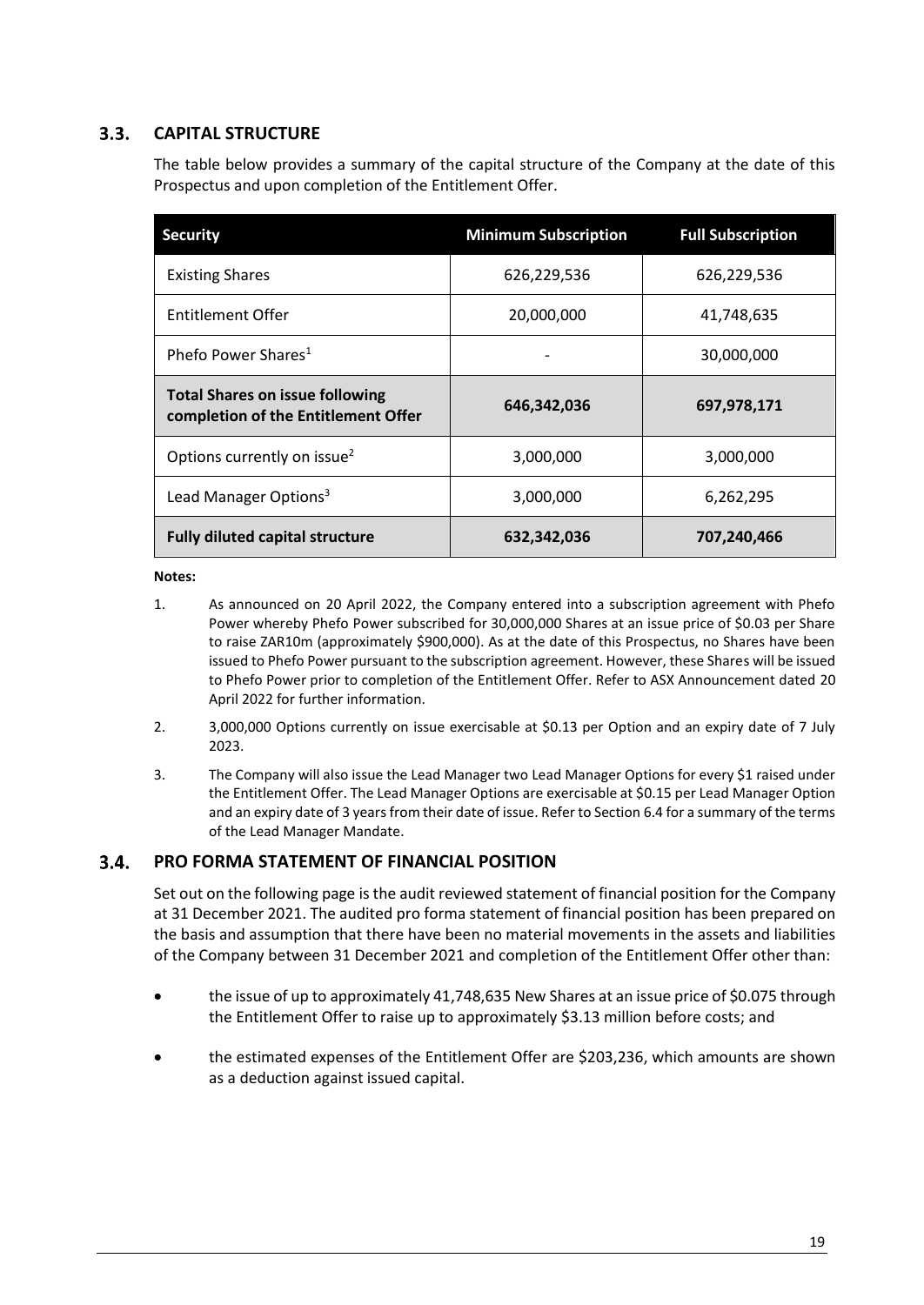#### $3.5.$ **ACTUAL AND PROPOSED TRANSACTIONS TO ARRIVE AT THE PRO-FORMA FINANCIAL INFORMATION**

The pro-forma financial information has been included for illustrative purposes to reflect the position of the Company on the assumption that the following transactions had occurred as at 31 December 2021:

|                                   | Reviewed 31<br>Dec 2021 | 1. Pro Forma<br>Adjustments<br>31 Dec 2021 | 2. Effect of Entitlement Offer |         | Consolidated Pro Forma 31<br>December 2021 |           |
|-----------------------------------|-------------------------|--------------------------------------------|--------------------------------|---------|--------------------------------------------|-----------|
|                                   |                         |                                            | Minimum                        | Maximum | Minimum                                    | Maximum   |
|                                   | \$'000                  | \$'000                                     | \$'000                         | \$'000  | \$'000                                     | \$'000    |
| <b>CURRENT ASSETS</b>             |                         |                                            |                                |         |                                            |           |
| Cash and cash equivalents         | 1,013                   |                                            | 1,333                          | 2,927   | 2,346                                      | 3,940     |
| Receivables                       | 762                     | 900                                        |                                |         | 1,662                                      | 1,662     |
| Other assets                      | 228                     |                                            |                                |         | 228                                        | 228       |
| <b>TOTAL CURRENT ASSETS</b>       | 2,003                   | 900                                        | 1,333                          | 2,927   | 4,236                                      | 5,830     |
| <b>NON CURRENT ASSETS</b>         |                         |                                            |                                |         |                                            |           |
| Property, plant & equipment       | 107                     |                                            |                                |         | 107                                        | 107       |
| Exploration and evaluation assets |                         |                                            |                                |         |                                            |           |
| Investment in associate           | 6,418                   |                                            |                                |         | 6,418                                      | 6,418     |
| TOTAL NON CURRENT ASSETS          | 6,525                   | 0                                          | 0                              | 0       | 6,525                                      | 6,525     |
| <b>TOTAL ASSETS</b>               | 8,528                   | 900                                        | 1,333                          | 2,927   | 10,761                                     | 12,355    |
| <b>CURRENT LIABILITIES</b>        |                         |                                            |                                |         |                                            |           |
| Trade and other payables          | 735                     |                                            |                                |         | 735                                        | 735       |
| TOTAL CURRENT LIABILITIES         | 735                     | 0                                          | 0                              | 0       | 735                                        | 735       |
| <b>TOTAL LIABILITIES</b>          | 735                     |                                            |                                |         | 735                                        | 735       |
| <b>NET ASSETS</b>                 | 7,793                   | 900                                        | 1,333                          | 2,927   | 10,026                                     | 11,620    |
| <b>EQUITY</b>                     |                         |                                            |                                |         |                                            |           |
| Contributed equity                | 27,143                  | 900                                        | 1,333                          | 2,927   | 29,376                                     | 30,970    |
| Reserves                          | 299                     |                                            |                                |         | 299                                        | 299       |
| <b>Accumulated losses</b>         | (19, 649)               |                                            |                                |         | (19, 649)                                  | (19, 649) |
| <b>TOTAL EQUITY</b>               | 7,793                   | 900                                        | 1,333                          | 2,927   | 10,026                                     | 11,620    |

#### **Proforma adjustments:**

1. An amount of share capital of \$900,000 was raised in March 2022, which was invested in a receivable. Due to the size of this transaction a pro-forma adjustment has been incorporated into to the consolidated adjustments.

2. The pro-forma financial information has been calculated based on financial statements as at 31 December 2021.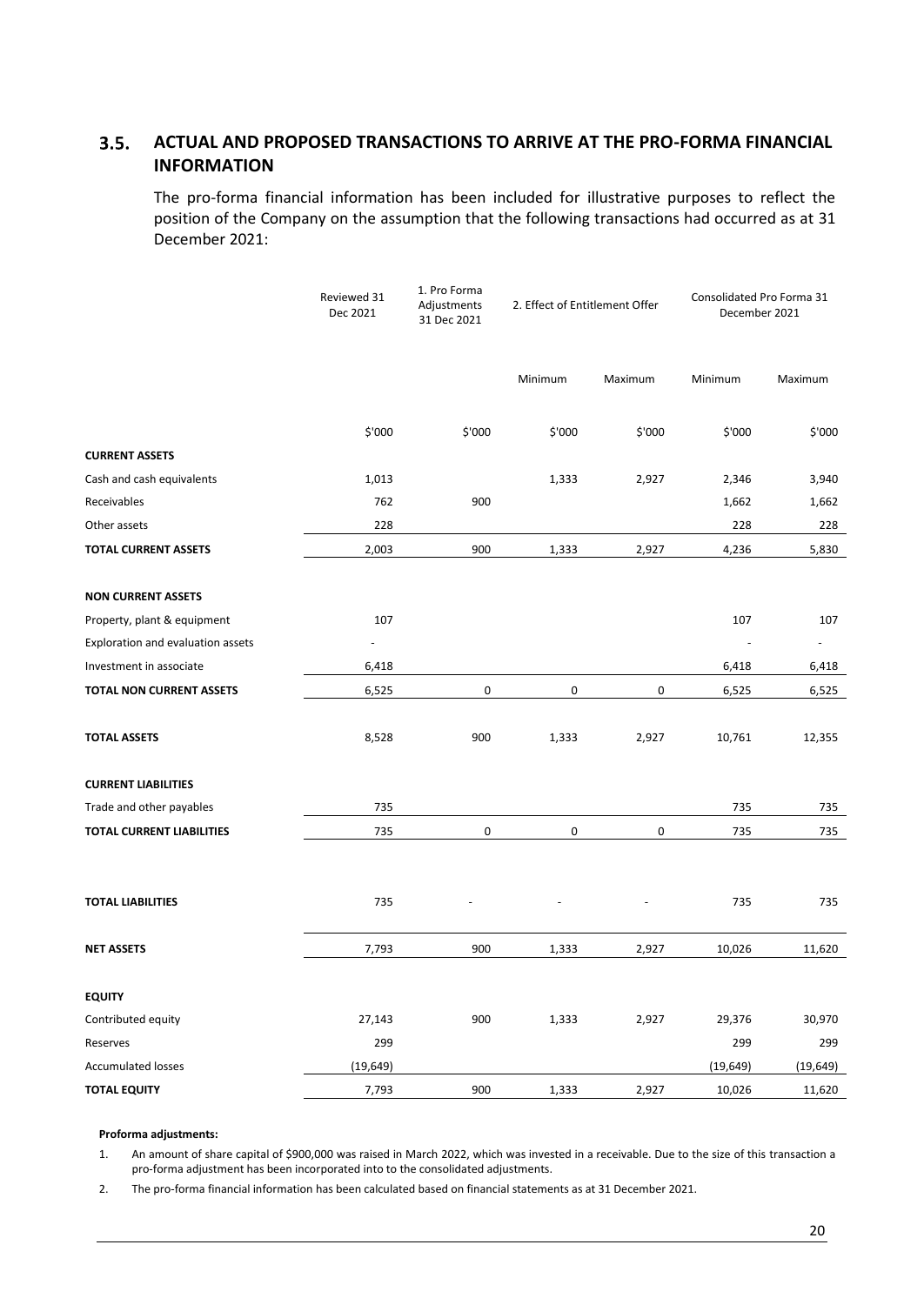#### $3.6.$ **DETAILS OF SUBSTANTIAL SHAREHOLDERS**

The Company currently has the following substantial Shareholders, being a Shareholder with a relevant interest of 5% or more of the Shares on issue.

| <b>Shareholder Name</b>                     | <b>Number of Shares</b> | Percentage |  |
|---------------------------------------------|-------------------------|------------|--|
| Brendan D Gore and associated<br>entities   | 102,163,650             | 16.31%     |  |
| Adam Sierakowski and associated<br>entities | 87,774,556              | 14.02%     |  |
| Ageus Pty Ltd ATF M&A Trust <sup>1</sup>    | 42,474,954              | 6.78%      |  |

#### **Notes:**

- 1. Director Geoffrey Michael is the beneficiary of this trust.
- 2. The substantial Shareholders listed above have indicated to the Company that they intend to take up all of their Entitlements under the Entitlement Offer.

#### $3.7.$ **EFFECT OF THE ENTITLEMENT OFFER ON CONTROL**

### **GENERAL**

There will be no effect on the control of the Company is all Shareholders take up their Entitlement.

As the Entitlement Offer is renounceable and for the purposes of Listing Rule 7.7.1(c), the Company has appointed Mahe Capital to act as Lead Manager to complete the Shortfall Offer and as nominee to arrange for the sale of the entitlements that would have been given to Ineligible Shareholders and to account to them for the net proceeds of the Sale.

Given the structure of the Entitlement Offer, the Directors do not believe that there will be any material effect on the control of the Company as a result of the Entitlement Offer.

The issue of Shares under the Entitlement Offer will provide funds for the purposes set out in Sectio[n 3.1.](#page-17-1)

#### $3.8.$ **POTENTIAL DILUTION**

Shareholders should note that if they do not participate in the Entitlement Offer, their holdings will be diluted. Examples of how the dilution from the Entitlement Offer may impact Shareholders are set out in the table below:

| <b>Holder</b> | <b>Holding as at</b><br>the Record<br>Date | % at Record<br>Date | <b>Entitlements</b><br>under the<br><b>Entitlement</b><br><b>Offer</b> | <b>Holdings if</b><br><b>Entitlement</b><br>not taken<br>up <sup>1</sup> | % holding if<br><b>Entitlement</b><br>not taken<br>up <sup>2</sup> |
|---------------|--------------------------------------------|---------------------|------------------------------------------------------------------------|--------------------------------------------------------------------------|--------------------------------------------------------------------|
| Shareholder 1 | 20,000,000                                 | 3.19                | 1,333,333                                                              | 20,000,000                                                               | 2.98%                                                              |
| Shareholder 2 | 10,000,000                                 | 1.59                | 666,667                                                                | 10,000,000                                                               | 1.49%                                                              |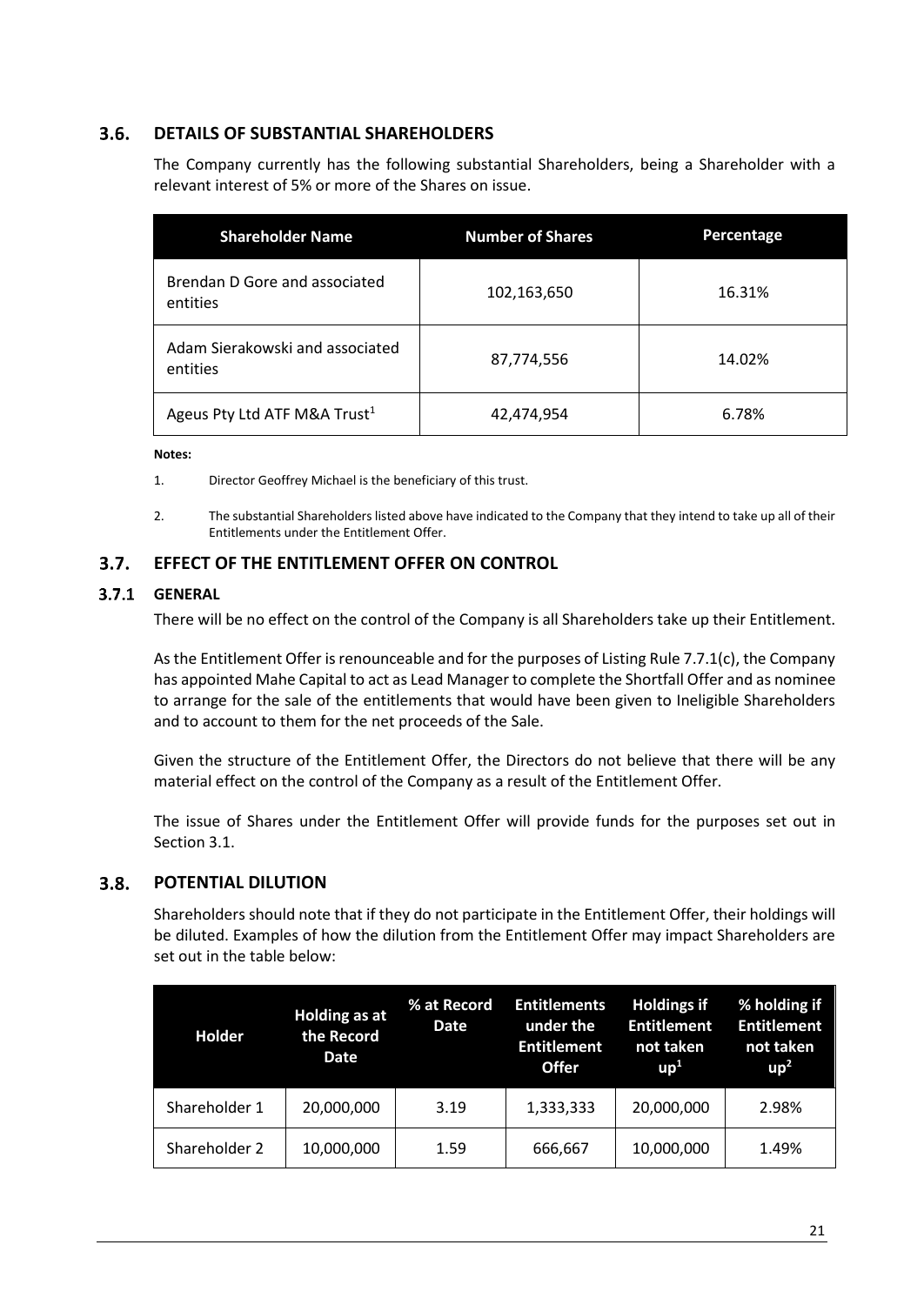| <b>Holder</b> | Holding as at<br>the Record<br>Date | % at Record<br>Date | <b>Entitlements</b><br>under the<br><b>Entitlement</b><br><b>Offer</b> | <b>Holdings if</b><br><b>Entitlement</b><br>not taken<br>up <sup>1</sup> | % holding if<br><b>Entitlement</b><br>not taken<br>up <sup>2</sup> |
|---------------|-------------------------------------|---------------------|------------------------------------------------------------------------|--------------------------------------------------------------------------|--------------------------------------------------------------------|
| Shareholder 3 | 5,000,000                           | 0.79                | 333,333                                                                | 5,000,000                                                                | 0.75%                                                              |
| Shareholder 4 | 1,000,000                           | 0.16                | 66,667                                                                 | 1,000,000                                                                | 0.15%                                                              |
| Shareholder 5 | 500,000                             | 0.08                | 33,333                                                                 | 500,000                                                                  | 0.07%                                                              |

**Notes:**

- 1. This is based on a share capital of 626,229,536 Shares on issue at the date of this Prospectus and assumes no Shares are issued prior to the Record Date including on exercise or conversion of securities on issue.
- 2. The dilution effect shown in the table is the maximum percentage dilution on the assumption that the Entitlement Offer is fully subscribed.

The dilution effect shown in the table above is the maximum percentage on the assumption that those Entitlements not accepted are subscribed for under the Shortfall Offer. In the event all Entitlements are not accepted and some or all of the resulting Shortfall is not subsequently taken up, the dilution effect for each Shareholder not accepting their Entitlement would be a lesser percentage.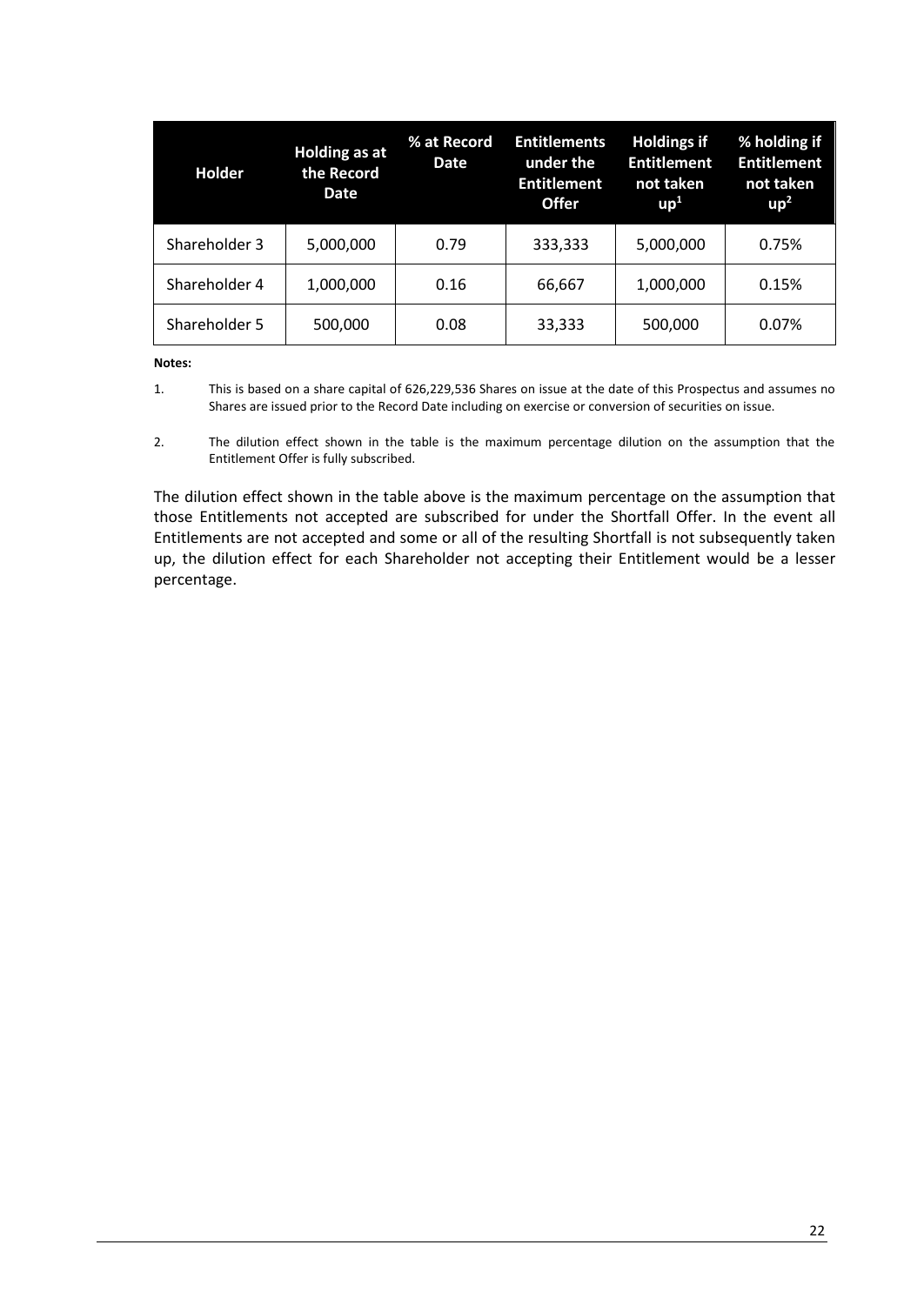## <span id="page-22-1"></span><span id="page-22-0"></span>**4 RISK FACTORS**

As with any share investment, there are risks associated with an investment in the Company. The numerous risk factors are both of a specific and a general nature. Some can be mitigated by the use of safeguards and appropriate systems and controls, but some are outside the control of the Company and cannot be mitigated.

This Section [4](#page-22-1) identifies the major areas of risk associated with an investment in the Company, but should not be taken as an exhaustive list of the risk factors to which the Company and its Shareholders are exposed. Potential investors should read the entire Prospectus and consult their stockbroker, lawyer, accountant or other professional adviser before deciding whether to apply for New Shares.

#### $4.1.$ **SPECIFIC RISKS**

### **EXPLORATION, GEOLOGICAL AND DEVELOPMENT RISKS**

Mineral exploration and development is a speculative and high-risk undertaking that may be impeded by circumstances and factors beyond the control of the Company. Success in this process involves (amongst other things):

- discovery and proving-up, or acquiring, an economically recoverable resource or reserve;
- access to adequate capital throughout the acquisition/discovery and project development phases;
- securing and maintaining title to mineral exploration projects;
- obtaining required development consents and approvals necessary for the acquisition, mineral exploration, development and production phases; and
- accessing the necessary experienced operational staff, the applicable financial management and recruiting skilled contractors, consultants and employees.

There can be no assurance that exploration will result in the discovery of an economic mineral resource. Even if an apparently viable mineral resource is identified, there is no guarantee that it can be economically exploited.

The exploration activities of the Company may be adversely affected by a range of factors including geological conditions, operational risks (as outlined in the next paragraph) and changing government laws and regulations. Further, whether positive income flows result from projects on which the Company will expend exploration and development capital is dependent on many factors including successful exploration, establishment of production facilities, cost control, commodity price movements, successful contract negotiations for production and stability in the local political environment.

In addition, significant expenditure may be required to establish necessary metallurgical and mining processes to develop and exploit any mineral reserves identified. There is no assurance that the Company will have sufficient working capital or resources available to do this.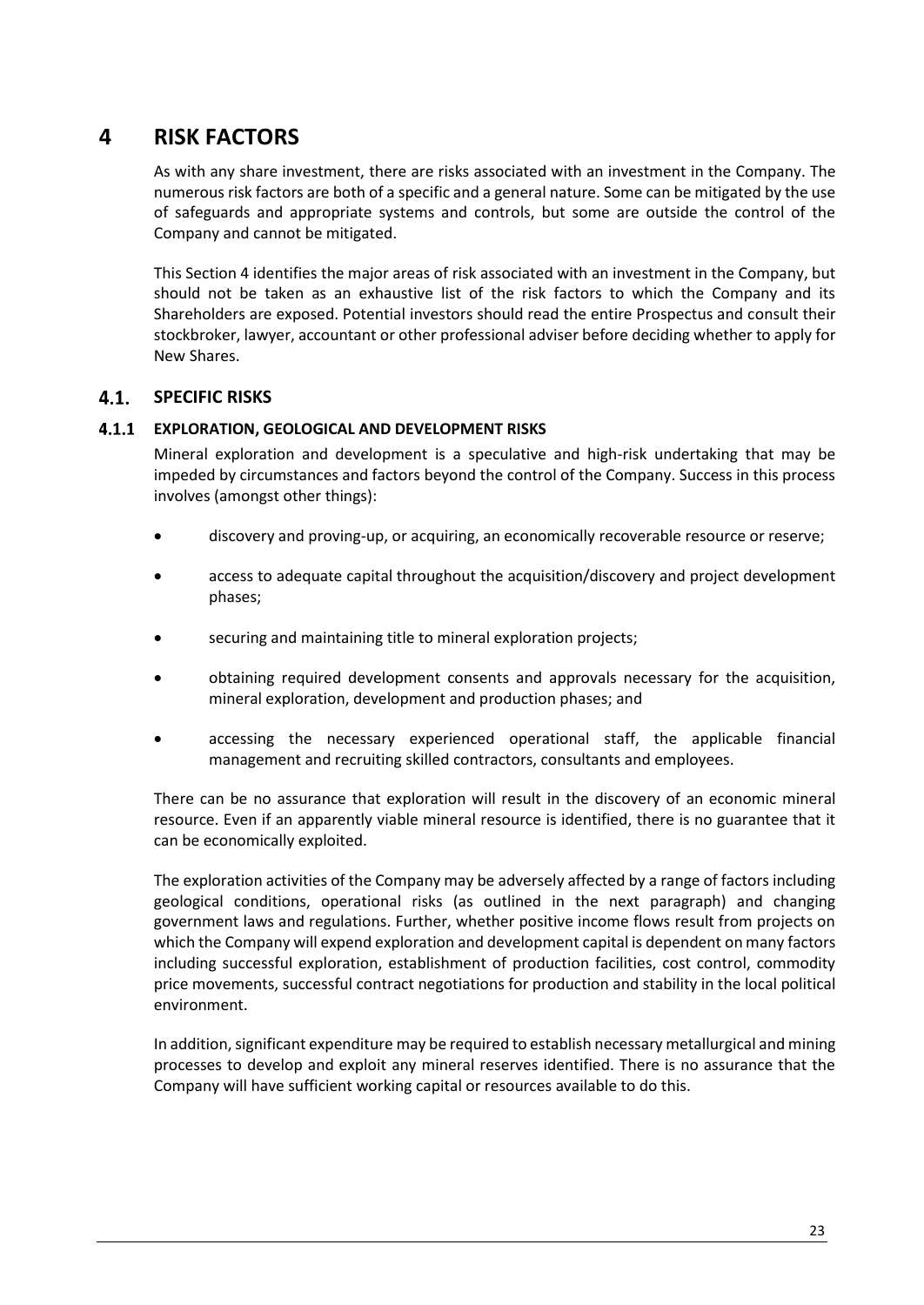### **FUTURE PROFITABILITY**

The Company's profitability will be impacted by, among other things, the success of its exploration and mining activities, economic conditions in the markets in which it operates, competition factors and any regulatory developments. Accordingly, the extent of future profits (if any) and the time required to achieve sustained profitability are uncertain and cannot be reliably predicted.

### **4.1.3 OPERATIONAL RISKS**

The operations of the Company may be affected by various factors, including:

- failure to locate or identify mineral deposits;
- failure to achieve predicted grades in exploration and mining;
- operational and technical difficulties encountered in mining;
- insufficient or unreliable infrastructure, such as power, water and transport;
- political or civil unrest, including outbreaks of violence or other hostilities;
- difficulties in commissioning and operating plant and equipment;
- mechanical failure or plant breakdown;
- unanticipated metallurgical problems which may affect extraction costs;
- adverse weather conditions;
- industrial and environmental accidents and disputes; and
- unexpected shortages or increases in the costs of consumables, spare parts, plant and equipment.

In the event that any of these potential risks eventuate, the Company's operational and financial performance may be adversely affected.

### **4.1.4 ACCESS TO TENEMENTS**

The right of the holder of an exploration license to enter onto the license to explore for minerals is subject to the consent of the occupier of the land and, where the land is proximate to certain specified locations, the ministry responsible for the protection of such locations. Immediate access to tenements cannot in all cases be guaranteed.

The Company currently has the relevant licenses and approvals required to access and mine, however these licenses and approvals are subject to change.

#### **GOVERNMENT AND REGULATORY RISK**

Operations by the Company may require approvals, consents or permits from government or regulatory authorities, including renewals of existing mining permits or title transfer to newly acquired mining permits, which may not be forthcoming or which may not be able to be obtained on terms acceptable to the Company.

Whilst there is no reason to believe that necessary government and regulatory approvals will not be forthcoming, the Company cannot guarantee that those required approvals will be obtained.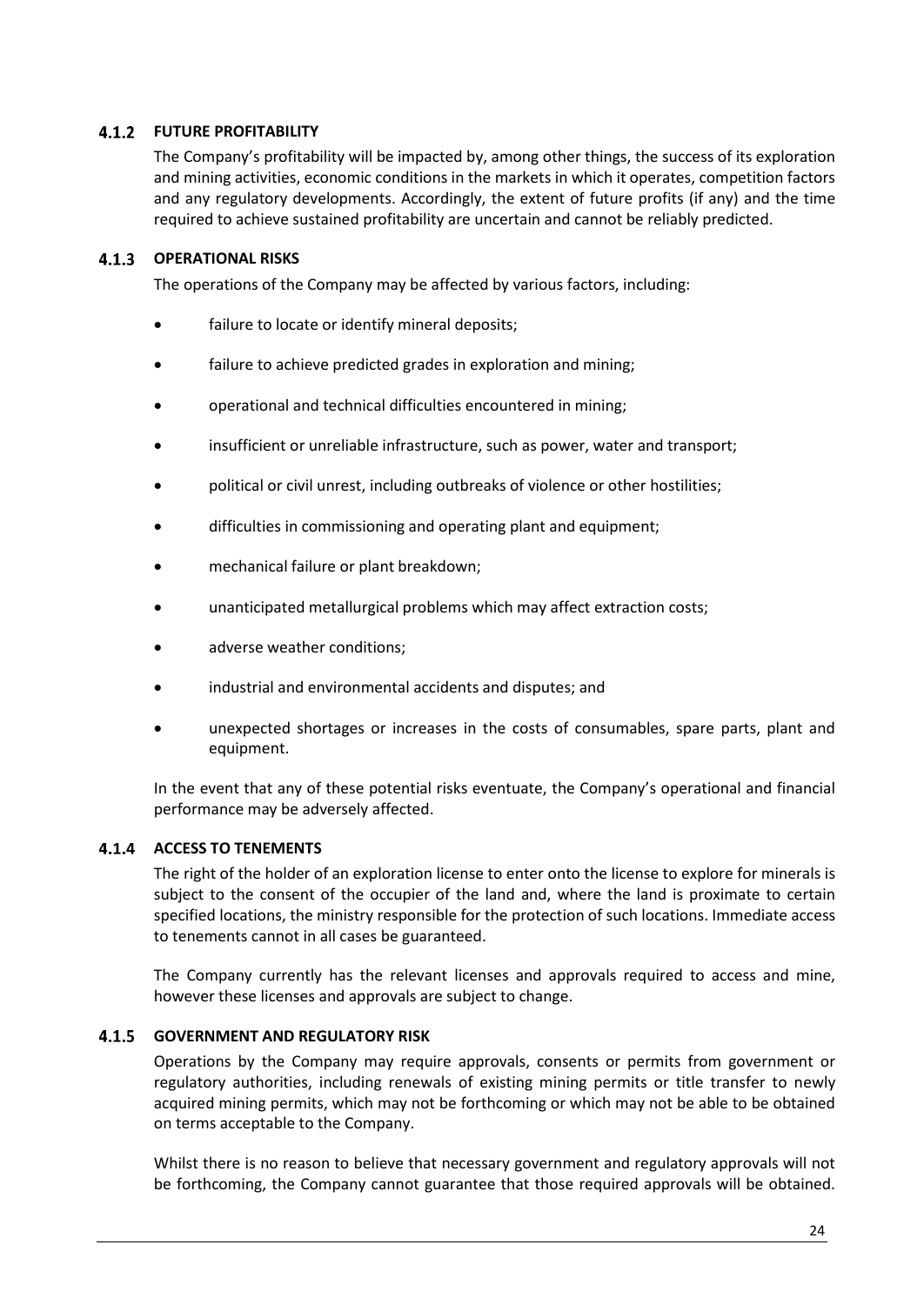Failure to obtain any such approvals could mean the ability of the Company to prove-up, develop or operate any project or to acquire any project, may be inhibited or negated.

#### **COMMODITY PRICE AND CURRENCY EXCHANGE RISKS**

As the Company's potential earnings will be largely derived from the sale of oil and gas, the Company's future revenues and cash flows will be impacted by changes in the prices and available markets of these commodities. Any substantial decline in the price of those commodities or in transport or distribution costs may have a material adverse effect on the Company and the value of its Shares.

Commodity prices fluctuate and are affected by numerous factors beyond the control of the Company. These factors include current and expected future supply and demand, forward selling by producers, production cost levels in major mineral producing centres as well as macroeconomic conditions such as inflation and interest rates.

Furthermore, the international prices of most commodities are denominated in United States dollars while the Company cost base will be in Australian dollars. Consequently, changes in the Australian dollar exchange rate will impact on the earnings of the Company. The exchange rate is affected by numerous factors beyond the control of the Company, including international markets, interest rates, inflation and the general economic outlook.

#### **RESOURCE AND RESERVE ESTIMATES**

Estimates which were valid when originally made may change appreciably when further information becomes available. Such resource estimates are by nature imprecise, depending on interpretations which may, with further exploration, prove to be inaccurate. Moreover, should the Company encounter ore bodies or formations which differ from those suggested by past sampling and analysis, resource estimates may have to be adjusted and any production plans altered accordingly which may adversely impact the Company's plans.

#### **RESULT OF STUDIES**

Subject to the results of exploration and testing programs to be undertaken, the Company may progressively undertake a number of studies. These studies may include scoping, pre-feasibility, definitive feasibility and bankable feasibility studies.

These studies will be completed within parameters designed to determine economic feasibility within certain limits. There can be no guarantee that any of the studies will confirm economic viability or the results of other studies undertaken by the Company (e.g. the results of a feasibility study may materially differ to the results of a scoping study).

#### $4.1.9$ **AGENTS AND CONTRACTORS**

The Directors are unable to predict the risk of financial failure or default or the insolvency of any of the contractors which will be used by the Company in any of its activities or other managerial failure by any of the other service providers used by the Company for any activity. Any default or insolvency is outside the Company's control and may have an adverse effect on the Company's operations.

#### **4.1.10 INSURANCE**

The Company intends to adequately insure its operations in accordance with industry practice. However, in certain circumstances, the Company's insurance may not be of a nature or level to provide adequate insurance cover. The occurrence of an event that is not covered or fully covered by insurance could have a material adverse effect on the business, financial condition and results of the Company.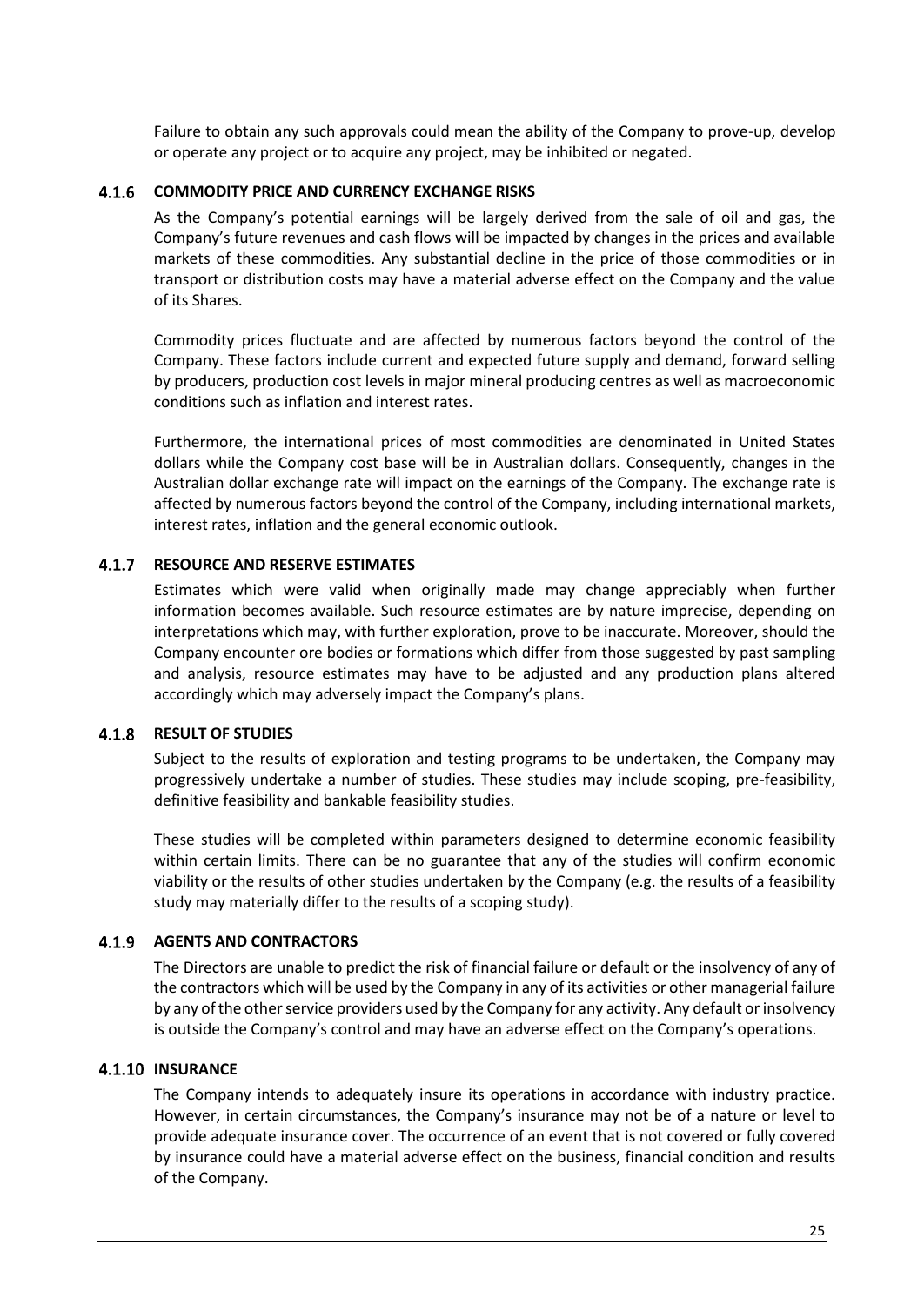Insurance of all risks associated with mineral exploration and production is not always available. Further, where coverage is available, the costs may be prohibitive.

#### **ENVIRONMENTAL**

The Company's activities are subject to the environmental laws inherent in the mining industry and those specific to South Africa. The Company intends to conduct its activities in an environmentally responsible manner and in compliance with all applicable laws. However, the Company may be the subject of accidents or unforeseen circumstances that could subject the Company to extensive liability.

In addition, environmental approvals may be required from relevant government or regulatory authorities before activities may be undertaken which are likely to impact the environment. Failure or delay in obtaining such approvals will prevent the Company from undertaking its planned activities. Further, the Company is unable to predict the impact of additional environmental laws and regulations that may be adopted in the future, including whether any such laws or regulations would materially increase the Company's cost of doing business or affect its operations in any area.

#### **4.1.12 REHABILITATION OF TENEMENTS**

In relation to the Company's proposed operations, issues could arise from time to time with respect to abandonment costs, consequential clean-up costs, environmental concerns and other liabilities. In these instances, the Company could become subject to liability if, for example, there is environmental pollution or damage from the Company's exploration activities and there are consequential clean-up costs at a later point in time.

#### **4.1.13 CLIMATE CHANGE REGULATION**

Mining of gas and methane is relatively energy intensive and is dependent on the consumption of fossil fuels. Increased regulation and government policy designed to mitigate climate change may adversely affect the Company's cost of operations and adversely impact the financial performance of the Company.

The efforts of the South African government to transition towards a lower-carbon economy may also entail extensive policy, legal, technology and market changes to address mitigation and adaption requirements related to climate change that could significantly impact the Company. Depending on the nature, speed and focus of these changes, transition risks may pose varying levels of financial and reputational risk to the Company.

Furthermore, the physical risks to the Company resulting from climate change can be event driven (acute) or longer-term shifts (chronic) in climate patterns. These physical risks may have financial implications for the Company, such as direct damage to assets and indirect impacts from supply chain disruption.

#### **4.1.14 CONTRACT RISK**

The operations of the Company will require the involvement of a number of third parties, including suppliers, contractors and customers. With respect to these third parties, and despite applying best practice in terms of pre-contracting due diligence, the Directors are unable to completely avoid the risk of:

• financial failure or default by a participant in any joint venture to which the Company or its subsidiaries may become a party;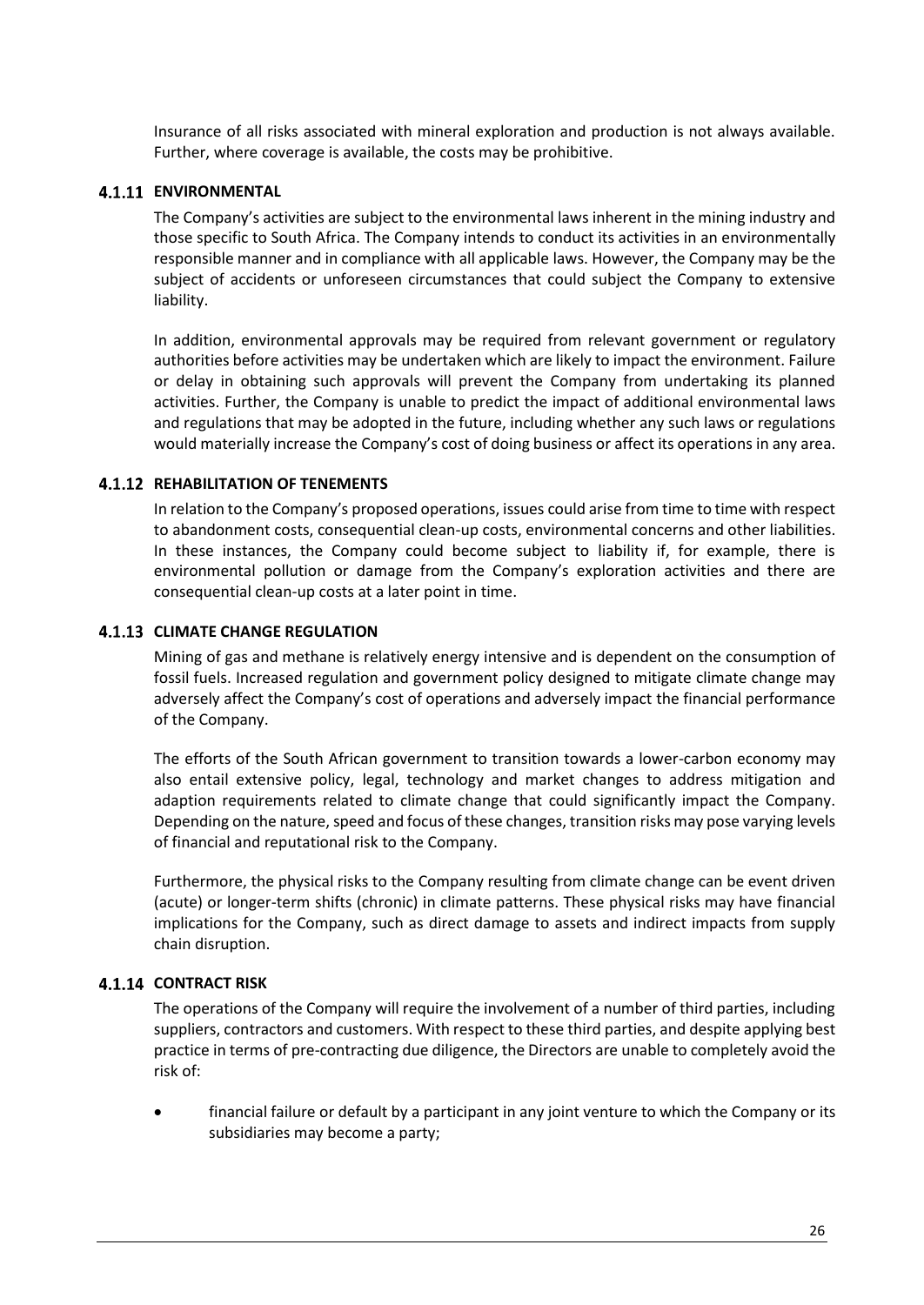- insolvency, default on performance or delivery, or any managerial failure by any of the operators and contractors used by the Company or its subsidiaries in its exploration activities; or
- insolvency, default on performance or delivery, or any managerial failure by any other service providers used by the Company or its subsidiaries or operators for any activity.

Financial failure, insolvency, default on performance or delivery, or any managerial failure by such third parties may have a material impact on the Company's operations and performance. Whilst best practice pre-contracting due diligence is undertaken for all third parties engaged by the Company, it is not possible for the Company to predict or protect itself completely against all such contract risks.

#### $4.2.$ **GENERAL RISKS**

### **4.2.1 CREDIT RISK**

There is the credit risk that the other party to a financial instrument will fail to discharge their obligation, resulting in the Company incurring a financial loss. Credit risk arises from cash and cash equivalents (e.g. deposits and investments held with banks and financial institutions), favourable derivative contracts (derivative assets), and receivables, guarantees given on behalf of others and commitments granted but not drawn down at the end of the reporting period.

#### **4.2.2 ACQUISITIONS**

The Company may make acquisitions of, or significant investments in, companies or assets that are complementary to its business. Any such future transactions are accompanied by the risks commonly encountered in making acquisitions of companies or assets, such as integrating cultures and systems of operation, relocation of operations, short term strain on working capital requirements, achieving mineral exploration success and retaining key staff.

### **SAFETY**

Safety is a fundamental risk for any exploration and production company in regards to personal injury, damage to property and equipment and other losses. The occurrence of any of these risks could result in legal proceedings against the Company and substantial losses to the Company due to injury or loss of life, damage or destruction of property, regulatory investigation, and penalties or suspension of operations. Damage occurring to third parties as a result of such risks may give rise to claims against the Company.

### **4.2.4 LITIGATION**

The Company may in the ordinary course of business become involved in litigation and disputes, for example with service providers, customers or third parties infringing the Company's intellectual property rights. Any such litigation or dispute could involve significant economic costs and damage to relationships with contractors, customers or other stakeholders. Such outcomes may have an adverse impact on the Company's business, reputation and financial performance.

#### $4.2.5$ **SHARE MARKET**

Share market conditions may affect the value of the Company's quoted securities regardless of the Company's operating performance. The market price of the Shares may be subject to fluctuation and may be affected by many factors including but not limited to the following:

• general economic outlook;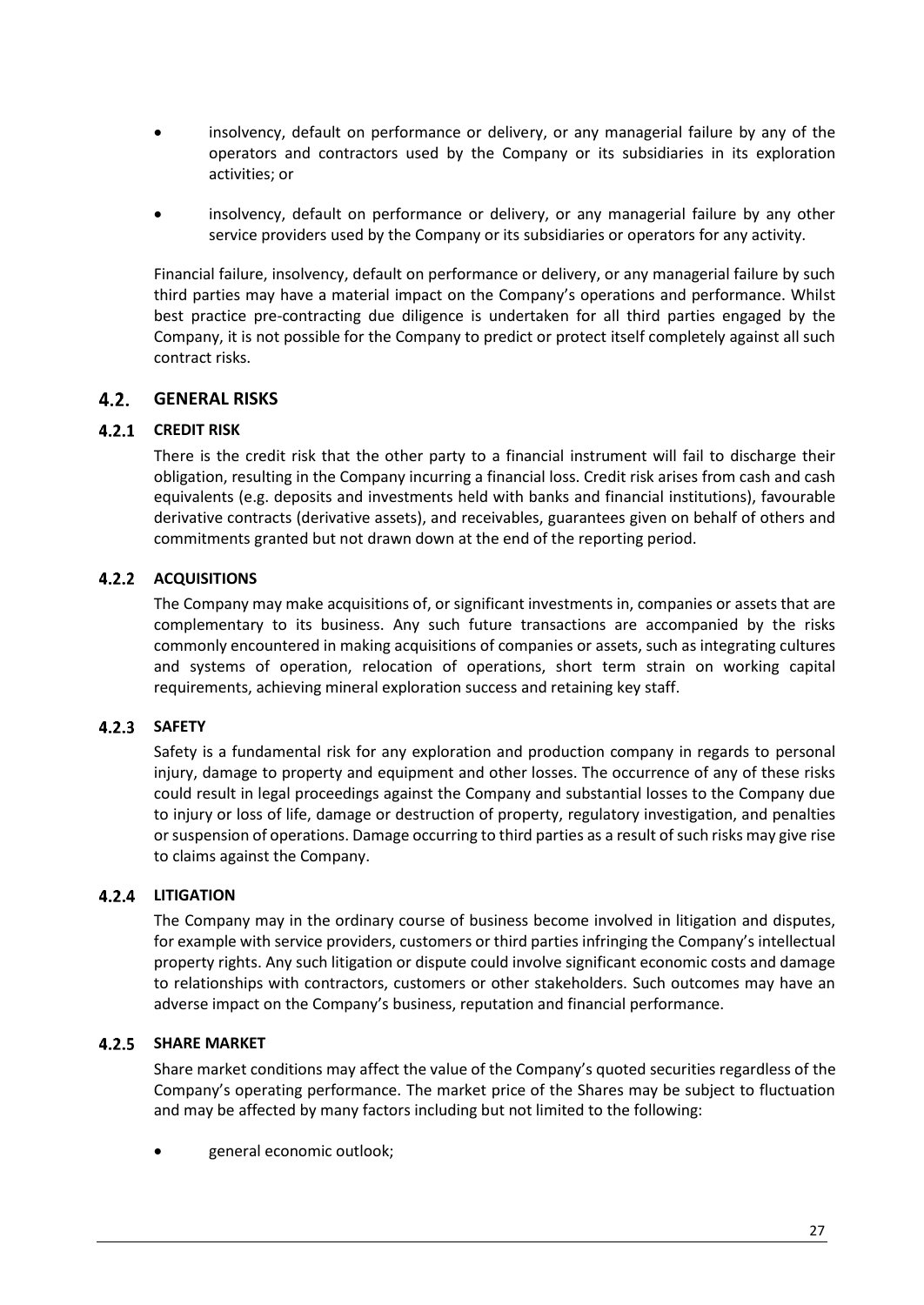- interest rates and inflation rates;
- currency fluctuations;
- mineral/commodity price fluctuations;
- changes in investor sentiment toward particular market sectors;
- the demand for, and supply of, capital;
- terrorism or other hostilities; and
- other factors beyond the control of the Company.

### **COMMERCIALISATION RISK**

Even if the Company discovers commercial quantities of minerals, there is a risk the Company will not achieve a commercial return. The Company may not be able to transport any minerals extracted from its operations at a reasonable cost or may not be able to sell the minerals to customers at a rate which would cover its operating and capital costs. There is also a risk that necessary regulatory approvals may not be obtained.

The mineral resources industry is competitive and there is no assurance that, even if commercial quantities are discovered, a profitable market will exist for sales of such commodities. There can be no assurance that the quality of the commodity will be such that the properties in which the Company holds and interest can be mined at a profit.

### **FUTURE CAPITAL NEEDS**

Additional funding beyond the funds raised under the Capital Raisings may be required by the Company to support its ongoing operations. There can be no assurance that such funding will be available on satisfactory terms to the Company or at all. Any inability to obtain funding will adversely affect the business and financial condition of the Company and, consequently, its performance and ability to take advantage of opportunities to develop projects.

Further, any additional funding raised by issue of equity will be dilutive to the then current Shareholders. Equally, debt funding, if available in the future, may involve restrictions on financing and operating activities of the Company and its subsidiaries.

### **CHANGES TO LAWS AND REGULATIONS**

The Company may be affected by changes to laws and regulations (in Australia, South Africa and other countries in which the Company may operate) concerning property, the environment, superannuation, taxation trade practices and competition, government grants, incentive schemes, accounting standards and other matters. Such changes could have adverse impacts on the Company from a financial and operational perspective.

### **CYBER SECURITY**

Cyber security and the potential for attacks on the Company's hardware and software systems, networks, and data represents a potential risk to the Company's operations and could result in serious adverse impacts to its financial and other performance.

Exploitation or hacking of any of the Company's systems or networks could lead to corruption, theft or loss of the data which could have a material adverse effect on the Company's business, financial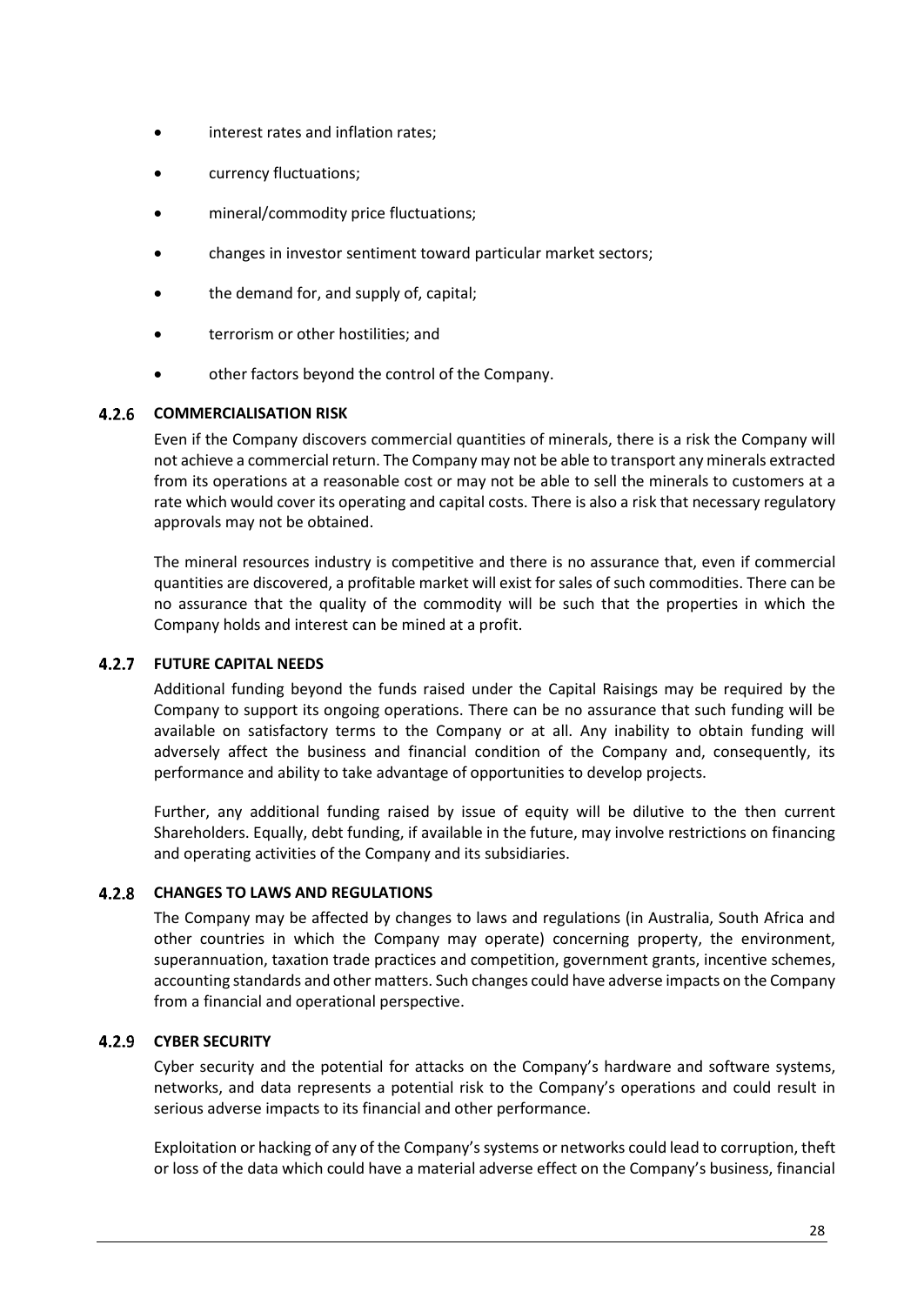condition and results. Any cyber or related attacks and theft of this information could seriously impact on the Company's business and is a risk to the Company's future performance.

#### **4.2.10 ECONOMIC RISKS**

The future viability of the Company is also dependent on a number of other factors affecting performance of all industries and not just the exploration and mining industries including, but not limited to, the following:

- general economic conditions;
- changes in Government policies, taxation and other laws;
- the strength of the equity and share markets in Australia and throughout the world, and in particular investor sentiment towards the commodities (resources) sector;
- movement in, or outlook on, interest rates and inflation rates; and
- natural disasters, social upheaval, pandemic or war.

### **FORCE MAJEURE RISK**

Events may occur within or outside the markets in which the Company operates that could impact upon the global, South African and Australian economies and the operations of the Company. These events include acts of terrorism, outbreaks of international hostilities, fires, pandemics, floods, earthquakes, labour strikes, civil wars, natural disasters, outbreaks of disease such as pandemics, and other man-made or natural events or occurrences that can have an adverse effect on the demand for the Company's services and its ability to conduct business. Given the Company has only a limited ability to insure against some of these risks, its business, financial performance and operations may be materially adversely affected if any of the events described above occurs.

### **COVID-19 RISK**

The outbreak of the coronavirus disease (COVID-19) is impacting global economic markets. The nature and extent of the effect of the outbreak on the performance of the Company remains unknown. The price of Shares may be adversely affected in the short to medium term by the economic uncertainty caused by COVID-19.

Further, any governmental or industry measures taken in response to COVID-19 may adversely impact the Company's operations and are likely to be beyond the control of the Company. The Company's ability to freely move people and equipment to and from exploration projects may cause delays or cost increases. The effects of COVID-19 on the Share price may also impede the Company's ability to raise capital, or require the Company to issue capital at a discount, which may in turn cause dilution to Shareholders.

#### **4.2.13 CLIMATE CHANGE REGULATION**

Increased regulation and government policy designed to mitigate climate change may adversely affect the Company's cost of operations and adversely impact the financial performance of the Company.

The efforts of the Australian government to transition towards a lower-carbon economy may also entail extensive policy, legal, technology and market changes to address mitigation and adaption requirements related to climate change that could significantly impact the Company. Depending on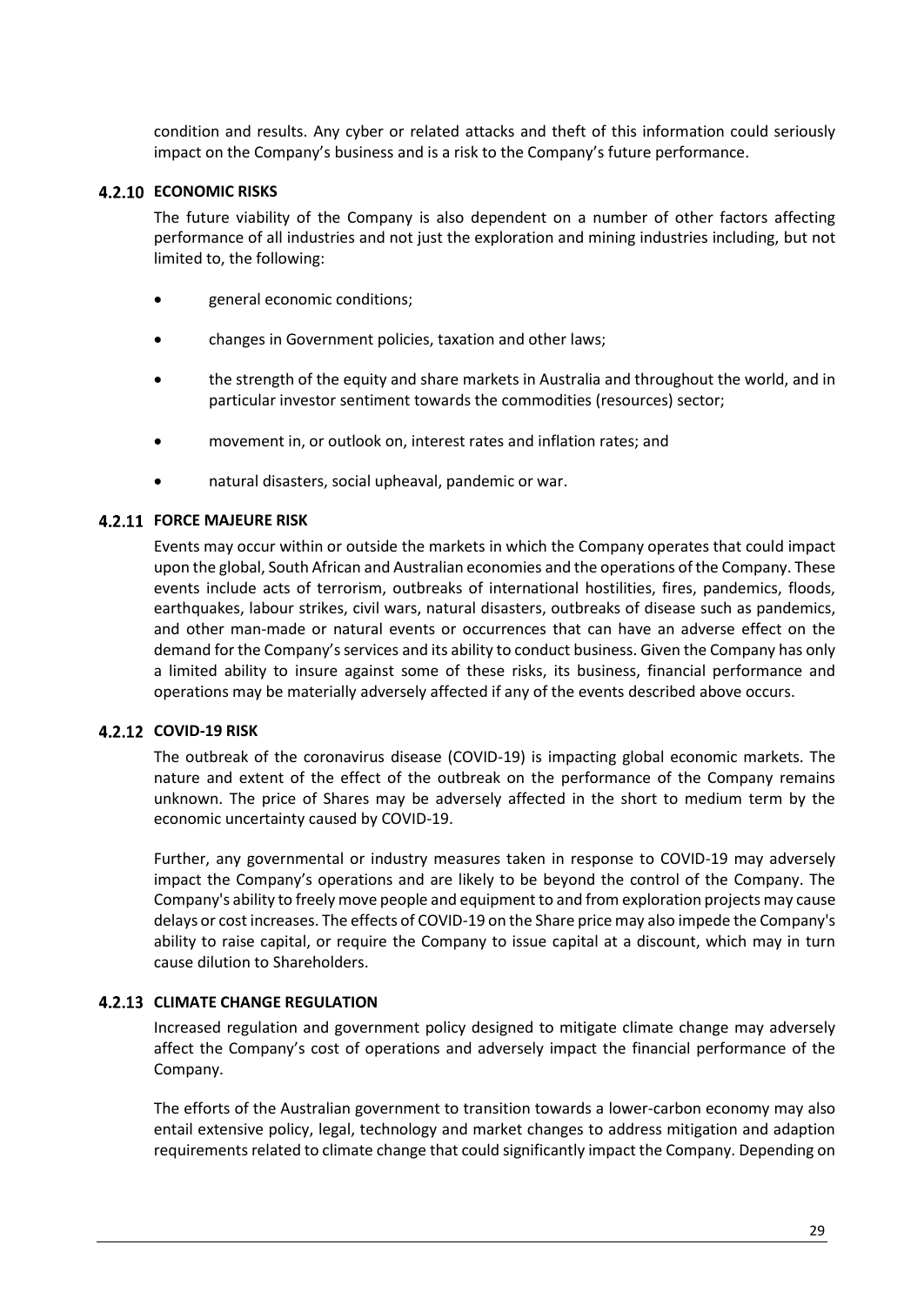the nature, speed and focus of these changes, transition risks may pose varying levels of financial and reputational risk to the Company.

Furthermore, the physical risks to the Company resulting from climate change can be event driven (acute) or longer-term shifts (chronic) in climate patterns. These physical risks may have financial implications for the Company, such as direct damage to assets and indirect impacts from supply chain disruption.

#### $4.3.$ **OTHER RISKS**

This list of risk factors above is not an exhaustive list of the risks faced by the Company or by investors in the Company. The risk factors described in this Section [4](#page-22-1) as well as risk factors not specifically referred to above may in the future materially affect the financial performance of the Company and the value of its Shares. Therefore, the Shares offered under this Prospectus carry no guarantee with respect to the payment of dividends, return of capital or their market value.

Investors should consider that an investment in the Company is highly speculative and should consult their professional advisers before deciding whether to apply for Shares under this Prospectus.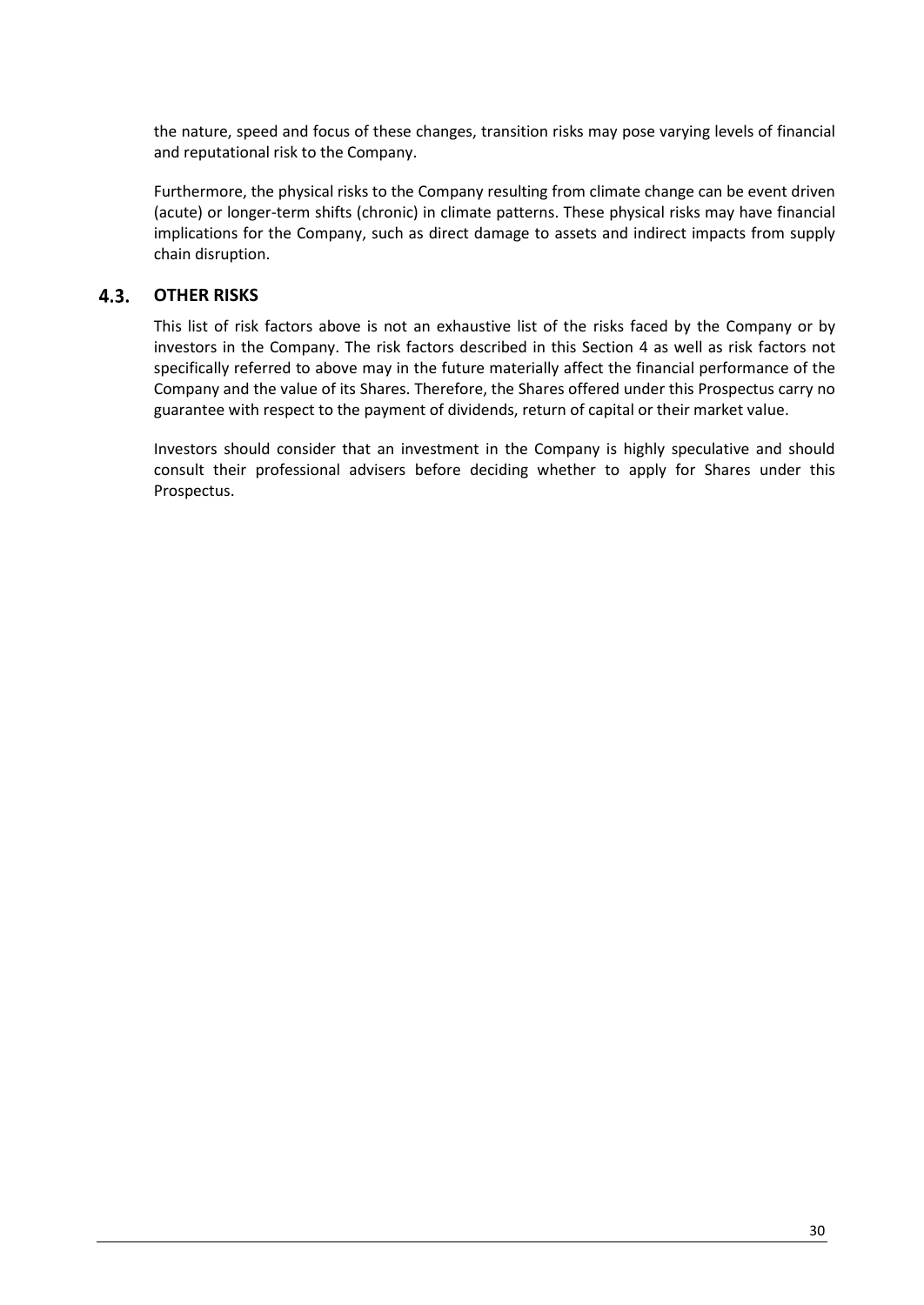## <span id="page-30-0"></span>**5 MATERIAL CONTRACTS**

#### <span id="page-30-1"></span> $5.1.$ **LEAD MANAGER MANDATE**

The Company has entered into a mandate appointing Mahe Capital as the Lead Manager to the Entitlement Offer ("**Lead Manager Mandate**"). The key terms of the Lead Manager Mandate are set out below.

Under the Lead Manager Mandate, the Company has agreed to pay the Lead Manager the following fees:

- two Lead Manager Options for every \$1 raised under the Entitlement Offer;
- a fee of \$50,000;
- a management fee of 1% of the total amount raised under the Entitlement Offer; and
- a placement fee of 5% of any Shortfall Shares placed by the Lead Manager.

The Lead Manager will, in the event the Lead Manager Mandate is terminated in certain circumstances be entitled to a termination fee of \$8,000.

The Company will also be required to reimburse the Lead Manager for all of the reasonable costs incurred by the Lead Manager in relation to the Entitlement Offer, provided that the aggregate of all costs does not exceed \$1,500.

Mahe Capital acting as the Lead Manager to the Entitlement Offer is conditional upon the satisfaction or waiver by the Lead Manager the following conditions:

- the Lead Manager being satisfied with the due diligence investigations by the Company in relation to the Entitlement Offer; and
- the Company's solicitors providing the Lead Manager with a legal sign off letter in relation to the due diligence investigations.

In accordance with the Lead Manager Mandate and as is customary with these types of arrangements:

- the Company and the Lead Manager have given representations, warranties, and undertakings in connection with (among other things) the conduct of the Entitlement Offer;
- the Lead Manager may (in certain circumstances, including having regard to the materiality of the relevant event) terminate the Lead Manager Mandate and be released from their obligations under it on the occurrence of certain events, including (but not limited to) where:
	- O the Company defaults in relation to any term of the Lead Manager Mandate;
	- O any information provided to the Lead Manager contains a false or misleading statement;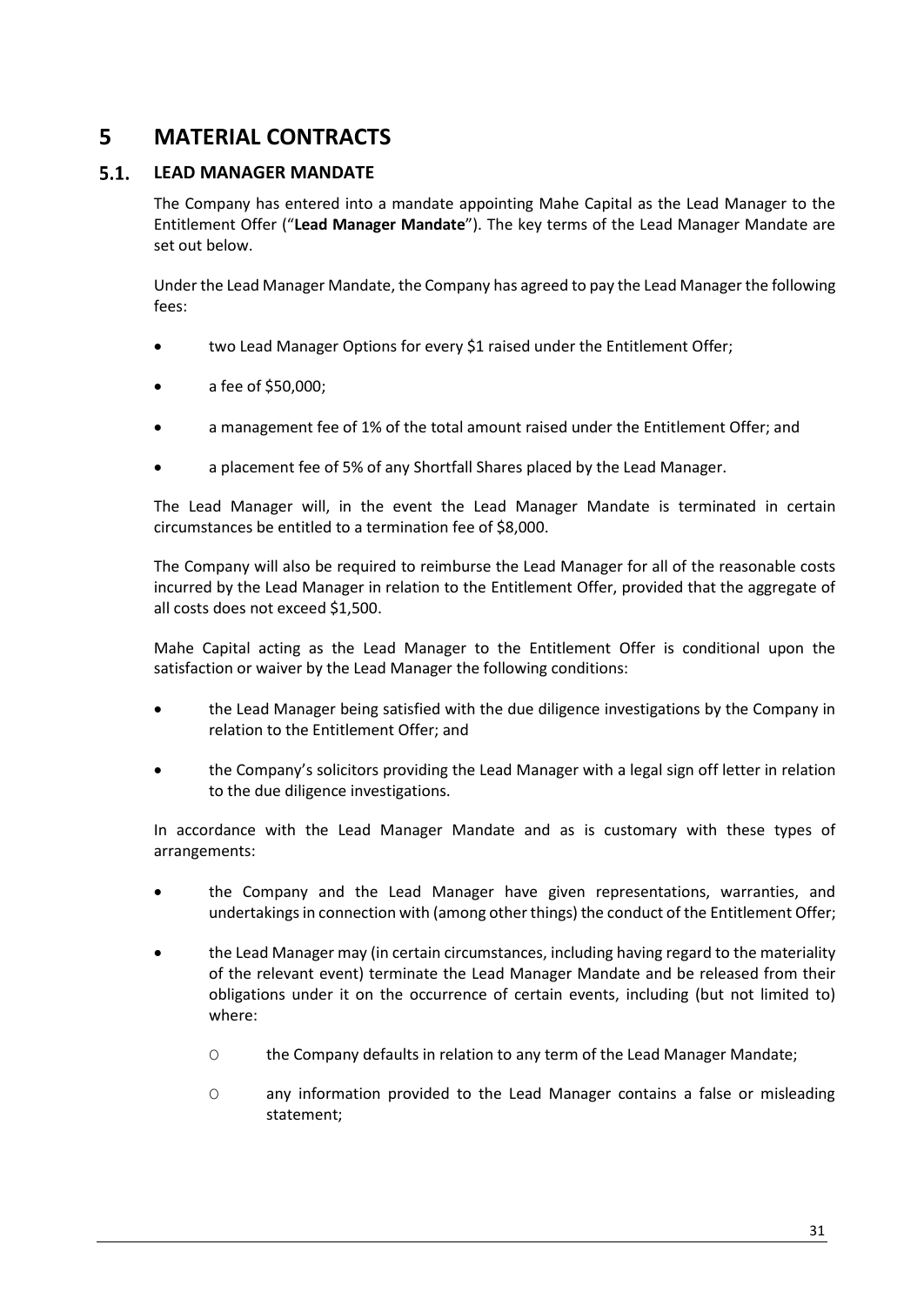- O the S&P ASX 200 Index is at any time after the date of the Lead Manager Mandate 7% or more below its respective level as at the close of business on the Business Day prior to the date of the Lead Manager Mandate;
- O the price of COMEX gold or NYMEX WTI crude is at any time after the date of the Lead Manager Mandate 7% or more below its respective level as at the close of business on the Business Day prior to the date of the Lead Manager Mandate; or
- O any representations or warranties made by the Company are or become untrue.

The Lead Manager Mandate is otherwise on terms and conditions standard for agreements of this nature.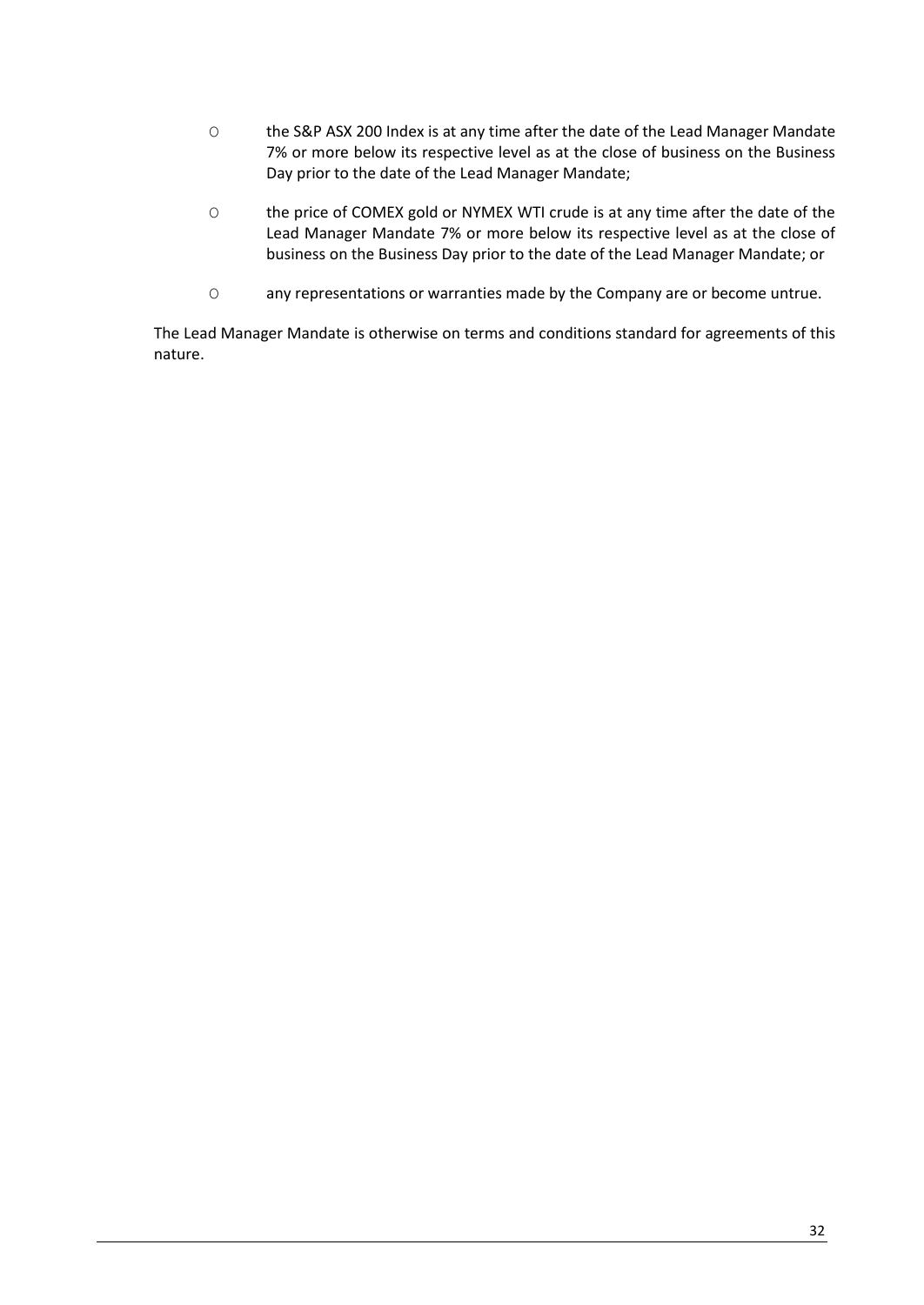## <span id="page-32-0"></span>**6 ADDITIONAL INFORMATION**

#### $6.1.$ **CONTINUOUS DISCLOSURE**

The Company is a "listed disclosing entity" for the purposes of the Corporations Act. As such, it is subject to regular reporting and disclosure obligations which require it to disclose to the ASX any information of which it is, or becomes, aware concerning the Company and which a reasonable person would expect to have a material effect on the price or the value of the Company's securities.

By virtue of section 713 of the Corporations Act, the Company is entitled to issue a "transactionspecific" prospectus in respect of the Entitlement Offer.

In general terms, a "transaction-specific prospectus" is only required to contain information in relation to the effect of the issue of securities on the Company and the rights and liabilities attaching to the securities. It is not necessary to include general information in relation to all of the assets and liabilities, financial position and performance, profits and losses or prospects of the issuing company.

As a disclosing entity under the Corporations Act, the Company states that:

- it is subject to regular reporting and disclosure obligations;
- copies of documents lodged with ASIC in relation to the Company may be obtained from, or inspected at, an office of ASIC; and
- it will provide a copy of each of the following documents, free of charge, to any person on request between the Opening Date and the Closing Date:
	- o the financial report of the Company for the year ended 30 June 2021;
	- $\circ$  any half-year financial report of the Company lodged with ASIC after the lodgement of the annual financial report but before the lodgement of this Prospectus with ASIC; and
	- o all continuous disclosure notices given by the Company after the lodgement of the annual financial report but before the lodgement of this Prospectus with ASIC (see below).

There is no information which has been excluded from a continuous disclosure notice in accordance with the Listing Rules that investors or their professional advisers:

- would reasonably require for the purpose of making an informed assessment of:
	- $\circ$  the assets and liabilities, financial position and performance, profits and losses and prospects of the Company; and
	- o the rights and liabilities attaching to the securities the subject of this Prospectus; and
- would reasonably expect to find in this Prospectus.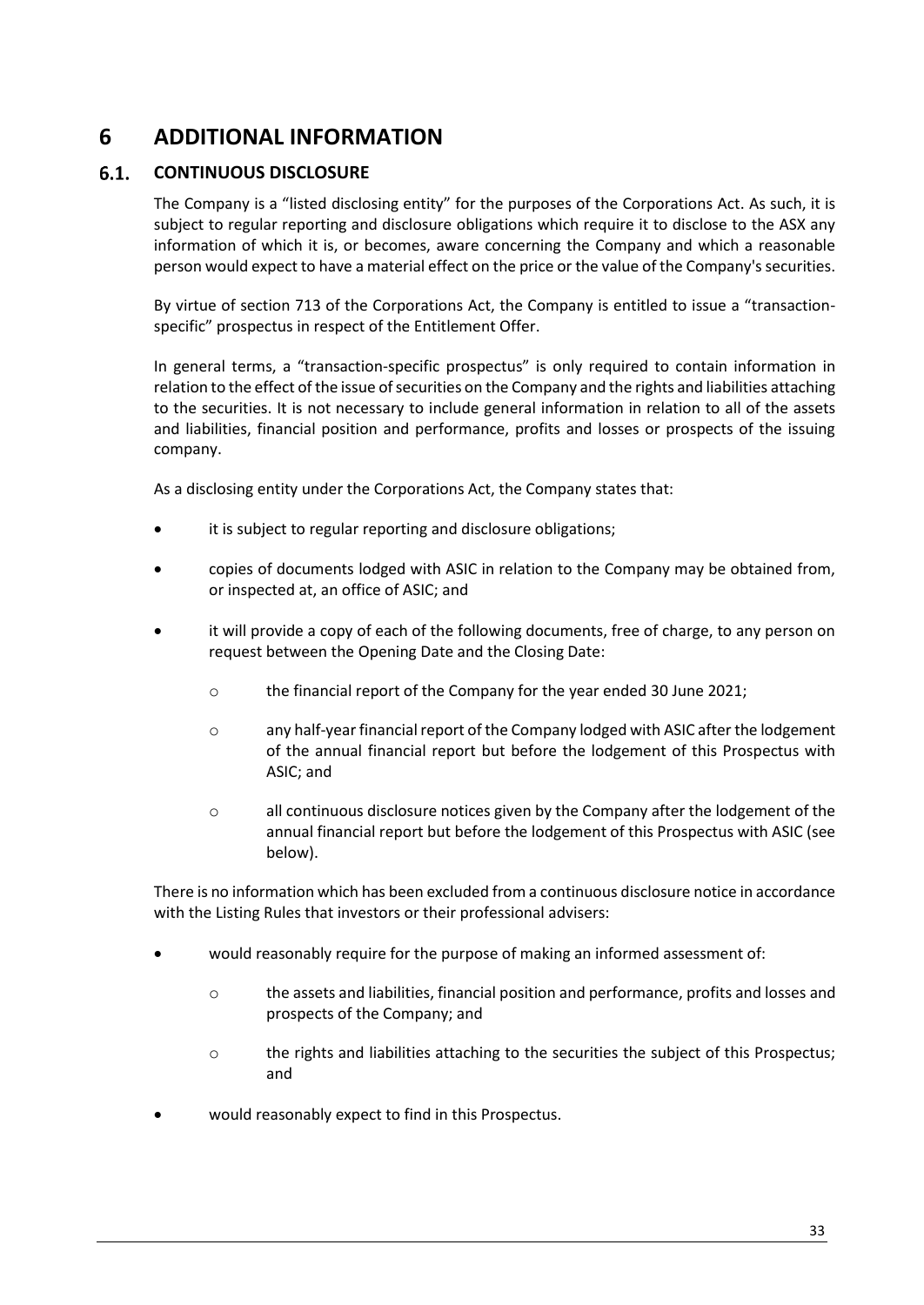This Prospectus contains information specific to the Entitlement Offer. If investors require further information in relation to the Company, they are recommended to take advantage of the opportunity to inspect or obtain copies of the documents referred to above.

The following announcements have been lodged with ASX in respect of the Company since the lodgement of the financial report for the year ended 30 June 2021 on 30 September 2021:

| <b>Date</b>       | <b>Title</b>                                                |
|-------------------|-------------------------------------------------------------|
| 30 September 2021 | Appendix 4G and Corporate Governance Statement              |
| 20 October 2021   | Significant New Exploration Underway                        |
| 29 October 2021   | Quarterly Activities / Appendix 5G Cash Flow Report         |
| 4 November 2021   | Postponement of Annual General Meeting                      |
| 9 November 2021   | First Well Spudded at Korhaan Project                       |
| 9 November 2021   | Notice of Annual General Meeting / Proxy Form               |
| 16 November 2021  | Second Well on Korhaan Project Spudded                      |
| 25 November 2021  | Third Well on Korhaan Project Spudded                       |
| 7 December 2021   | <b>Operations Update</b>                                    |
| 8 December 2021   | <b>Results of Annual General Meeting</b>                    |
| 10 December 2021  | Change of Director's Interest Notice                        |
| 20 December 2021  | Korhaan-4 Well Intersects Significant Gas                   |
| 20 December 2021  | <b>Change of Registry Address</b>                           |
| 23 December 2021  | Kinetiko executes first Off Take Agreement                  |
| 24 December 2021  | Kinetiko executes binding Agreements to acquire Afro Energy |
| 12 January 2022   | <b>Operations Update</b>                                    |
| 24 January 2022   | Korhaan Project Wells all intersecting Gas                  |
| 27 January 2022   | New Aeromagnetic Survey Interpretation Update               |
| 1 February 2022   | Quarterly Activities / Appendix 5B Cash Flow Report         |
| 4 February 2022   | Korhaan Wells Update                                        |
| 11 February 2022  | Notification regarding unquoted securities - KKO            |
| 15 February 2022  | Application for quotation of securities - KKO               |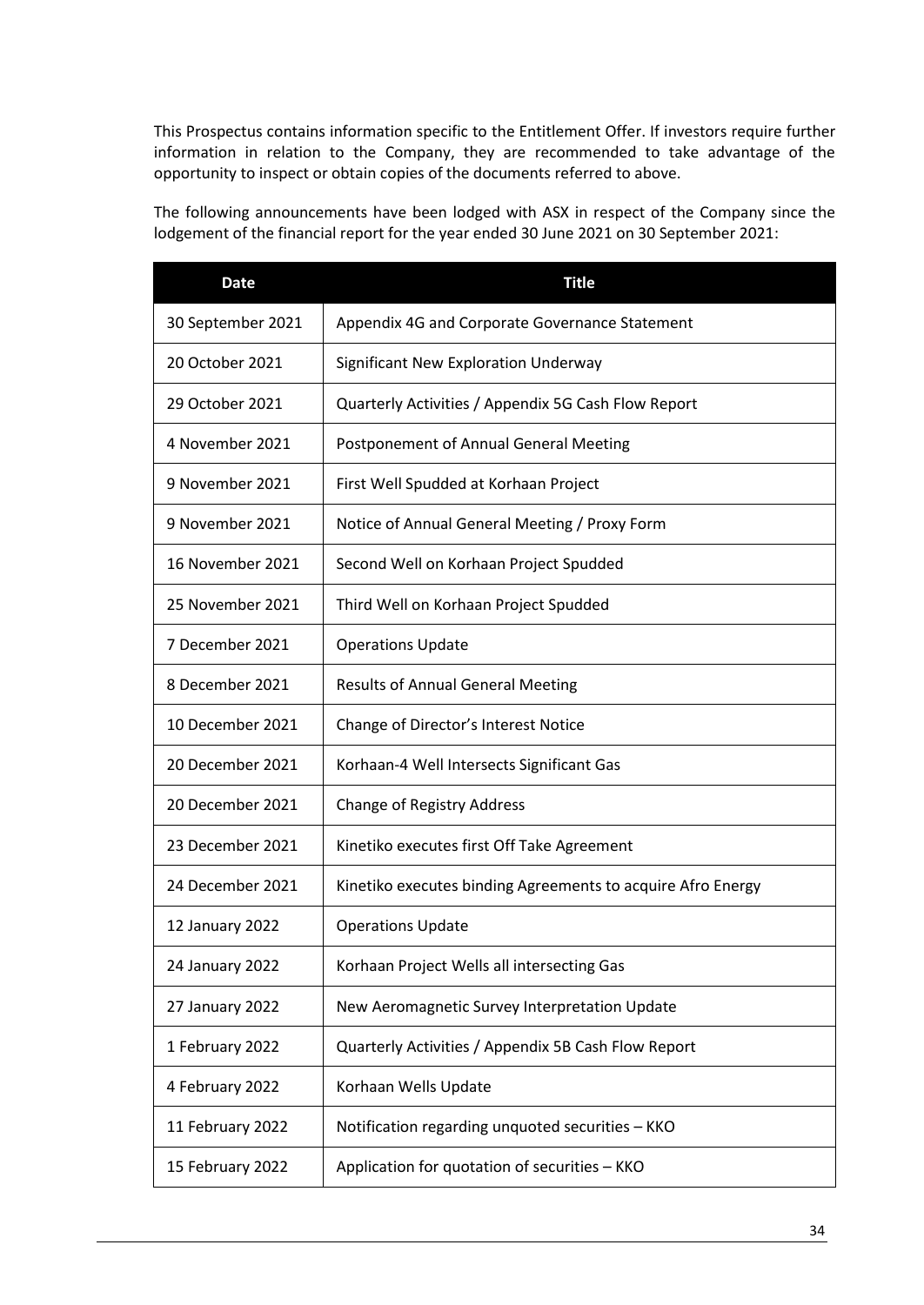| Date             | Title                                                       |
|------------------|-------------------------------------------------------------|
| 17 February 2022 | Korhaan 3 Drilled and Logged preparing for Flow Testing     |
| 8 March 2022     | Korhaan 4 Well Flow Testing Commencing                      |
| 14 March 2022    | Half Yearly Report and Accounts                             |
| 17 March 2022    | Ministerial Approval obtained for Afro Energy Acquisition   |
| 24 March 2022    | <b>Investor Webinar Presentation</b>                        |
| 4 April 2022     | IDC to Co-Invest in Gas Field Development                   |
| 20 April 2022    | Secures Strategic Investor and Rights Issue to Raise \$4.1m |

#### $6.2.$ **MARKET PRICE OF SHARES ON ASX**

The highest and lowest sale price of Shares on ASX during the three (3) months preceding the date of this Prospectus, and the sale price on the Trading Day before this Prospectus was lodged with ASIC, are set out below.

| 3-month high<br>(31 January 2022 and 10<br><b>March 2022)</b> | 3-month low<br>(9 February 2022 and 16<br><b>March 2022)</b> | Last sale price<br>(26 April 2022) |
|---------------------------------------------------------------|--------------------------------------------------------------|------------------------------------|
| \$0.08                                                        | \$0.097                                                      | \$0.085                            |

#### <span id="page-34-0"></span> $6.3.$ **RIGHTS AND LIABILITIES ATTACHING TO SHARES**

The following is a summary of the more significant rights and liabilities attaching to Shares being the underlying securities of the New Shares to be issued pursuant to this Prospectus. The New Shares issued under the Entitlement Offer will rank equally in all respects with existing fully paid ordinary shares in the capital of the Company on issue. This summary is not exhaustive. Full details of provisions relating to rights attaching to the Shares are contained in the Corporations Act, Listing Rules and the Constitution, a copy of which is available for inspection at the Company's registered office during normal business hours.

### **GENERAL MEETINGS**

Security holders are entitled to be present in person, or by proxy, attorney or representative, to attend and vote at general meetings of the Company.

Security holders may requisition meetings in accordance with section 249D of the Corporations Act and the Constitution of the Company.

### **VOTING RIGHTS**

Subject to any rights or restrictions for the time being attached to any class or classes of securities, at general meetings of security holders or classes of security holders:

each security holder entitled to vote may vote in person or by proxy, attorney or representative;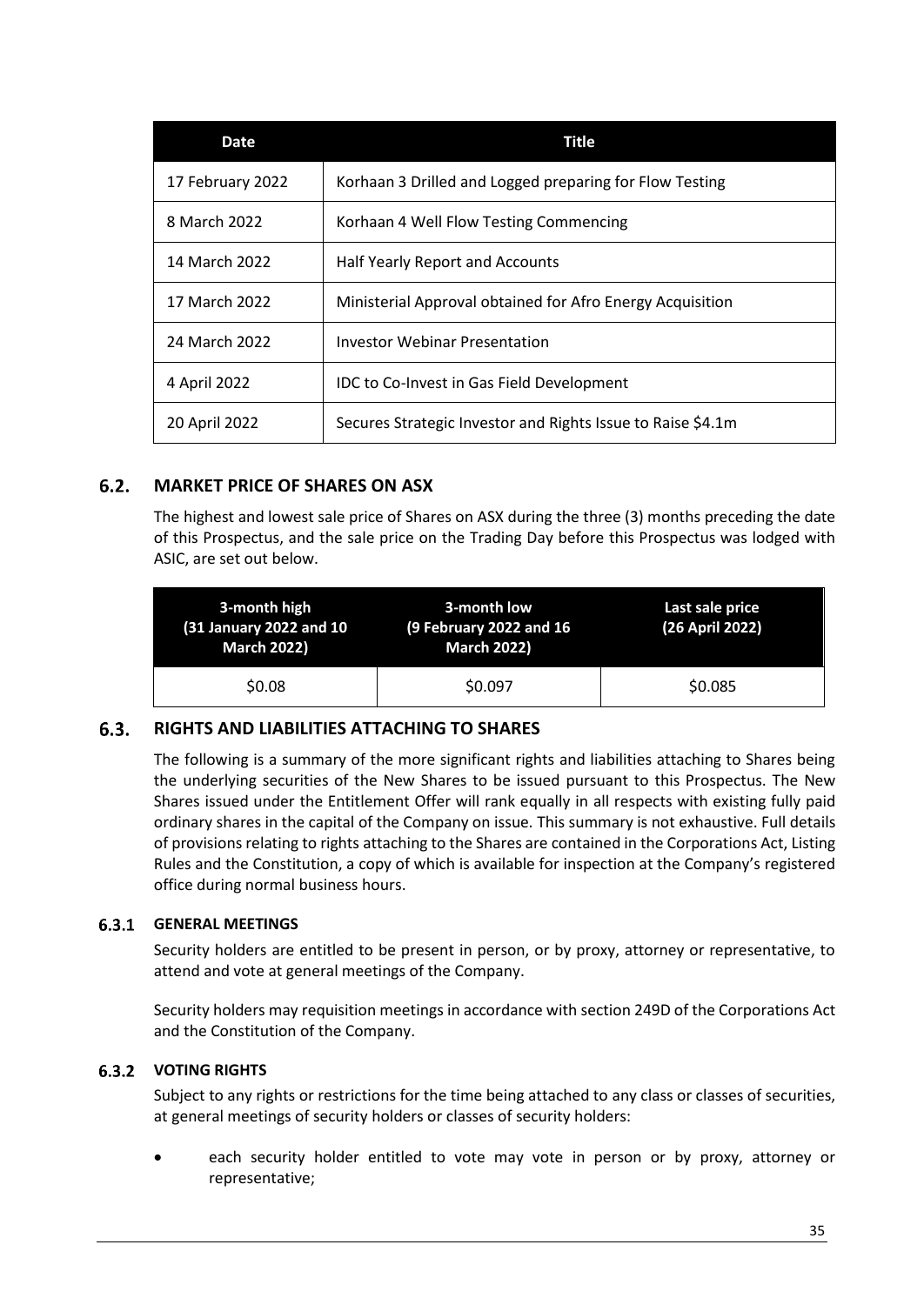- on a show of hands, every person present who is a security holder or a proxy, attorney or representative of a security holder has one vote, and
- on a poll, every person present who is a security holder or a proxy, attorney or representative of a security holder shall, in respect of each fully paid security held by him, or in respect of which he is appointed a proxy, attorney or representative, have one vote for the security, but in respect of partly paid securities shall have such number of votes as bears the same proportion to the total of such securities registered in the security holder's name as the amount paid (not credited) bears to the total amounts paid and payable (excluding amounts credited).

#### **6.3.3 DIVIDEND RIGHTS**

Subject to the rights of persons (if any) entitled to securities with special rights to dividend, the Directors may declare a final dividend out of profits in accordance with the Corporations Act and may authorise the payment or crediting by the Company to the shareholders of such a dividend. The Directors may authorise the payment or crediting by the Company to the security holders of such interim dividends as appear to the Directors to be justified by the profits of the Company. Subject to the rights of persons (if any) entitled to securities with special rights as to dividend, all dividends are to be declared and paid according to the amounts paid or credited as paid on the shares in respect of which the dividend is paid. The Company may not pay interest in respect of any dividend, whether final or interim.

#### **6.3.4 WINDING UP**

If the Company is wound up, the liquidator may, with the authority of a special resolution of the Company, divide among the security holders in kind the whole or any part of the property of the Company, and may for that purpose set such value as he considers fair upon any property to be so divided, and may determine how the division is to be carried out as between the security holders or different classes of security holders. The liquidator may, with the authority of a special resolution of the Company, vest the whole or any part of any such property in trustees upon such trusts for the benefit of the contributories as the liquidator thinks fit, but so that no shareholder is compelled to accept any securities or other securities in respect of which there is any liability. Where an order is made for the winding-up of the Company or it is resolved by special resolution to wind up the Company, then on a distribution of assets to members, any securities classified as restricted securities at the time of the commencement of the winding up shall rank in priority after all other securities.

#### **TRANSFER OF SECURITIES**

Generally, securities in the Company are freely transferable, subject to formal requirements, the registration of the transfer not resulting in a contravention of or failure to observe the provisions of a law of Australia and the transfer not being in breach of the Corporations Act.

#### **VARIATION OF RIGHTS**

Pursuant to section 246B of the Corporations Act, the Company may, with the sanction of a special resolution passed at a meeting of security holders, vary or abrogate the rights attaching to securities.

If at any time the share capital is divided into different classes of securities, the rights attached to any class (unless otherwise provided by the terms of issue of the securities of that class), whether or not the Company is being wound up, may be varied or abrogated with the consent in writing of the holders of three-quarters of the issued securities of that class, or if authorised by a special resolution passed at a separate meeting of the holders of the securities of that class.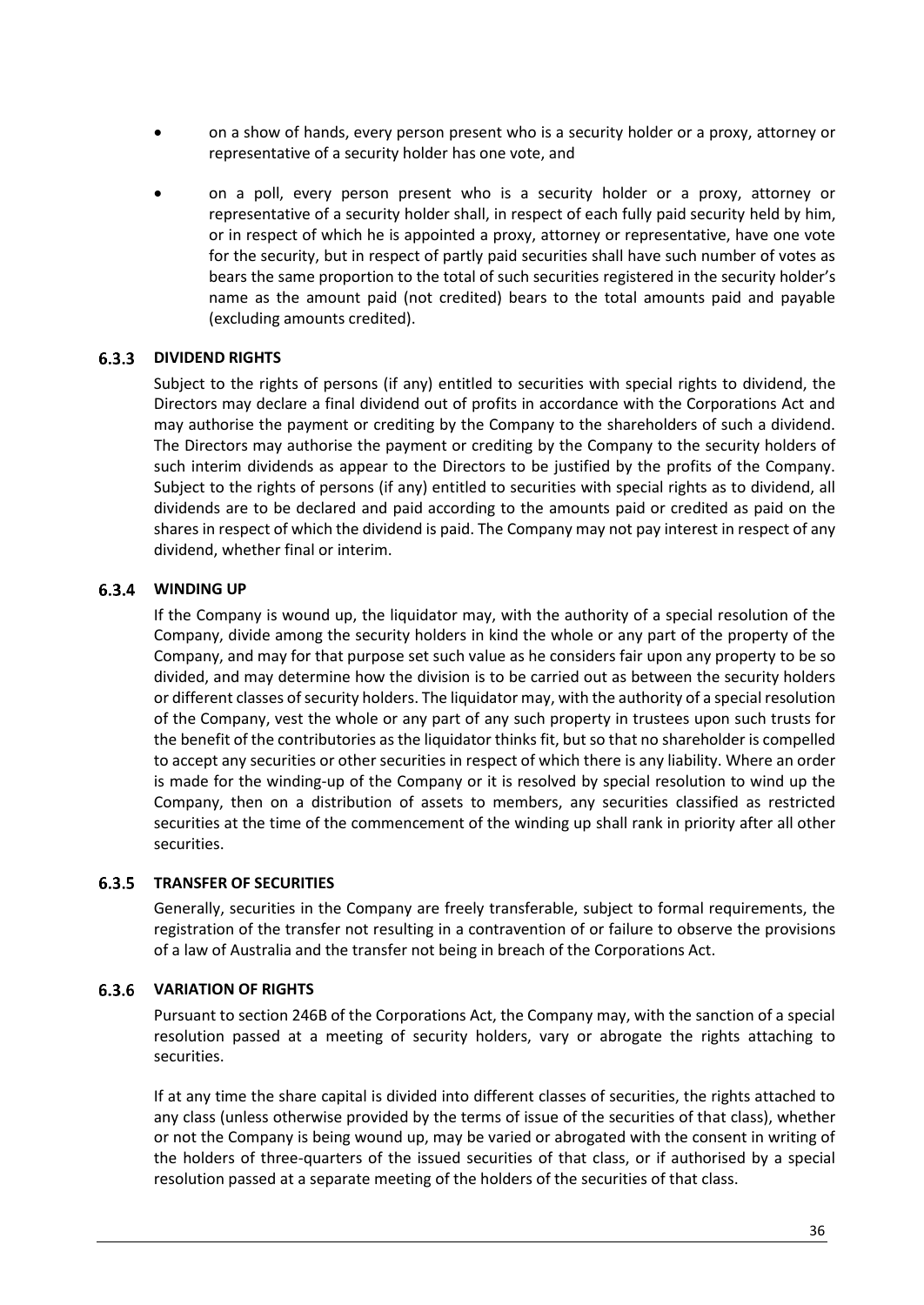#### <span id="page-36-0"></span> $6.4.$ **TERMS OF LEAD MANAGER OPTIONS**

### **ENTITLEMENT**

Each Lead Manager Option entitles the holder to subscribe for one Share upon exercise of the Lead Manager Option.

### **EXPIRY DATE**

Each Lead Manager Option will expire at 5:00pm (AWST) on 3 yearsfrom their date of issue ("**Expiry Date**").

### **EXERCISE PRICE**

Each Lead Manager Option will have an exercise price equal to \$0.15 ("**Exercise Price**").

### **EXERCISE NOTICE AND PAYMENT**

Lead Manager Options may be exercised by notice in writing to the Company ("**Exercise Notice**") together with payment of the Exercise Price for each Lead Manager Option being exercised. Any Exercise Notice for a Lead Manager Option received by the Company will be deemed to be a notice of the exercise of that Lead Manager Option as at the date of receipt. Payment in connection with the exercise of Lead Manager Options must be in Australian currency, and made payable to the Company in cleared funds.

### **SHARES ISSUED ON EXERCISE**

Shares issued on exercise of Lead Manager Options will rank equally in all respects with then existing fully paid ordinary shares in the Company.

### **QUOTATION OF SHARES**

Provided that the Company is quoted on ASX at the time, application will be made by the Company to ASX for quotation of the Shares issued upon the exercise of the Lead Manager Options.

### **TIMING OF ISSUE OF SHARES**

Subject to Section [6.4.8,](#page-37-0) within 5 business days after the later of the following:

- receipt of an Exercise Notice given in accordance with these terms and conditions and payment of the Exercise Price in cleared funds for each Lead Manager Option being exercised by the Company if the Company is not in possession of excluded information (as defined in section 708A(7) of the Corporations Act); and
- the date that the Company ceases to be in possession of excluded information with respect to the Company (if any) following the receipt of the Exercise Notice and payment of the Exercise Price in cleared funds for each Lead Manager Option being exercised by the Company,

the Company will allot and issue the Shares pursuant to the exercise of the Lead Manager Options and, to the extent that it is legally able to do so:

- $\circ$  give ASX a notice that complies with section 708A(5)(e) of the Corporations Act; and
- o apply for official quotation on the ASX of the Shares issued pursuant to the exercise of the Lead Manager Options.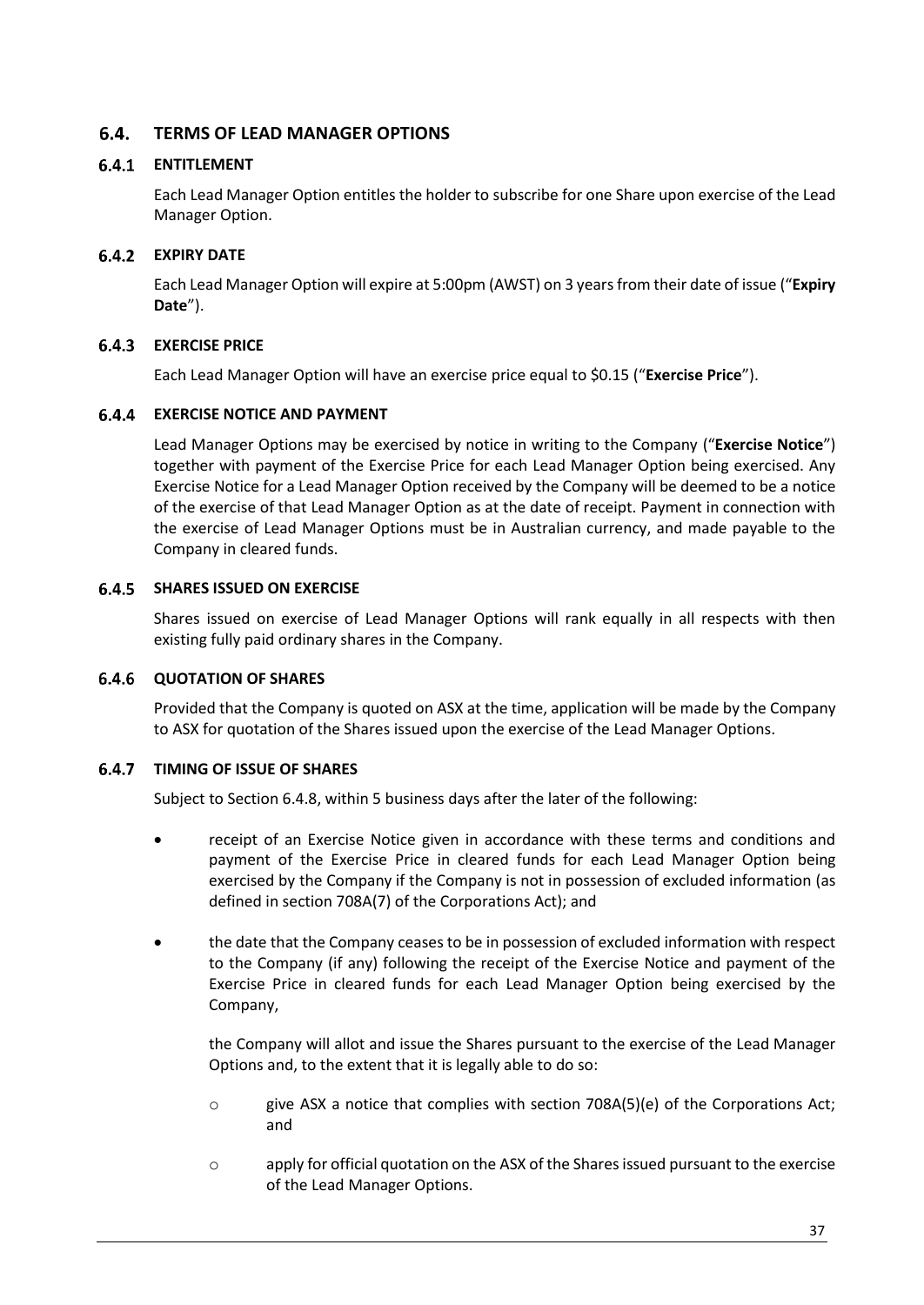If the Company is unable to lodge a notice that complies with section 708A(5)(e) of the Corporations Act then the Company may, in its absolute discretion, issue the Shares after the lodgement of a disclosure document issued by the Company complying with Part 6D.2 of the Corporations Act in respect of an offer of Shares ("**Cleansing Prospectus**") or, if agreed by the holder, issue the Shares after the holder signs an undertaking not to deal in the Shares until the earlier of:

- the Company issuing a Cleansing Prospectus; and
- 12 months from issue, and agrees to a holding lock being placed on the Shares for this period.

#### <span id="page-37-0"></span>**SHAREHOLDER AND REGULATORY APPROVALS**

Despite any other provision of these terms and conditions, exercise of Lead Manager Options into Shares will be subject to the Company obtaining all required (if any) Shareholder and regulatory approvals for the purpose of issuing the Shares to the holder. If exercise of the Lead Manager Options would result in any person being in contravention of section 606(1) of the Corporations Act then the exercise of each Lead Manager Option that would cause the contravention will be deferred until such time or times that the exercise would not result in a contravention of section 606(1) of the Corporations Act. Holders must give notification to the Company in writing if they consider that the exercise of the Lead Manager Options may result in the contravention of section 606(1) of the Corporations Act, failing which the Company will be entitled to assume that the exercise of the Lead Manager Options will not result in any person being in contravention of section 606(1) of the Corporations Act.

#### **PARTICIPATION IN NEW ISSUES**

There are no participation rights or entitlements inherent in the Lead Manager Options and holders will not be entitled to participate in new issues of capital offered to Shareholders during the currency of the Lead Manager Options without exercising the Lead Manager Options.

#### **6.4.10 ADJUSTMENT FOR BONUS ISSUES OF SHARES**

If the Company makes a bonus issue of Shares or other securities to existing Shareholders (other than an issue in lieu or in satisfaction of dividends or by way of dividend reinvestment):

- the number of Shares which must be issued on the exercise of a Lead Manager Option will be increased by the number of Shares which the holder would have received if the holder had exercised the Lead Manager Option before the record date for the bonus issue; and
- no change will be made to the Exercise Price.

#### **6.4.11 ADJUSTMENT FOR RIGHTS ISSUE**

If the Company makes an issue of Shares pro rata to existing Shareholders there will be no adjustment to the Exercise Price.

### **6.4.12 ADJUSTMENTS FOR REORGANISATION**

If there is any reconstruction of the issued share capital of the Company, the rights of the holders may be varied to comply with the Listing Rules which apply to the reconstruction at the time of the reconstruction.

### **6.4.13 QUOTATION**

The Company will not apply for quotation of the Lead Manager Options on ASX.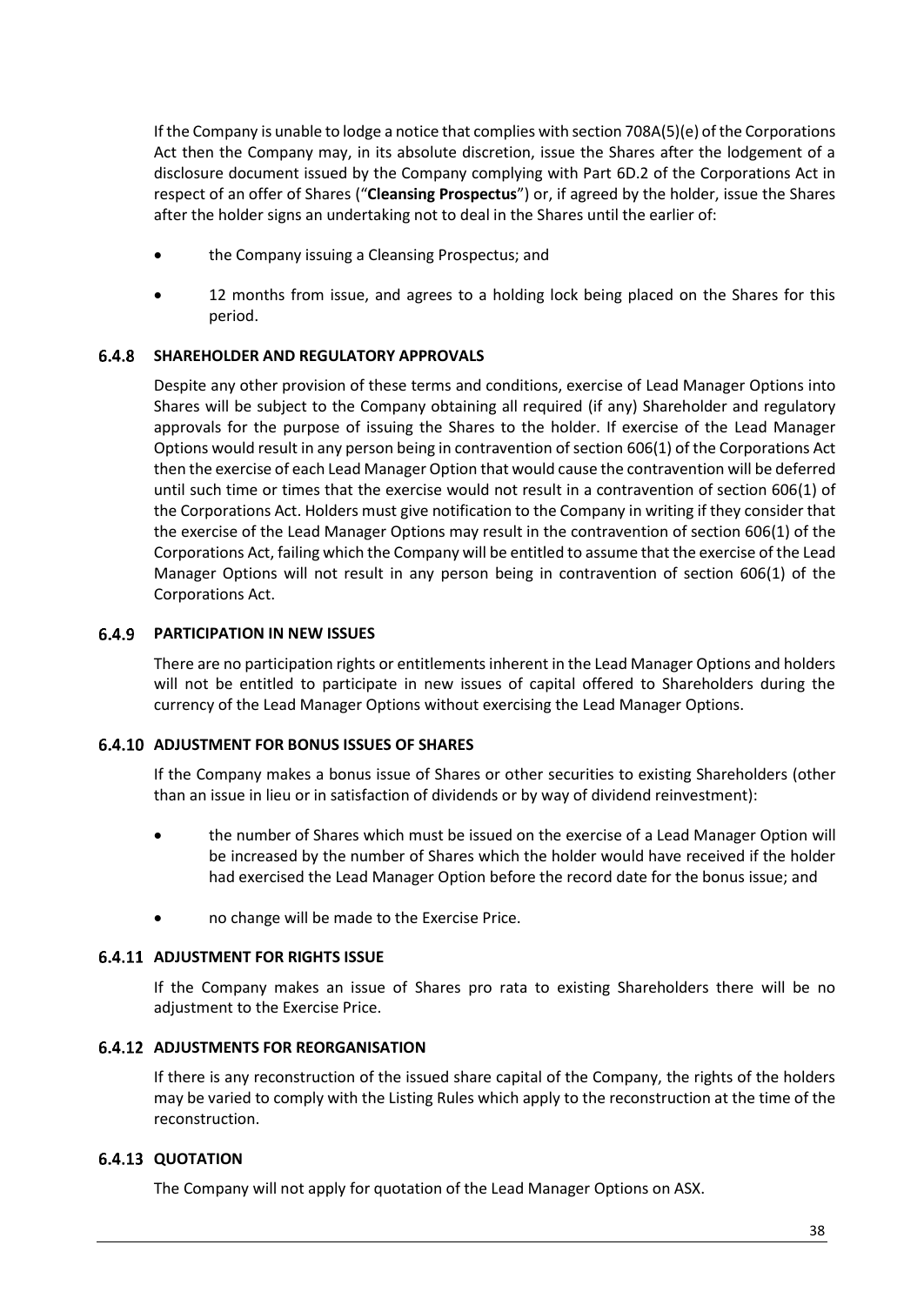#### **TRANSFERABILITY**

The Lead Manager Options are transferable subject to any restriction or escrow arrangements imposed by ASX or under applicable Australian securities laws.

#### $6.5.$ **CONSENTS**

Each of the parties referred to as consenting parties who are named below:

- does not make the Entitlement Offer;
- has not authorised, and has not caused, the issue of this Prospectus;
- has not made any statement in this Prospectus or any statement on which a statement made in this Prospectus is based;
- to the maximum extent permitted by law, expressly disclaims and takes no responsibility for any statements in or omissions from this Prospectus; and
- has given and has not, before the lodgement of this Prospectus with ASIC, withdrawn its written consent to be named in this Prospectus in the form and context in which it is named.

| Role          | <b>Consenting party</b> |
|---------------|-------------------------|
| Legal adviser | Palisade Corporate      |
| Lead Manager  | Mahe Capital            |

#### $6.6.$ **INTERESTS OF DIRECTORS, EXPERTS AND ADVISERS**

Other than as set out below or elsewhere in this Prospectus, no:

- Director or proposed Director;
- person named in this Prospectus as performing a function in a professional, advisory or other capacity in connection with the preparation or distribution of this Prospectus; or
- promoter of the Company,

holds at the date of this Prospectus or held at any time during the last two years, any interest in:

- the formation or promotion of the Company;
- property acquired or proposed to be acquired by the Company in connection with its formation or promotion; or
- the Entitlement Offer.

Other than as set out below or elsewhere in this Prospectus, no amount has been paid or agreed to be paid, and no benefit has been given or agreed to be given, to any Director or proposed Director either to induce them to become, or to qualify as, a Director of the Company, or otherwise for services rendered by them in connection with the formation or promotion of the Company or the Entitlement Offer.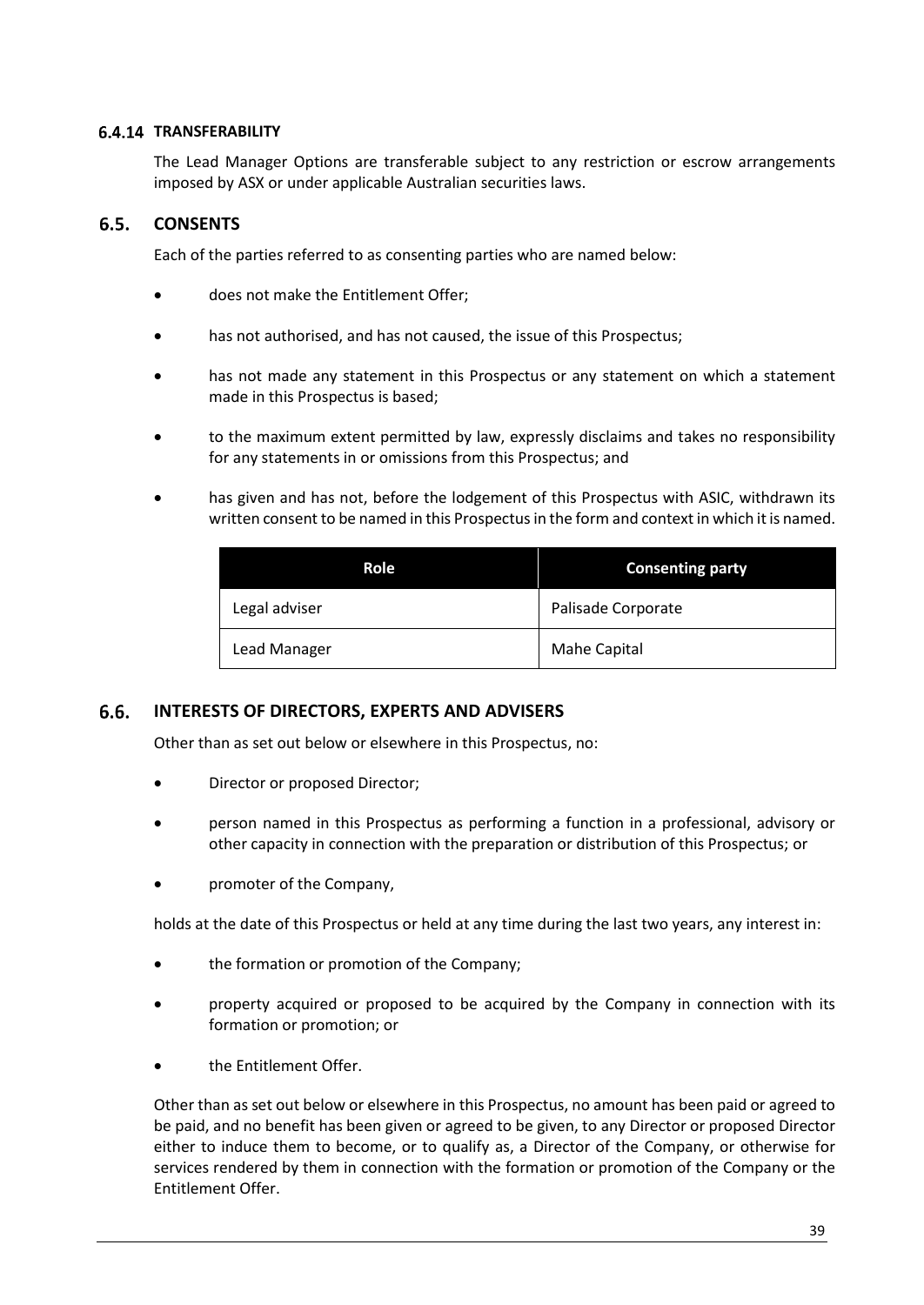### **DIRECTORS' RELEVANT INTERESTS IN SECURITIES**

| <b>Director</b>                            | <b>Number of Shares</b><br>held <sup>1</sup> | <b>Entitlement to</b><br>subscribe for New<br><b>Shares</b> | <b>Number of New</b><br><b>Shares held post-</b><br><b>Entitlement Offer<sup>2</sup></b> |
|--------------------------------------------|----------------------------------------------|-------------------------------------------------------------|------------------------------------------------------------------------------------------|
| Adam Sierakowski                           | 87,614,556                                   | 5,840,970                                                   | 93,455,526                                                                               |
| <b>Agapitos Marcus</b><br>Geoffrey Michael | 42,474,954                                   | 2,831,664                                                   | 45,306,618                                                                               |
| <b>Thomas Fontaine</b>                     | 200,000                                      | 13,333                                                      | 213,333                                                                                  |

The Directors have the following relevant interests in Securities:

#### **Notes:**

- 1. Assumes that the Directors do not exercise any Options over ordinary Shares prior to the completion of the Entitlement Offer.
- 2. Assumes all Directors take up their Entitlements.

#### **DIRECTORS' REMUNERATION**

The Constitution provides that the Non-Executive Directors may be paid for their services as nonexecutive directors a maximum total amount (excluding salaries) determined by the Company in general meeting (currently set at \$250,000). Executive Directors are entitled to be remunerated by salary or other employment related benefits in accordance with their employment agreements. The table below sets out the remuneration (including cash, leave and superannuation) paid or payable to the Directors for the two financial years prior to the date of this Prospectus and for the current financial year until the date of this Prospectus:

| <b>Director</b>                            | <b>Remuneration</b><br>2020 financial year | Remuneration<br>2021 financial<br>year | <b>Remuneration</b><br>2022 financial year |
|--------------------------------------------|--------------------------------------------|----------------------------------------|--------------------------------------------|
| Adam Sierakowski                           | \$72,000                                   | \$130,950                              | \$189,000                                  |
| <b>Agapitos Marcus Geoffrey</b><br>Michael | \$60,000                                   | \$60,000                               | \$60,000                                   |
| <b>Thomas Fontaine</b>                     |                                            | \$23,571                               | \$60,000                                   |

#### **EXPERTS AND ADVISERS**

Palisade Corporate has acted as legal adviser to the Company. Palisade Corporate's fees for work in relation to the Entitlement Offer (which includes services in connection with the Entitlement Offer) up to the date of lodgement of this Prospectus will be approximately \$20,000 (plus GST and disbursements). Palisade Corporate may receive further fees for additional work done determined on the basis of hours spent at its ordinary hourly rates. Adam Sierakowski, the Executive Chairman of the Company, is a director and shareholder of both Palisade Corporate, which he holds a beneficial interest in, and the Company. As such, Mr Sierakowski may obtain an indirect benefit from this transaction.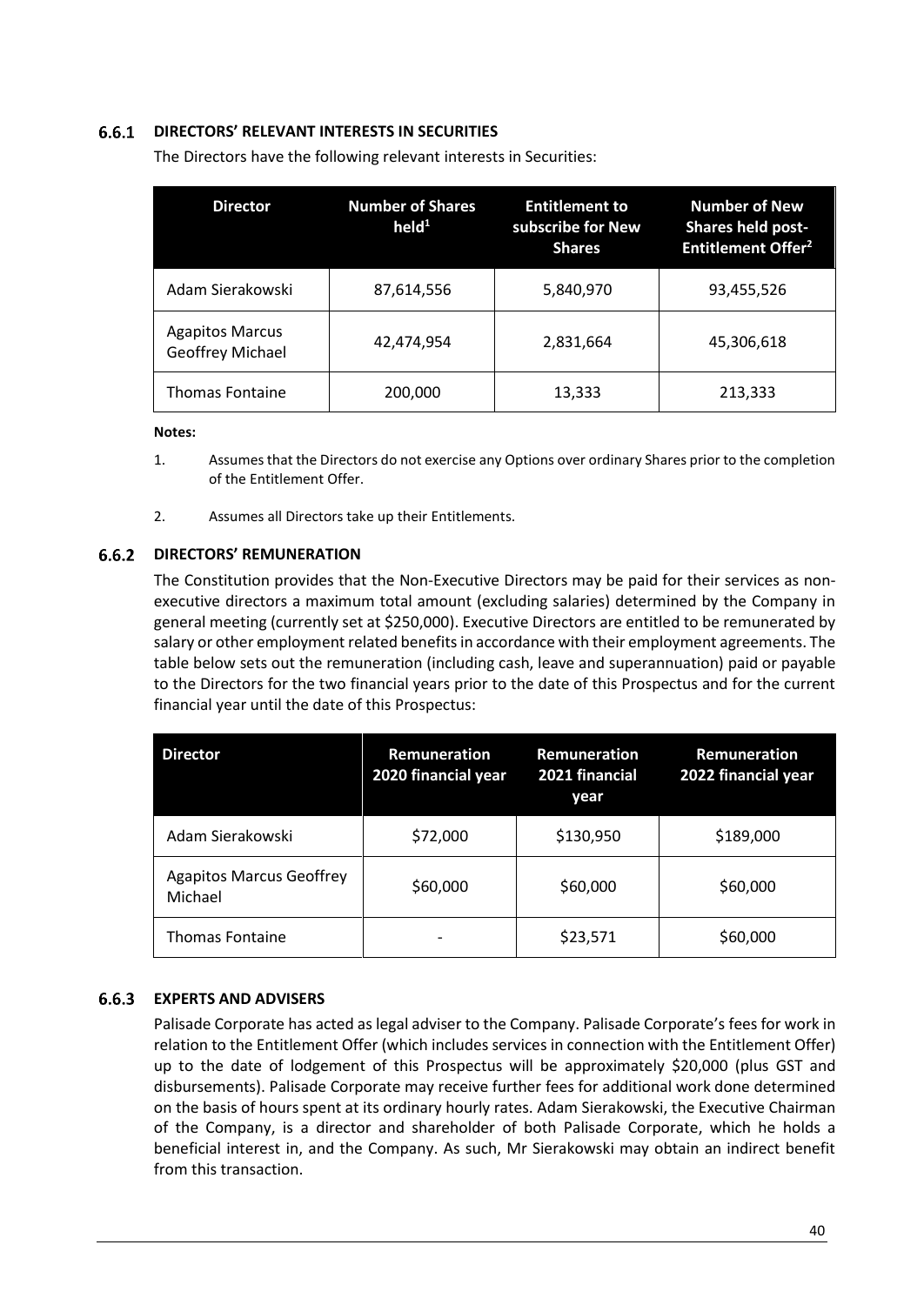#### $6.7.$ **EXPENSES OF THE ENTITLEMENT OFFER**

The estimated expenses of the Entitlement Offer (exclusive of GST) are as follows:

| <b>Expense</b>                          | <b>Amount</b>                  |                             |
|-----------------------------------------|--------------------------------|-----------------------------|
|                                         | <b>Minimum</b><br>Subscription | Full<br><b>Subscription</b> |
| Accounting fees                         | \$1,500                        | \$1,500                     |
| Legal fees                              | \$20,000                       | \$20,000                    |
| Lead Manager fees                       | \$125,000                      | \$156,000                   |
| Postage, printing & Share Registry fees | \$11,500                       | \$11,500                    |
| ASIC & ASX fees                         | \$9,736                        | \$14,236                    |
| <b>Total</b>                            | \$167,736                      | \$203,236                   |

#### $6.8.$ **LITIGATION**

The Company is not involved in any material legal proceedings and the Directors are not aware of any material legal proceedings pending or threatened against the Company.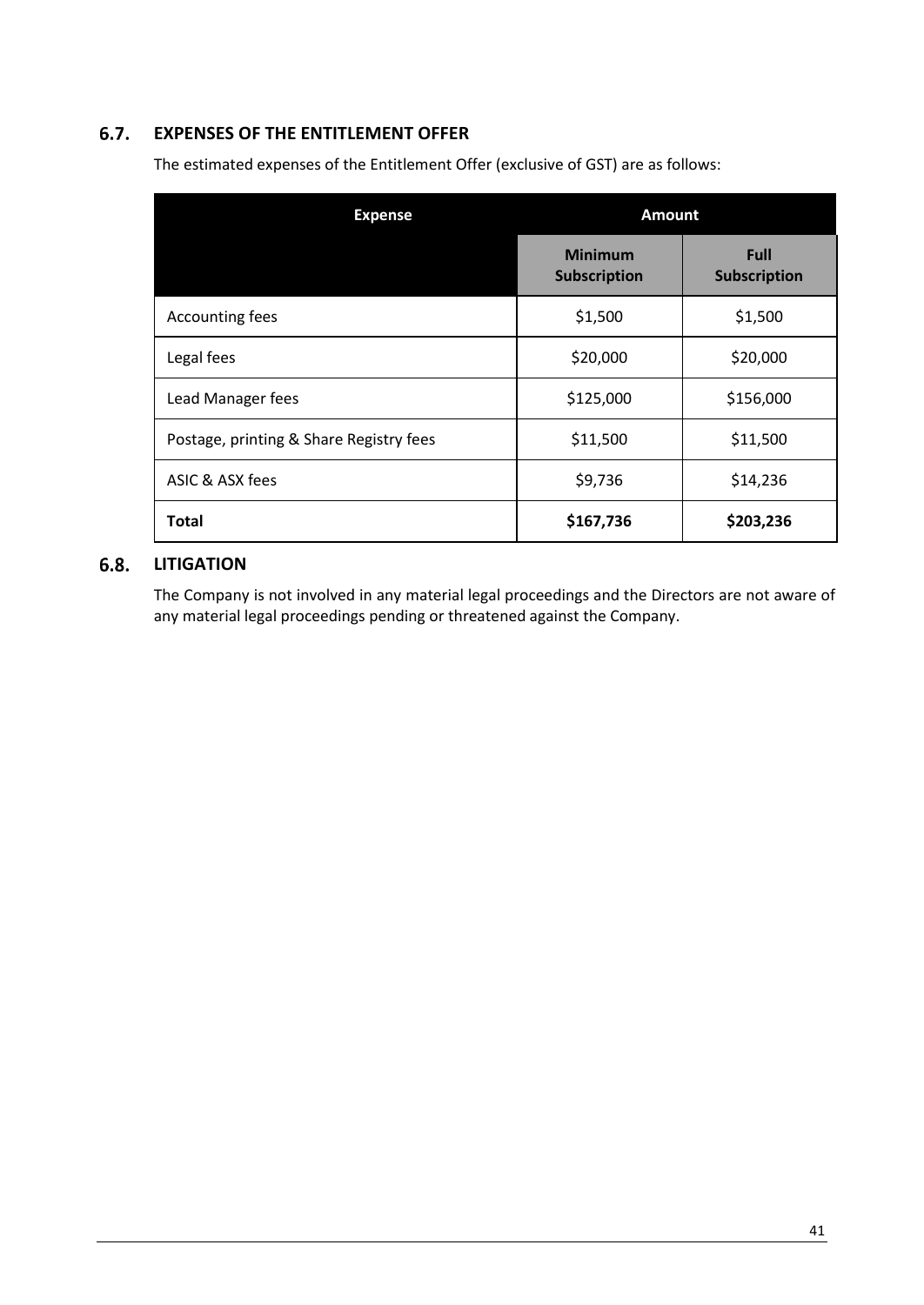## <span id="page-41-0"></span>**7 DIRECTORS' AUTHORISATION**

This Prospectus is issued by the Company and its issue has been authorised by a resolution of the Directors.

In accordance with section 720 of the Corporations Act, each Director has consented to the lodgement of this Prospectus with ASIC and has not withdrawn that consent.

Signed for and on behalf of the Company on 27 April 2022.

**Adam Sierakowski** Executive Chairman Kinetiko Energy Ltd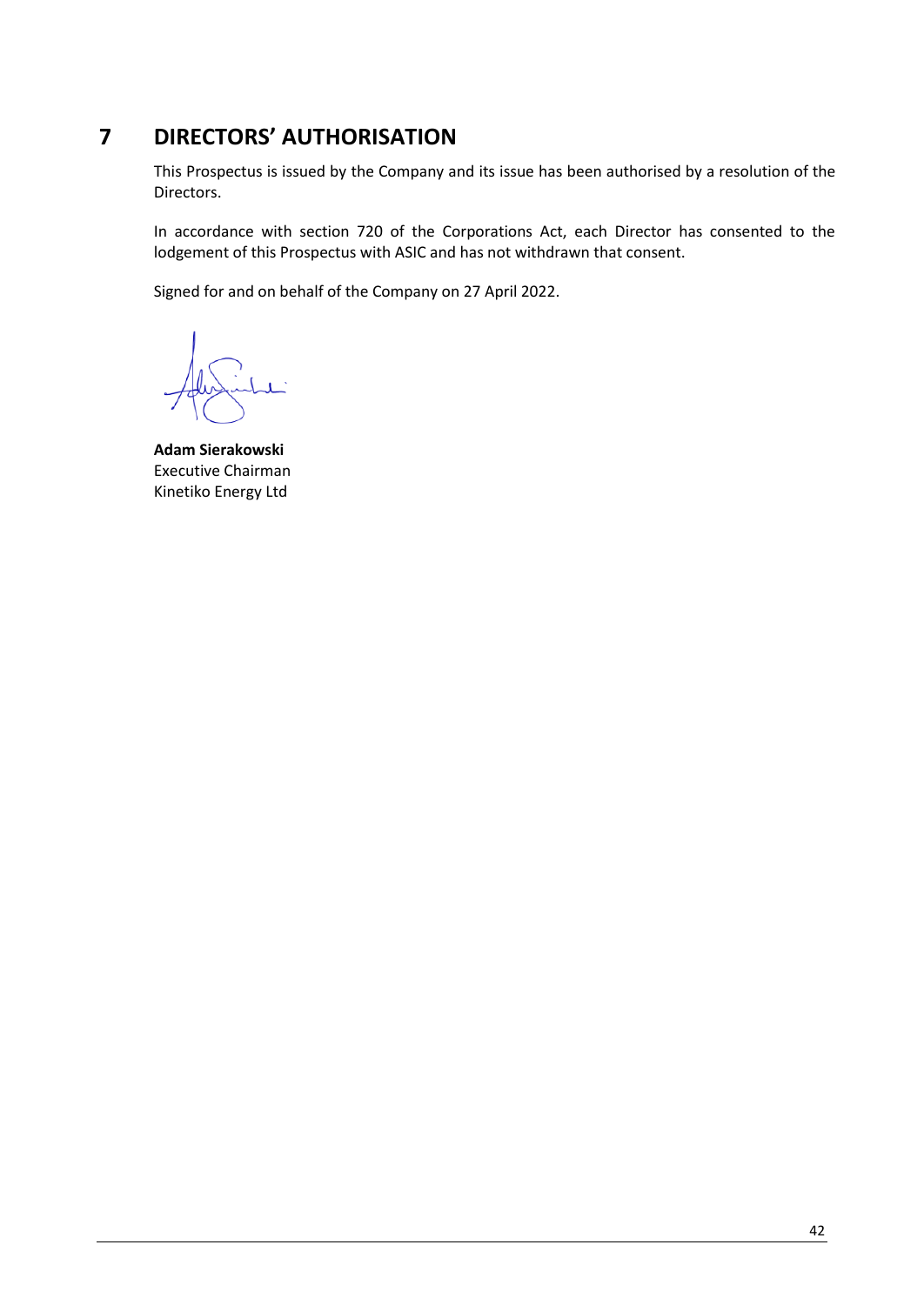## <span id="page-42-0"></span>**8 DEFINITIONS**

"**Acceptance Form**" means an acceptance form in the form accompanying this Prospectus pursuant to which Eligible Shareholders may apply for New Shares under the Entitlement Offer.

"**Application Monies**" means the monies received from persons applying for New Shares under the Entitlement Offer.

"**ASIC**" means the Australian Securities and Investments Commission.

"**ASX Settlement**" means ASX Settlement Pty Limited (ACN 008 504 532).

"**ASX**" means ASX Limited (ACN 008 624 691) or the Australian Securities Exchange, as the context requires.

"**AWST**" means Australian Western Standard Time.

"**Board**" means the board of Directors.

"**Business Day**" means a day on which banks are open for business in Perth, Western Australia excluding a Saturday, Sunday or public holiday.

"**CHESS**" means the Clearing House Electronic Subregister System operated by ASX Settlement.

"**Closing Date**" means the date that the Entitlement Offer closes which is 5:00pm (AWST) on 20 May 2022 or such other time and date as the Company determines.

"**Company**" means Kinetiko Energy Ltd (ACN 141 647 529).

"**Constitution**" means the constitution of the Company from time to time.

"**Corporations Act**" means the *Corporations Act 2001* (Cth).

"**Director**" means a director of the Company.

"**Eligible Shareholder**" has the meaning given in Section [1.4.](#page-8-0)

"**Entitlement Offer**" means a renounceable entitlement offer of New Shares on the basis of 1 New Share for every 15 Shares held on the Record Date, at an issue price of \$0.075 each to raise approximately \$3.13 million with a minimum subscription of \$1,500,000 (before costs), made pursuant to this Prospectus.

"**Entitlement**" means an Eligible Shareholder's entitlement to New Shares under the Entitlement Offer.

"**Ineligible Shareholder**" means a Shareholder who is not an Eligible Shareholder.

"**Listing Rules**" means the official Listing Rules of the ASX.

"**Lodgement Date**" means 27 April 2022.

"**Minimum Subscription**" means the subscription of 20,000,000 New Shares at an issue price of \$0.075 each to raise \$1,500,000 under the Entitlement Offer.